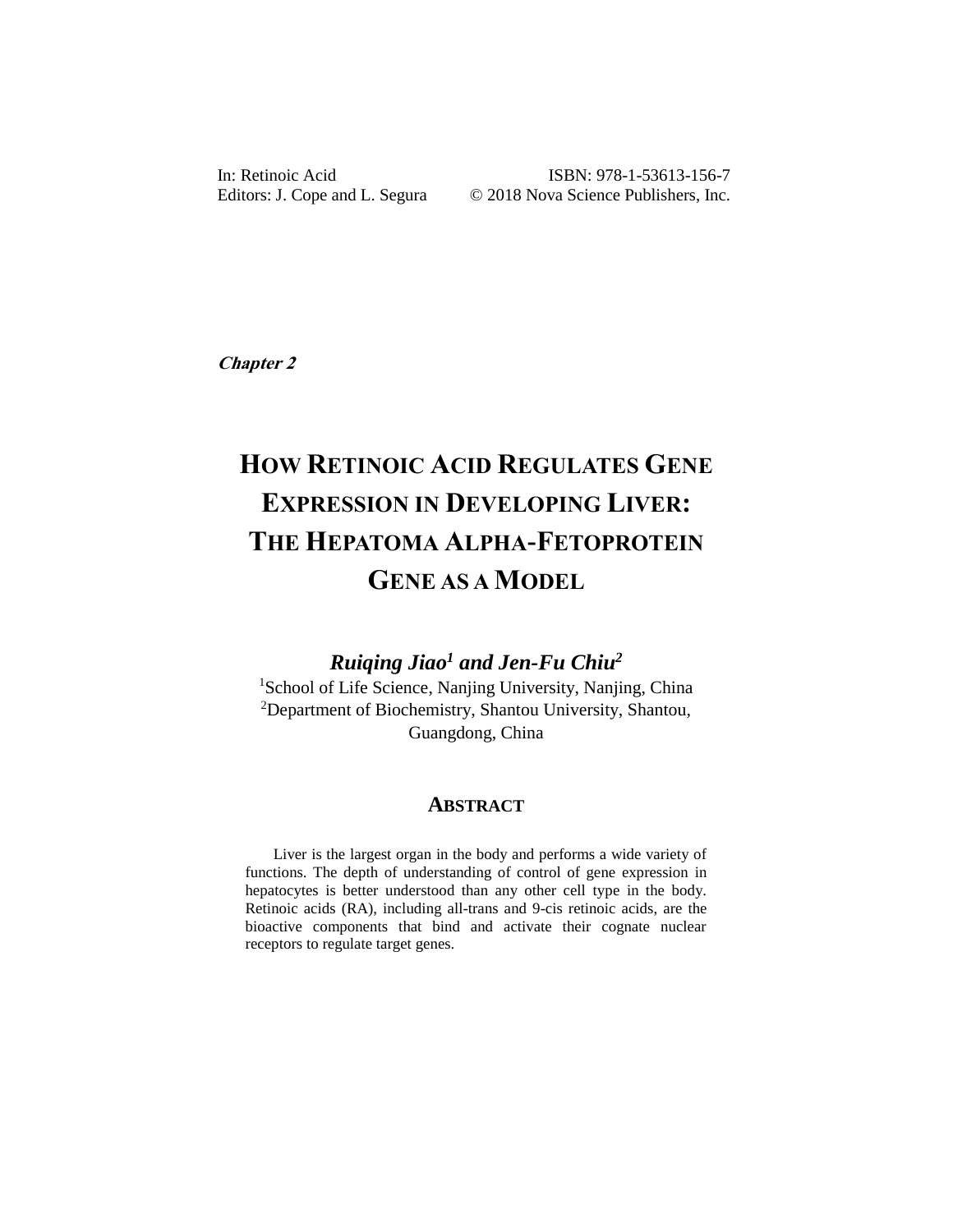The RA signal is transduced by two families of nuclear receptors, the retinoic acid receptors (RARs) and the retinoid X receptors (RXRs), which function as RXR/RAR heterodimers. Each family consists of three isotypes  $(α, β \text{ and } γ)$  encoded by separate genes. RA receptors primarily act through direct association with specific DNA sequences, known as retinoic acid receptor response elements (RAREs) or retinoid X receptor response elements (RXREs), in the regulatory regions of target genes. In liver, RA regulates the expression of many liver-specific genes and plays a crucial role in hepatocyte differentiation, proliferation and apoptosis.

Alpha-fetoprotein (AFP) is a large serum glycoprotein belonging to the intriguing class of onco-developmental proteins. The AFP gene has been extensively studied to understand how its gene expression is controlled in liver and how it is modulated during development and cancerogenesis. During liver development, AFP expression starts in the visceral endoderm, in the presumptive territory of the liver, and is maintained in liver until birth, but resumes expression upon liver regeneration and cancerogenesis. It has been shown, in various experimental models, that AFP expression is regulated mainly at the transcriptional level. Five cis-acting elements that regulate AFP expression, the promoter, silencer, and three upstream enhancers, have been identified and characterized using transgenic mice and in vitro studies. The AFP promoter, covering a region of  $\sim$  250 bp, is regulated by tissue-specific activators such as HNF1, C/EBP, Nkx2.8 and FTF, as well as by ubiquitous factors such as NF1. Promoter activity is limited to tissues producing AFP, indicating that this region contributes to tissuespecific expression. The three upstream enhancers are typical enhancers and can confer AFP promoter activity, as well as confer activity to heterologous promoters. Like the AFP promoter, the enhancers are tissuespecific and are not active in non-hepatic cells. Silencers are localized between the promoter and enhancers of the AFP gene, and play the critical role in suppression of the AFP gene transcription after birth.

RA regulates AFP gene expression in embryonic carcinoma and hepatoma cells. The influence of RA on AFP gene expression can be carried out both by means of HNF induction and through the hormonereceptor complex binding to the corresponding regulatory elements in the AFP promoter. Three RARE-like sequences, located in the 5´-flanking region of the rat AFP gene, have been identified that are specifically recognized by RARs and RXRs. These cis-acting elements enhance the transcriptional activities of the rat AFP promoter. In addition, a novel cisacting element, designated as DAS, in the 5'-flanking region of the AFP gene has been identified. This DAS sequence can be specifically recognized by AUF1 RNA-binding proteins in AFP-producing hepatoma cells and RA-induced AFP-producing F9 cells.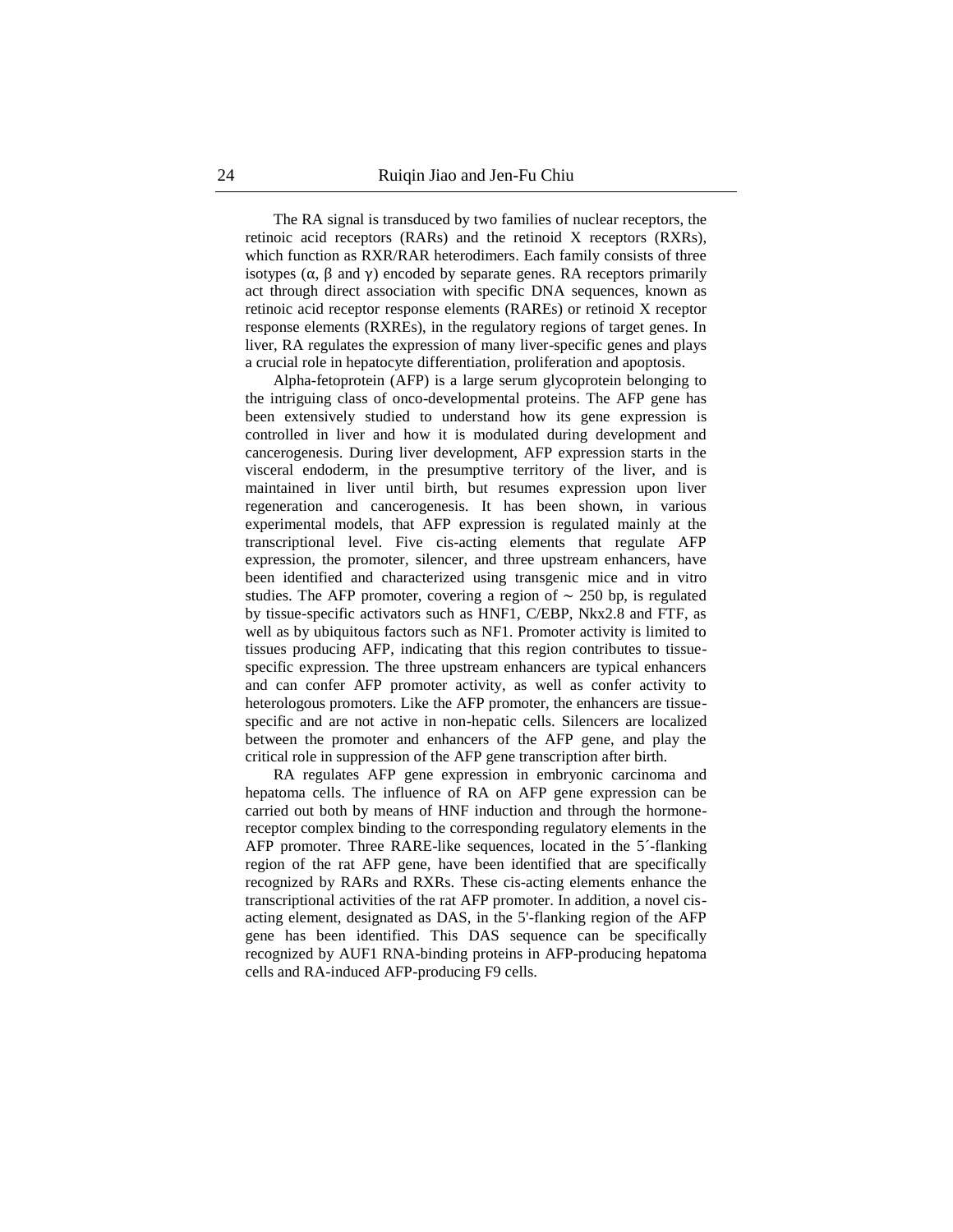## **1. GENES REGULATED BY RETINOIC ACID IN LIVER CELLS**

Liver performs a wide variety of functions that are essential for the preservation of homeostasis in the organism. These functions include the synthesis of serum proteins and hormones, metabolism of nutrients, xenobiotics and systemic waste products, metabolism of lipids, bile acids and lipoproteins, storage and usage of glucose, bile formation, and neutralization of foreign antigens and microbes from the gut.

#### **1.1. Liver Function and Gene Expression**

During the latter half of the 20th century, facilitated by the explosion of molecular biology, our depth of understanding of the control of gene expression in hepatocytes became highly advanced. Many key technologies used to investigate cell function, including the production of cDNA libraries, electromobility shift assays (EMSAs) to identify DNA binding proteins, and in vivo DNA footprinting to identify the occupancy of transcription factors within promoters, were first established in studying liver function. Most of these advances, whether in understanding control of gene expression or cell proliferation, described fundamental mechanisms that are applicable to all aspects of biology.

Liver is second only to brain in transcriptome size, with 25% to 40% of human genes expressed in this multifunctional heterogeneous organ. However, the number of functionally significant transcripts in humans is unknown and may exceed 100,000 (Velculescu et al. 1999.). Probably the best estimate of the total number of mRNA transcripts is provided by the number of non-redundant GenBank UniGene clusters, currently greater than 96,000 (www.ncbi.nlm.nih.gov/UniGene/). At least 15,000 of these clusters contain expressed sequence tag sequences isolated from liver tissue. However, comparatively few genes have been characterized specifically in liver tissue or liver cells. Transcriptional profiling in liver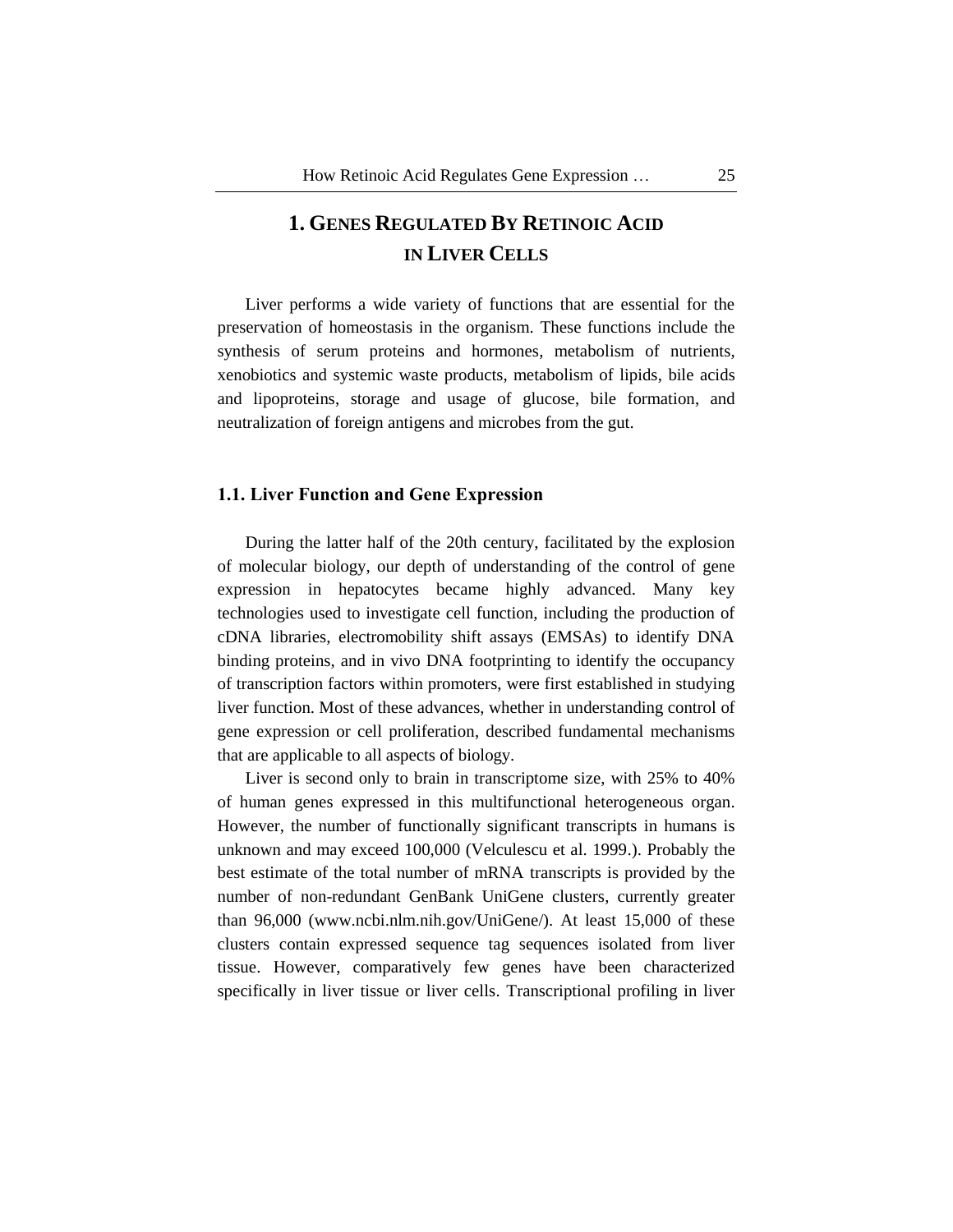disease generally uses a global survey approach ensuring that the gene expression analysis will consider the diverse cellular interactions (Liotta and Petricoin 2000.). This approach is necessary because many forms of liver disease have no suitable in vitro models and the study of whole liver is commonly used to understand disease pathogenesis.

#### **1.2. Retinoic Acid and Regulation of Gene Expression**

Retinoic acid (RA), an active metabolite of vitamin A, belongs to the retinoid family and includes the isoforms all-trans retinoic acid (ATRA) and 9-cis retinoic acid (9-cis-RA). RA is involved in various physiological processes, such as embryonic development, reproduction, vision, cell growth, differentiation, apoptosis, and inflammation (Marletaz et al. 2006; Zhou et al. 2012; Zhou et al. 2011.). The effects of RA are mediated through its binding to retinoid receptors, which are members of the nuclear receptor family. Retinoid receptors share the same modular structure as other nuclear receptors, with the main modules being the DNA binding domain (DBD), which confers sequence-specific DNA recognition, and a ligand-binding domain (LBD), which also harbors a ligand-dependent activation function AF-2 and a major dimerization interface (Laudet and Gronemeyer 2002). Retinoid receptors can be divided into two subgroups: RA receptors (RARs) and retinoid X receptors (RXRs). In vertebrates, there are generally three RARs and three RXRs  $(α, β, and γ)$  with RARs binding to ATRA and 9-cis RA, and RXRs binding to 9-cis RA with high affinity, but not to ATRA.

The transcriptional activation by RAR is dependent on the formation of an RAR/RXR heterodimer, which occurs at two interfaces: (1) the LBD interface, which is independent of the DNA binding activity of the complex, and (2) the DBD interface, which is involved in the recognition of response elements on DNA. The dimerization interface found in the LBD further stabilizes, but does not change, the binding repertoire directed by the DBDs (Mader et al. 1993; Perlmann et al. 1996.). The precise heterodimerization surfaces of RAR and RXR in the DBD have been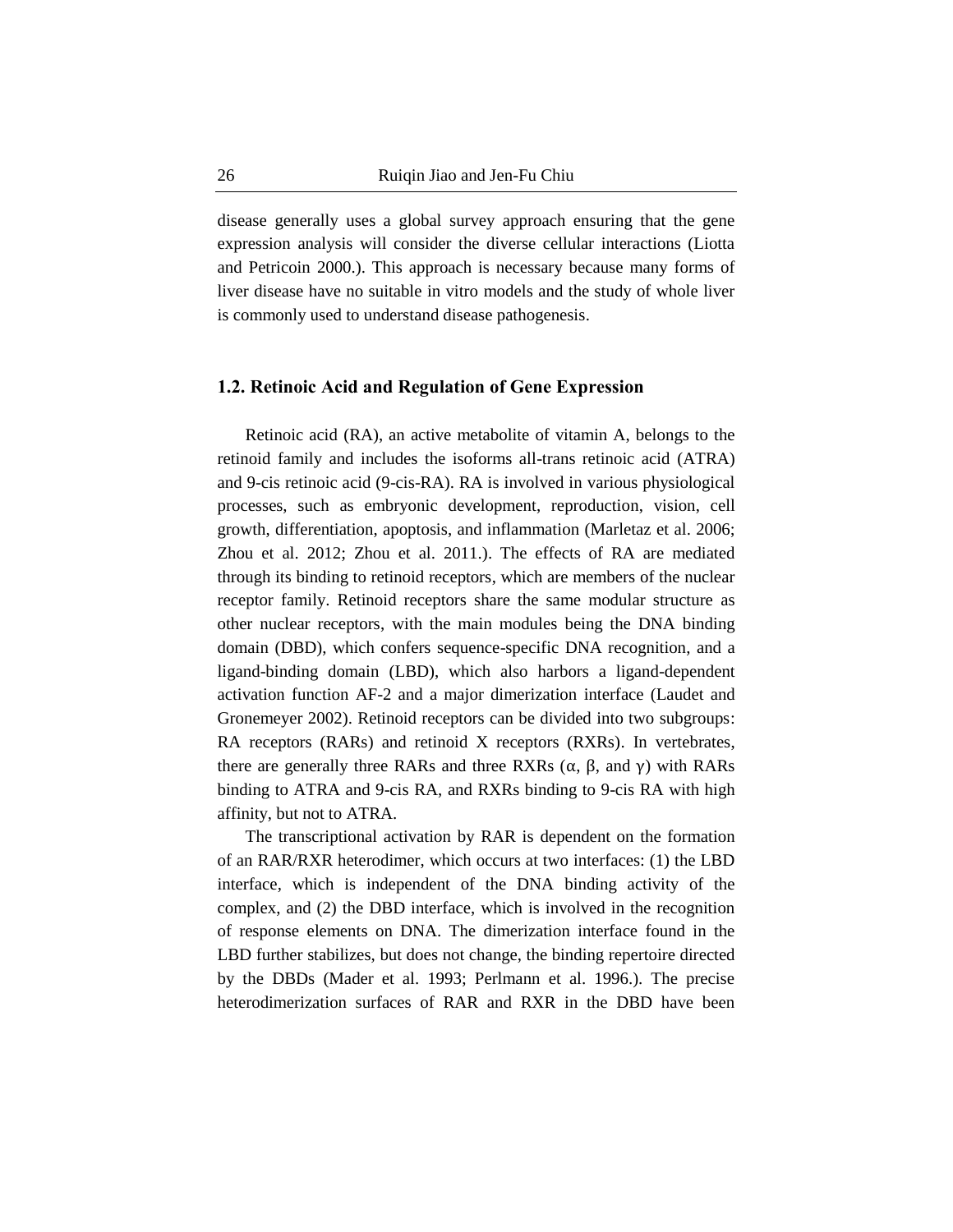determined by extensive structure–function analyses (Zechel et al. 1994; Zechel et al. 1994.). Within the RXR protein, the second zinc finger forms a surface that interacts with the second zinc finger of RAR bound to a retinoic acid response element (RARE) on the target DNA. The DNA response element for RAR/RXR consists of two or more degenerate copies of the (A/G)G(G/T)TCA or of the more relaxed (A/G)G(G/T)(G/T)(G/C)A half-site motif organized in direct repeats or palindromes normally separated by a nucleotide spacer (Balmer and Blomhoff 2005). In addition to DR5 (direct repeat with a five-nucleotide spacer), RAR/RXR heterodimers are able to regulate transcription from DR2 (two nucleotide spacer) and DR1 (one nucleotide spacer) elements (Durand et al. 1992; Smith et al. 1991.). When bound to DR2 and DR5 elements, the 5' half-site is occupied by RXR and the 3' half-site by RAR (Perlmann et al. 1993; Predki et al. 1994.). In contrast, when bound to DR1 elements, the polarity of the heterodimer is inverted (5'-RAR-RXR-3') and the complex is unresponsive to RA stimulation, probably due to the inability of RAR ligands to induce the dissociation of co-repressors (Kurokawa et al. 1994.).

Over the last few decades, more than 500 genes have been identified as being regulatory targets of RA. In some cases, direct regulation has been demonstrated to be driven by liganded RAR/RXR heterodimers bound to RAREs. In most cases, though, the regulation of the proposed gene target is indirect, occurring through intermediate transcription factors or nonclassical associations of receptors with other proteins. Of the target genes suggested, 27 were found to be direct targets of the classical RAR/RXRdependent RARE pathway and another 100 were good candidates for being direct targets (Blomhoff R and Blomhoff HK 2006.). Moreover, a microarray-based screen in zebrafish embryos identified both positive and negative RA targets in vivo [Feng L et al. 2010.]. This screen identified genes previously reported to be regulated by RA, as well as novel RAresponsive genes, such as Dhrs3a (a member of the SDR family), which functions to limit RA signaling in the CNS by catalyzing the reduction of retinaldehyde to retinol (Feng et al. 2010.). Finally, using a chromatin immuno-precipitation on chip (ChIP on chip) approach in MCF-7 breast cancer cells, Hua et al. recently identified genomic RAR targets (Hua et al.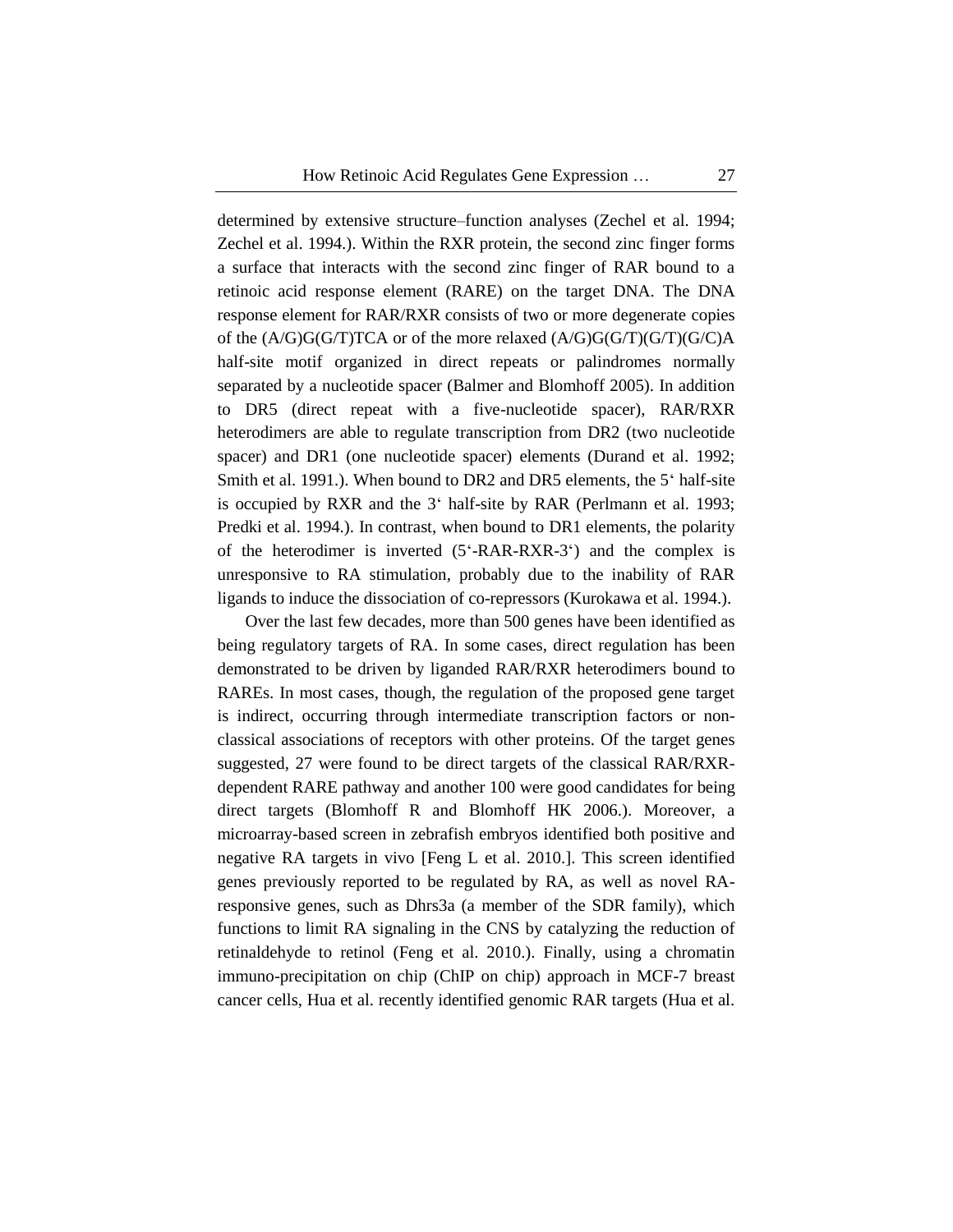2009). With this ChIP on chip analysis, Hua et al. defined a total of 1,413 genes that were significantly regulated by either RA or paralog-specific RA agonists. Analysis of the distribution of RAR binding sites showed that the vast majority of these novel RAREs are located either in introns or in so-called promoter-distal intergenic regions locating distance from the actual RA target gene (Hua et al. 2009).

#### **1.3. Retinoic Acid in Liver Cells**

Liver is quantitatively the most important storage site for retinoids in the body (Blaner and Olson 1994; Blomhoff et al. 1991; Goodman and Blaner 1984). It is also quantitatively the most important tissue site of postprandial retinoid uptake in the body, accounting for uptake of 66–75% of all of dietary retinoid that is absorbed by the intestine (Blaner and Olson 1994; Blomhoff et al. 1991; Goodman and Blaner 1984), and liver is the major organ site for synthesis and secretion of retinol-binding protein (RBP), accounting for 70–80% of all RBP that is normally present in the circulation (Goodman and Blaner 1984; Soprano and Blaner 1994). In the fasting circulation of retinoid-sufficient animals, RBP maintains constant circulating levels of retinol, assuring continuous retinoid delivery to target tissues (Goodman 1984; Soprano and Blaner 1994; Tsutsumi, et al. 1992). Because of its large role in each of these processes, liver is the central organ in the body involved in retinoid storage and metabolism.

The liver is also an important target organ for retinoid action. The three retinoic acid receptors (RARα, RARβ, and RARγ) are expressed in the liver, as are the three retinoid X receptors (RXRα, RXRβ and RXRγ) (Hellemans et al. 2004). The importance of retinoid signaling for maintaining a healthy liver is evidenced by many observations. For instance, transgenic mice, which express in a hepatocyte-specific manner a dominant-negative form of RARα that ablates retinoic acid and RAR signaling, are predisposed to spontaneously developing hepatocellular carcinoma (Yanagitani et al. 2004). There also are established associations between hepatic disease development and impaired hepatic retinoid storage.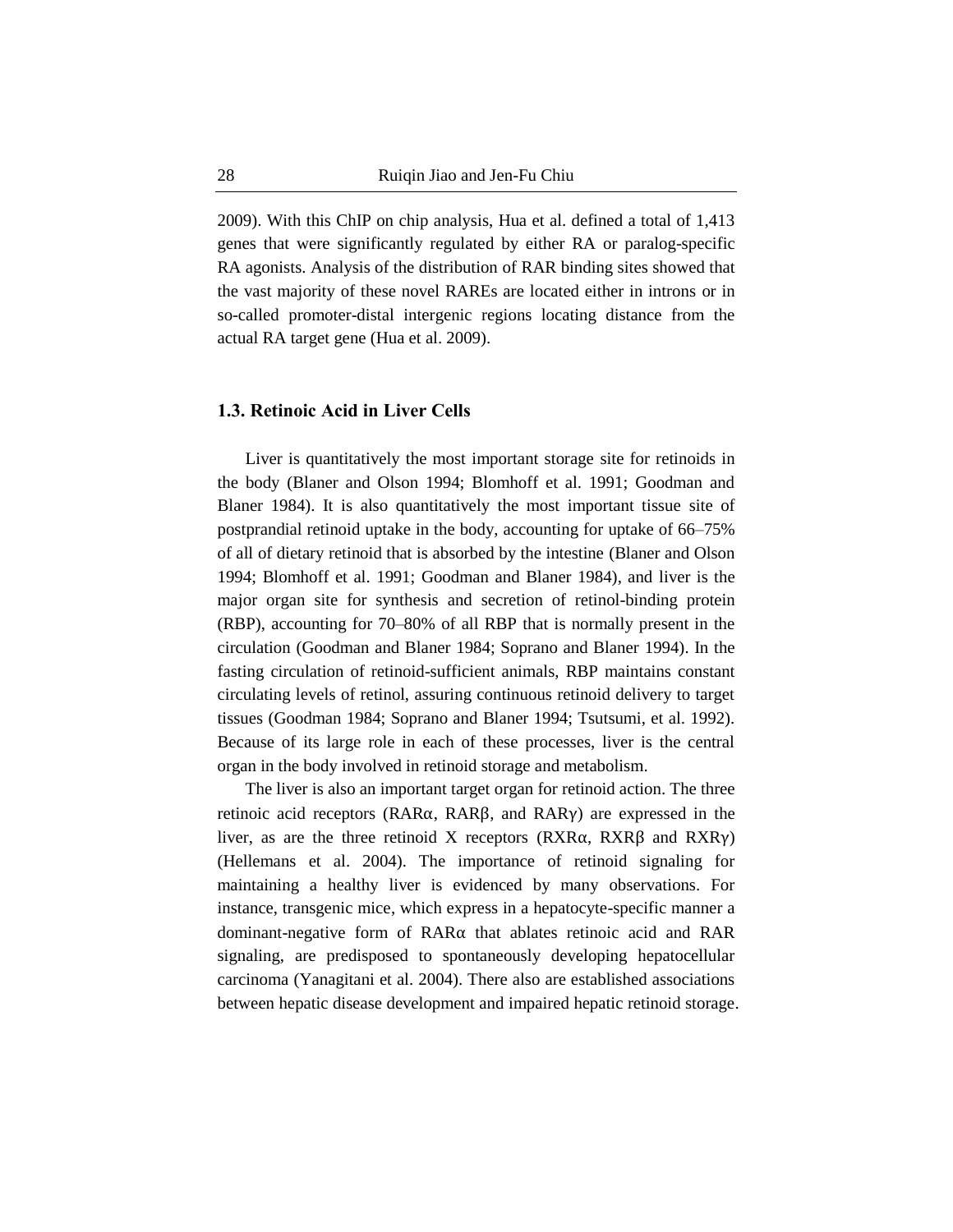The progressively worsening stages of hepatic disease observed for alcoholic patients are associated with increasingly diminished hepatic retinoid stores. Thus, retinoids are needed for maintaining normal hepatic health, and hepatic retinoid stores are adversely affected by liver insult and injury.

# **2. AFP GENE AND PROTEIN STRUCTURE, AND TRANSCRIPTION PRODUCTS**

In 1963, an antigen specific for a chemically-induced murine hepatoma and for human hepatocellular carcinoma (HCC) was first discovered (Abelev 1963; Tatarinov 1963). This antigen was not present in normal adult kidney, spleen or blood serum, but was detected in mouse and human embryonic liver, amniotic fluid, and blood serum. This antigen was shown to electrophoretically belong to the  $\alpha$ -globulin fraction, and it eventually became clear that liver cancer cells produced and secreted into the blood an embryo-specific  $\alpha$ -globulin that was initially named  $\alpha$ F in mice and ESAglobulin in human. The newly revealed antigen was identical to the protein discovered in human fetuses (Bergstrand and Czar 1956), and later, in 1970, this antigen was named "alpha-fetoprotein" (AFP). Since then, AFP has been long recognized as the first oncodevelopmental biomarker. Currently, AFP is considered as a "golden standard" among tumor-specific molecular biomarkers (Debruyne and Delange 2008).

#### **2.1. Protein Structure of AFP**

AFP is classified as a member of an albuminoid gene family, which consists of four members to date: albumin (ALB), vitamin D-binding protein (DBP), AFP, and alpha-ALB (αALB), the latter termed afamin in humans (McLeod et al. 1989; Lichenstein et al. 1994.). Members of the albuminoid gene family are evolutionary closely related and originate from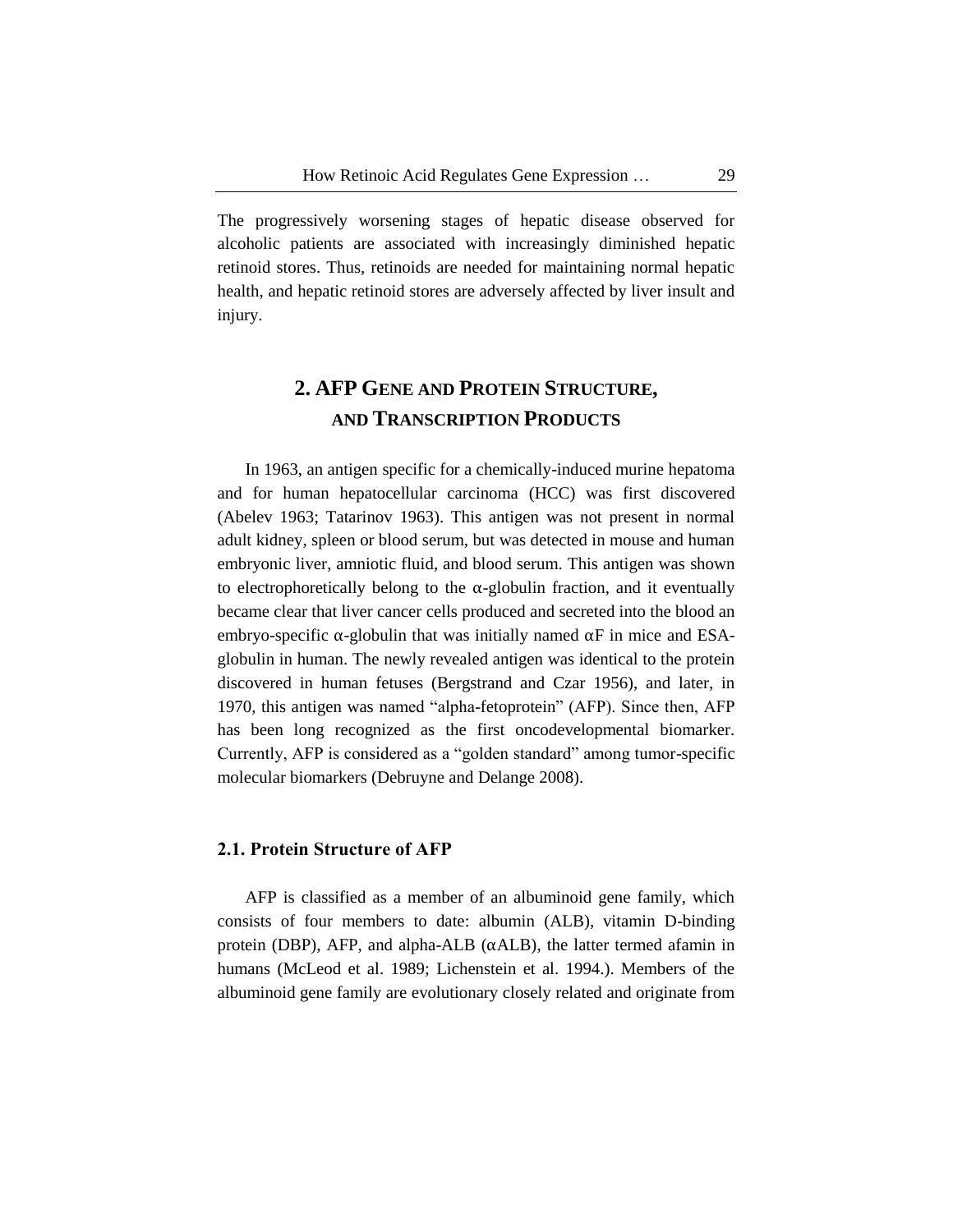common ancestor (Beatie et al. 1982). So far, the primary structure of fulllength AFPs has been reported from thirteen mammalian species (UniprotKB/Swiss-Prot knowledge base), including human, mouse, rat, rabbit, and guinea pig (Deutsch 1991; Mizejewski 1995, Morinaga et al. 1983; Dudich et al. 1999). AFP is a glycoprotein with a molecular weight ranging from 68 to 73 kDa depending on carbohydrate content and biological origin. Being a secreted protein, AFP is synthesized as a precursor that undergoes post-translational processing with cleavage of the signal peptide, which is composed of 19 amino acid residues, and an additional 590 residues representing the mature protein (Morinaga et al. 1983, Pucci et al. 1991; Dudich et al. 1999).

The albuminoid gene family members display structural similarities, homologous amino acid sequence stretches, and similar cysteine disulfide bridge clusters. These proteins exhibit similar spatial organization and consist of three homologous domains (I–III), each of which, in turn, consists of two globular subdomains (IA, IB, IIA, IIB, IIIA, IIIB) linked by 15 regular-arranged disulfide bonds (Luft and Loscheider 1983; He and Carter 1992.).

#### **2.2. Function of AFP**

In a number of experimental models in vitro and in vivo, AFP from different biological species has been shown to exhibit various types of biological activity. AFP is known to bind and transport a multitude of ligands, including bilirubin, fatty acids, retinoid, steroids, heavy metals, dyes, flavonoids, estrogens, phytoestrogens, dioxins, and various organic drugs (Mizejewski 1995; Mizejewski 1997). Estrogen-binding activity of AFP is of crucial importance because this ability may represent a significant regulatory mechanism during embryonic development, since AFP may be involved in regulation of concentrations of free, active forms of hormones in vivo. The most successful results in studying AFP estrogen-binding activity were obtained by a group of French researchers, led by J. Uriel, who demonstrated high-affinity binding of both free and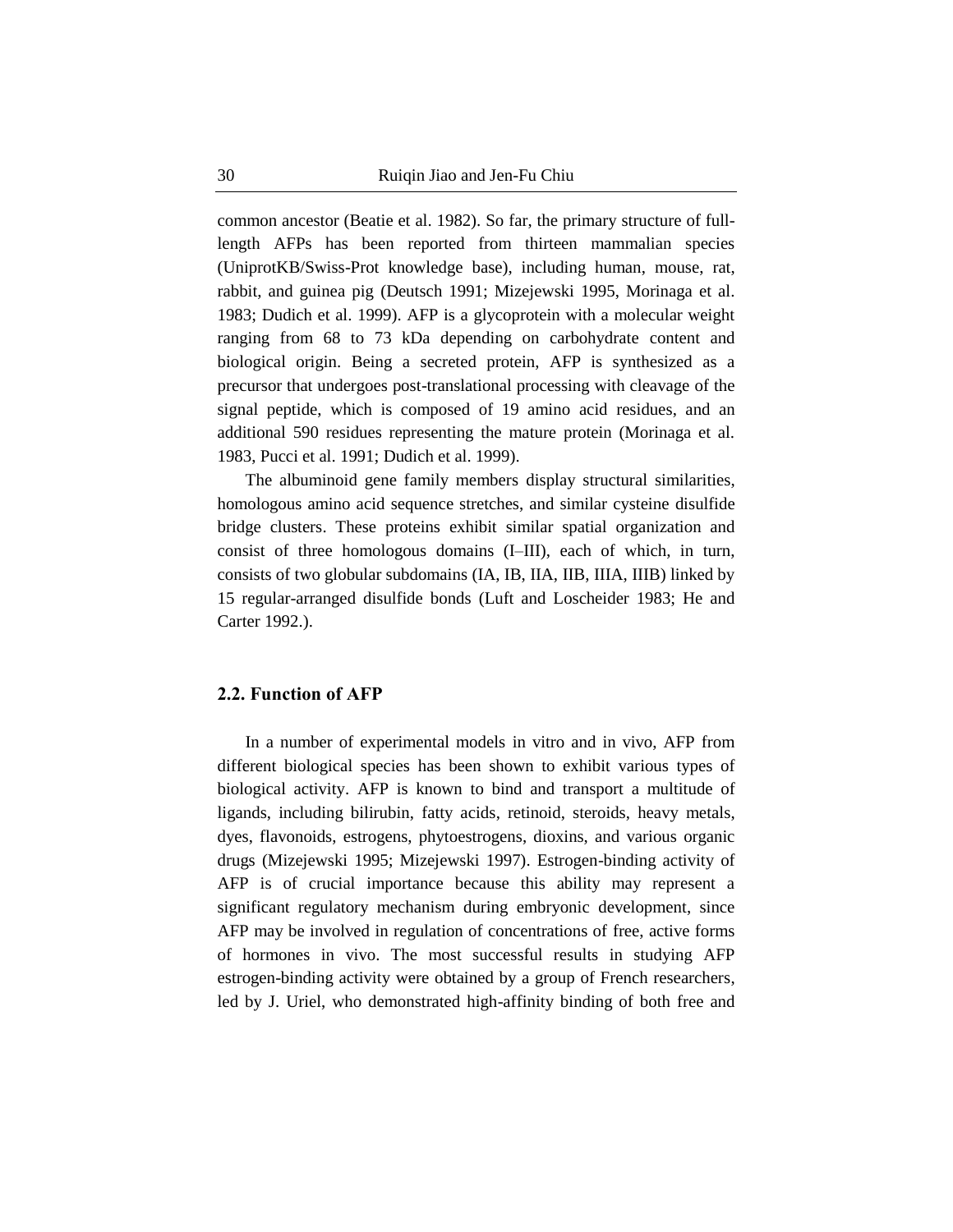immobilized estrogens to rodent AFPs (Soloff et al. 1972; Uriel et al. 1972; Uriel et al.1975; Uriel et al. 1976; Nishi et al. 1991; Milligan et al. 1998). This might protect fetal tissues from circulating maternal estrogens and prevent degradation of hormone molecules.

Evidence indicates that AFP can regulate the immune response. It has long been experimentally demonstrated that AFP is able to interact with macrophages to decrease their phagocytic activity and expression of Ia antigen (Lu et al. 1984; Atemezem et al. 2002.). Also, AFP inhibits activity of natural killer (NK) cells (Peck et al. 1982; Cohen et al. 1986.), reduces proliferation of T-lymphocytes stimulated by ConA and PHA with reduction of amount of total and CD4+ thymocytes (Yachnin 1976; Yachnin 1983; Matsuura et al. 1999), and also induces activity of Tsuppressor cells (Alpert et al. 1978.). Treatment with recombinant human AFP reduces lymphocyte reactivity and the extent of neuroinflammation in mice with experimental autoimmune encephalomyelitis, due to involvement of AFP in immune cell apoptosis (Irony-Tur-Sinai et al. 2009).

AFP has been shown to be a dual regulator of cell proliferation and tissue growth, exhibiting both stimulatory and inhibitory effects. AFP exhibits stimulatory effects at low concentrations, and in estrogen-resistant tissues, both normal and tumor (Toder et al. 1983; Wang and Xu 1998; Wang and Xie 1999; Laderoute and Pilarski 1974). In estrogen-resistant HCC, intact AFP decreases expression of the cyclin-dependent kinase inhibitor p27 (kip1) both at the mRNA and protein levels, and increases expression of proliferating cell nuclear antigen (PCNA) (Shehata et al. 2006.), and stimulation of cell proliferation is accompanied by inhibition of apoptosis (Laderoute and Pilarski 1974.). The detailed mechanisms of regulation of cell proliferation and tumor growth by AFP remain unknown. However, specific binding of AFP to receptors located on the surface of normal and tumor cells has long been demonstrated.

Inhibition of cell apoptosis by AFP was demonstrated by cytological studies showing that TRAIL-induced apoptosis, occurring through the caspase-3-mediated apoptotic cascade, is abolished by AFP (Li et al. 2009.). In BEL-7402 cells undergoing apoptosis following co-treatment with both ATRA and TRAIL, caspase-3 co-localizes and interacts with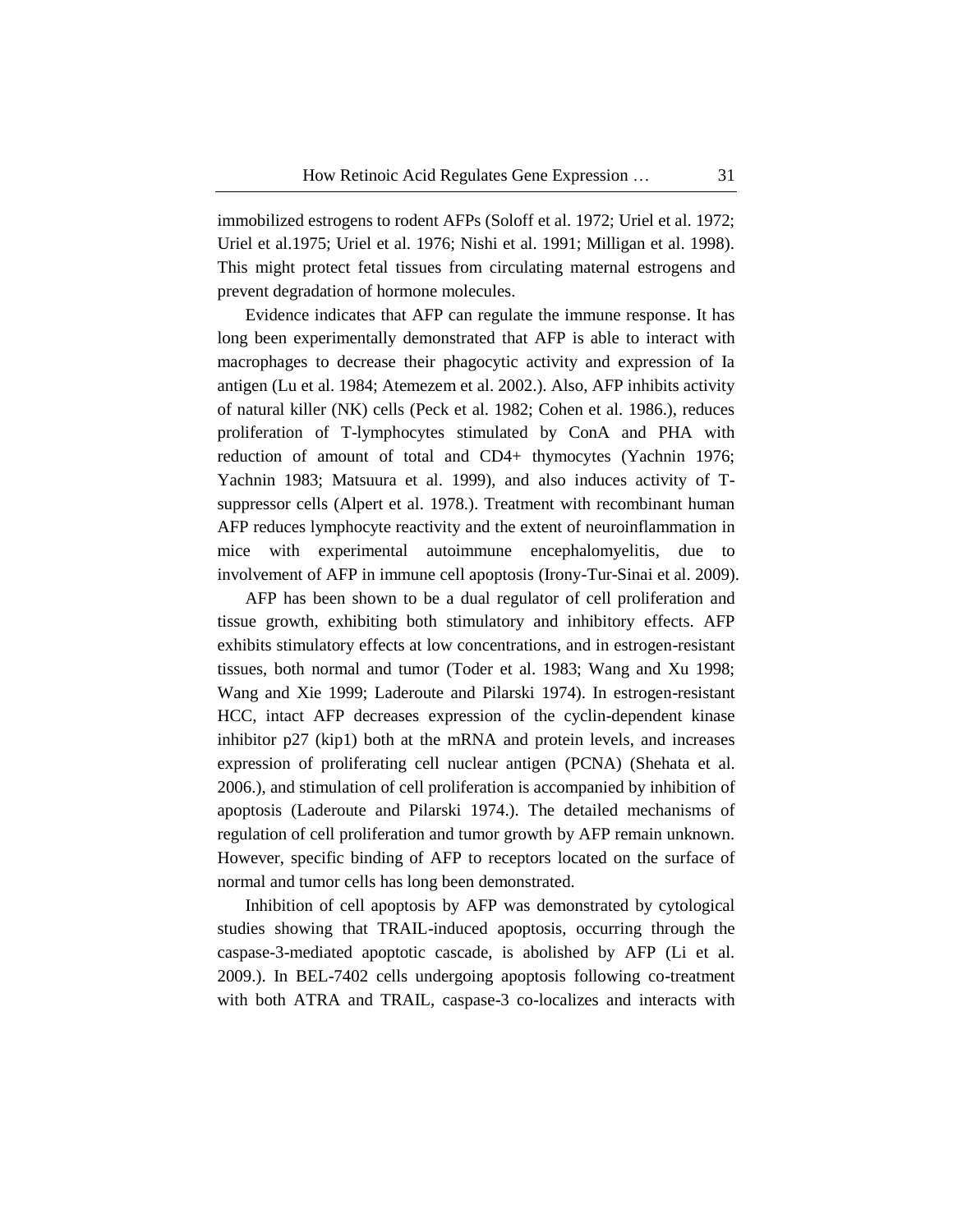AFP in the cytoplasm and translocates into the nucleus. Knock-down of AFP gene increased the sensitivity of BEL-7402 cells to TRAIL, and thereby, triggered caspase-3 signaling. In human hepatoma cells, AFP complexes with caspase-3 and blocks transduction of apoptotic signals. ATRA- or TRAIL-resistance in AFP-producing hepatoma cells has been attributed to high levels of cytoplasmic AFP. Also, the capability of intracellular AFP to bind RAR and to block RA-RAR signaling by its corepressor-like role (Li et al. 2009.). Fluorescence resonance energy transfer (FRET) techniques have shown that cytoplasmic AFP can function as a regulator in the phosphatidylinositol-3-kinase (PI3K)/AKT pathway in human hepatocellular carcinoma cells. All these results showed that AFPpositive human stomach cancer is characterized by significantly lower apoptotic index than AFP-negative ones and this might evidence inhibition of apoptosis by AFP (Goldstein et al. 1999).

#### **2.3. AFP Gene Structure and Expression**

All albuminoid family genes are located on the same chromosome, with albuminoid genes being located on chromosome 5 of mouse (Guan et al. 1996.), 14 of rat (Belanger et al. 1994), and on the long arm of chromosome 4 of human (4q11-q13) (Song et al. 1999). The AFP, ALB, and  $\alpha$ -ALB genes are positioned near each other and have a common direction of transcription (Figure 2-1).



Figure 2-1. Map of the albumin gene family locus. The DBP, albumin (ALB), AFP and AFM genes are designated as boxes with arrows representing transcription start sites. The numbers above the intergenic regions represent the distance between genes. Black ovals between the DBP and albumin, and albumin and AFP genes represent the albumin enhancer and the three AFP enhancers, respectively.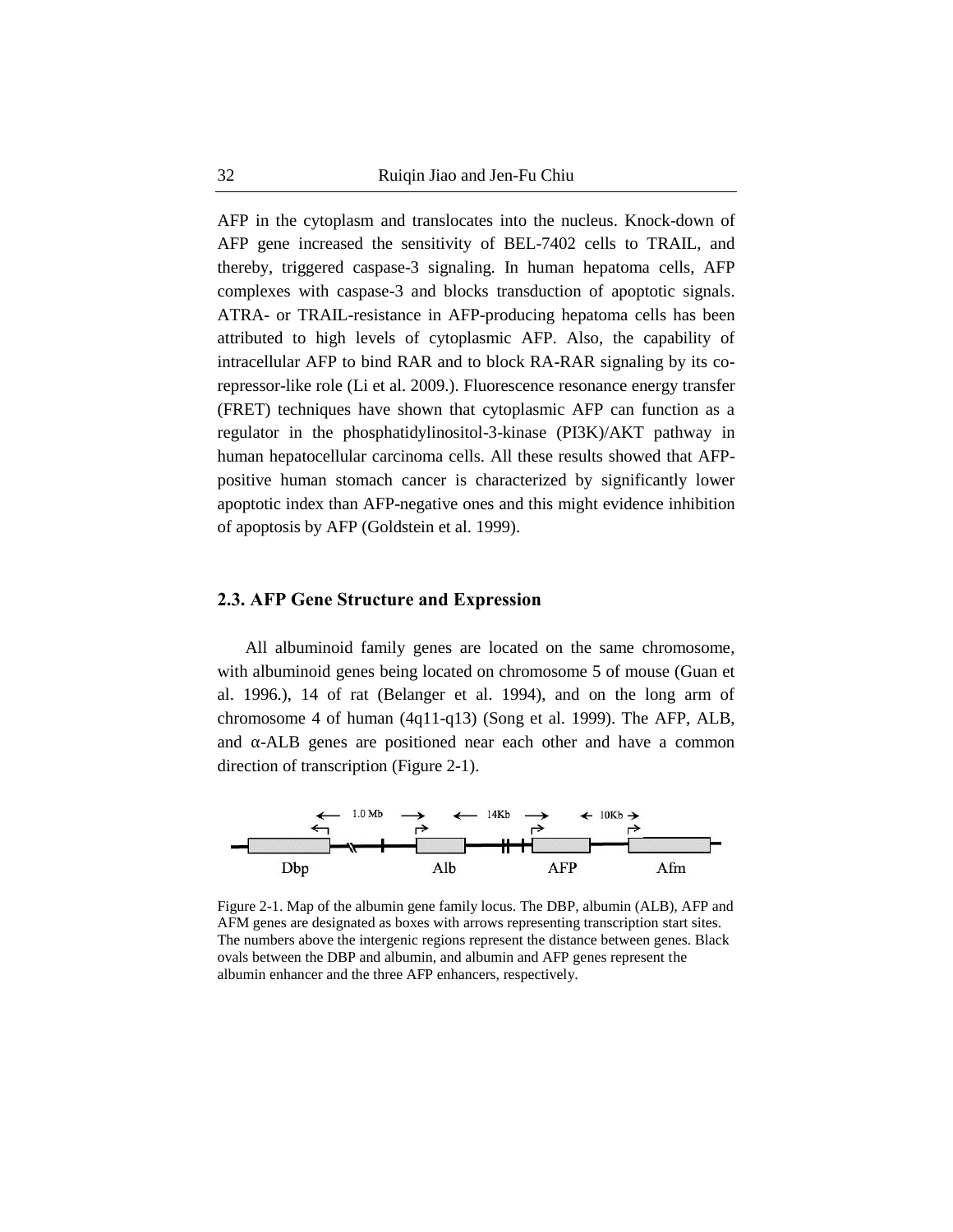The rat AFP gene is 19 kb. Like the ALB and  $\alpha$ -ALB genes, it consists of 15 exons and 14 introns; exons 1 and 15 are non-coding. This structure is conserved among mice (Kioussis et al. 1981.), rats (Sargent et al. 1981), and humans (Dugaiczyk et al. 1985.).

The main product of AFP gene transcription in fetal liver is a 2.1 kb mRNA. In addition, AFP mRNAs of 1.7, 1.4, and 1.0 kb have also been detected in fetal and regenerating liver and in carcinogenesis (Petropoulos et al. 1985; Wan and Chou 1989), with the shorter 1.4 and 1.0 kb mRNAs dominating in adult liver (Lemire and Fausto 1991). Apparently, expression levels of the multiple mRNA forms are controlled by different mechanisms and can be changed independently (Lemire and Fausto 1991; Watanabe et al.1992.). All the products of AFP gene transcription can be translated. The 2.1 kb mRNA corresponds to polypeptides weighing 68 and 70 kDa (Wan and Chou 1989; Lemire and Fausto 1991). Functions of the different AFP forms are insufficiently studied; however, it is known that the shortened translation products maintain the transport properties (Lemire and Fausto 1991).

During embryogenesis AFP can be detected in the visceral endoderm of the yolk sac at embryonic gestation days 6-7 in the mouse (Dziadek and Adamson 1978); at this stage AFP is a dominant serum protein. Later the maximum level of its expression is observed in fetal liver and, at significantly lower levels, in the embryonic gut (Tyner et al. 1990) and in some other organs (Nahon et al. 1988; Cooke et al. 1991). At the end of the embryonic period of development, a drastic decrease in AFP expression takes place. This switch is carried out at the transcriptional level (Belanger et al. 1981). Shortly after birth, the AFP concentration in blood decreases 104-fold (Sala-Trepat et al. 1979; Tilghman and Belayew 1982).

Expression of the AFP gene in adult liver can be restored during the course of liver regeneration. An elevation of AFP serum level is also observed in the case of acute viral hepatitis, primary liver tumors, teratocarcinomas, and gut tumors (Abelev et al. 1967; Abelev 1971.). In the case of embryonic carcinomas, teratocarcinomas, yolk sac tumors, and hepatoblastomas, an increase in AFP level is observed in 80-90% of cases and appears to be an important diagnostic marker.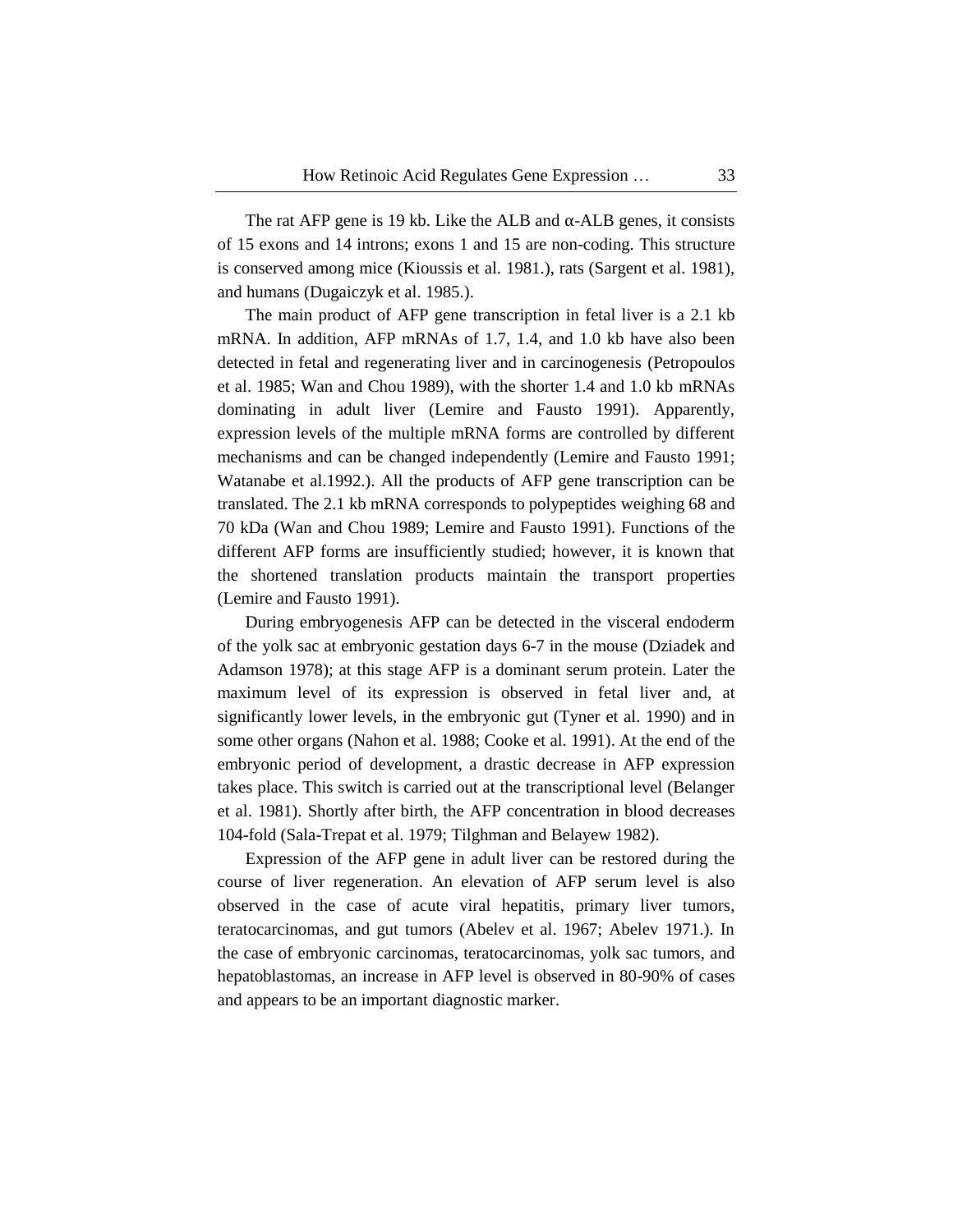### **3. MECHANISMS OF AFP GENE REGULATION**

AFP is an ideal model system for studying the temporal and tissuespecific regulation of developmental gene expression. Expression of these types of genes is often at the level of transcriptional initiation by the interaction of trans-acting transcription factors with cis-acting DNA elements. Therefore, it is important to understand these factors and their binding regions on the gene.

#### **3.1. Regulatory Cis-Acting Elements of the AFP Gene**

The location of the cis-acting elements present in the AFP gene has been investigated in a transgenic mouse model as well as mouse F9 teratocarcinoma cells (Scott and Tilghman, 1983; Scott et al. 1984; Camper and Tilghman, 1989; Godbout et al. 1988; Hammer et al. 1987). An AFP minigene containing the first three and last two exons, 7.6 kb of 5′ flanking DNA, and 400 bp of 3' flanking DNA from the mouse AFP gene was constructed and used to investigate the sequences required for normal developmentally regulated tissue-specific expression of AFP. The AFP minigene was expressed in a tissue-specific manner in transgenic mice and was developmentally expressed in the F9 teratocarcinoma cell model, indicating that the sequences that are required for regulation are present in the minigene. These studies in cell lines and mice have identified five distinct regulatory cis-acting elements in the mouse gene, including a promoter, a silencer, and three distinct enhancer elements (Figure 3-1). These elements are located within the region from -7.6 kb to the transcription start site. There is a high homology between the AFP gene 5' regulatory regions of the mouse, rat, gorilla, and human (Chevrette et al. 1987; Ryan et al. 1991.).

The AFP promoter, localized within the first 250 bp upstream of the transcriptional start site, is active only in tissues where AFP is normally transcribed (Godbout et al. 1986.). Extensive analysis of the AFP promoter from mice, rats, and humans has shown binding sites for ubiquitous and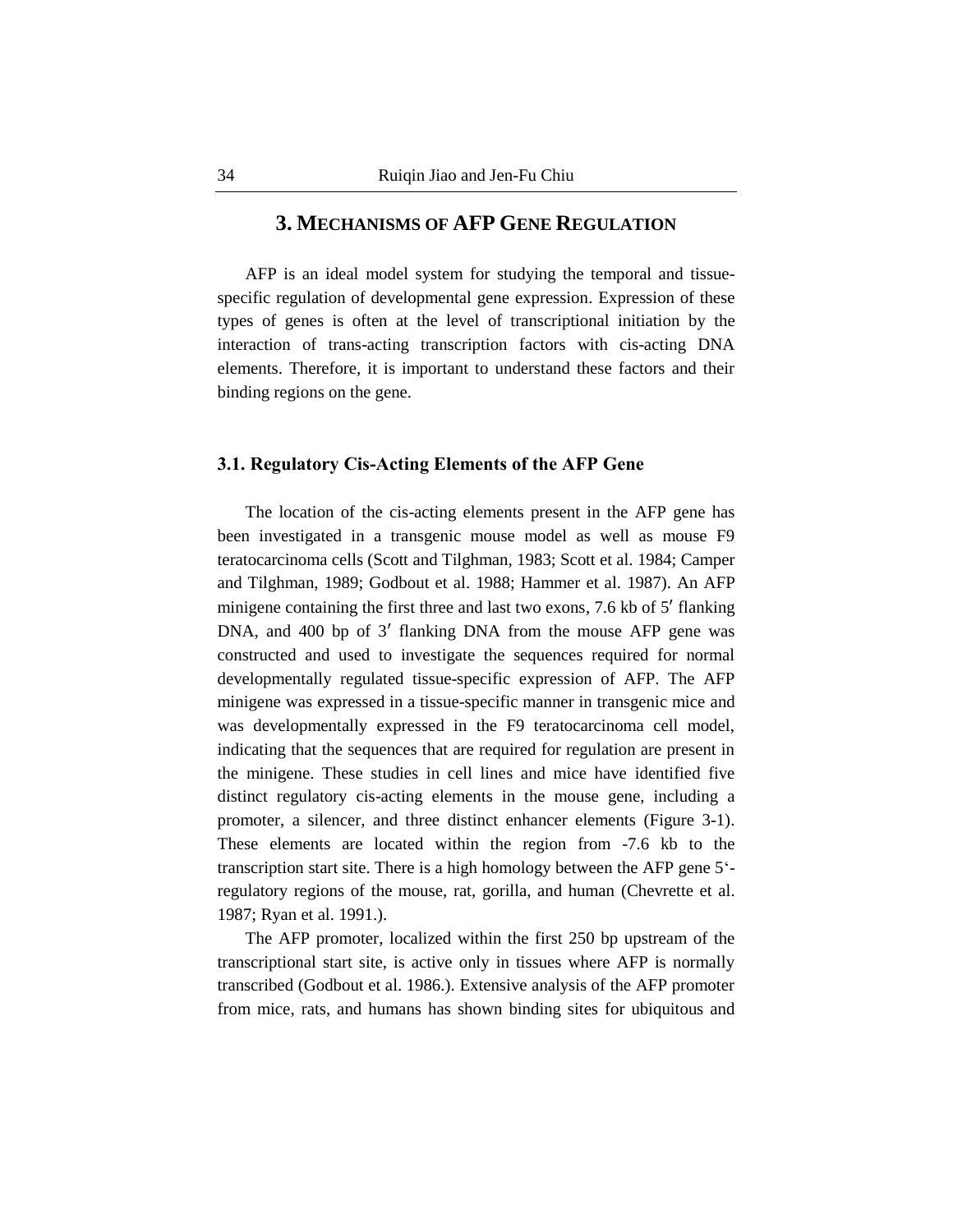tissue-specific transcription factors (Chen H et al. 1997). In vivo, in the absence of the enhancer, the AFP promoter is inactive (Hammer et al. 1987). A considerable similarity of AFP gene promoter organization with other albumin genes can be noted, in particular, the presence and localization of the CCAAT-box and HNF1 binding sites within rat AFP and DBP gene. (Belanger et al. 1994; Song et al. 1998).



Figure 3-1. Structure of the AFP gene regulatory region. The AFP gene contains five distinct elements that are located within 7.6 kb upstream of the AFP transcription start site  $(+1)$  that defines the beginning of exon 1. The promoter (P) is from +1 to -250 bp, the silencer (S) is from -250 to -838 bp. The three distinct AFP enhancers (E I-III) were originally defined as fragments from -1.0 to -3.8, -3.8 to -5.3, and -5.3 to -7.6 kb.

The silencer, between -250 and -838 bp, is required for the postnatal repression of AFP expression (Vacher and Tilghman 1990). Deletion of the silencer sequence from -800 to -250 bp in transgenic mice leads to persistence of AFP gene expression in a manner controlled by the enhancers and the promoter in liver and gut of the adult mice (Vacher and Tilghman 1990). The mouse silencer activity is low in fetal liver and high in adult liver (Camper and Tilghman 1989; Vacher and Tilghman 1990), indicating that the silencer plays a major role in suppressing AFP expression during liver ontogeny, although this is not the only mechanism involved in developmental regulation of the AFP gene (Emerson et al. 1992). The possibility exists that the silencer may serve as a molecular switch to redirect the action of the AFP enhancer to stimulate the albumin promoter as the liver matures (Nakata et al. 1992).

At least two silencers, from -1822 to -951 and from -402 to -169 bp, have been identified in the human AFP gene regulatory region. The distal silencer is more powerful, with the ability to inhibit the activity of homologous and heterologous enhancers according to their localization, and independently from their orientation, but does not actually influence the AFP promoter function (Nakabayashi et al. 1991).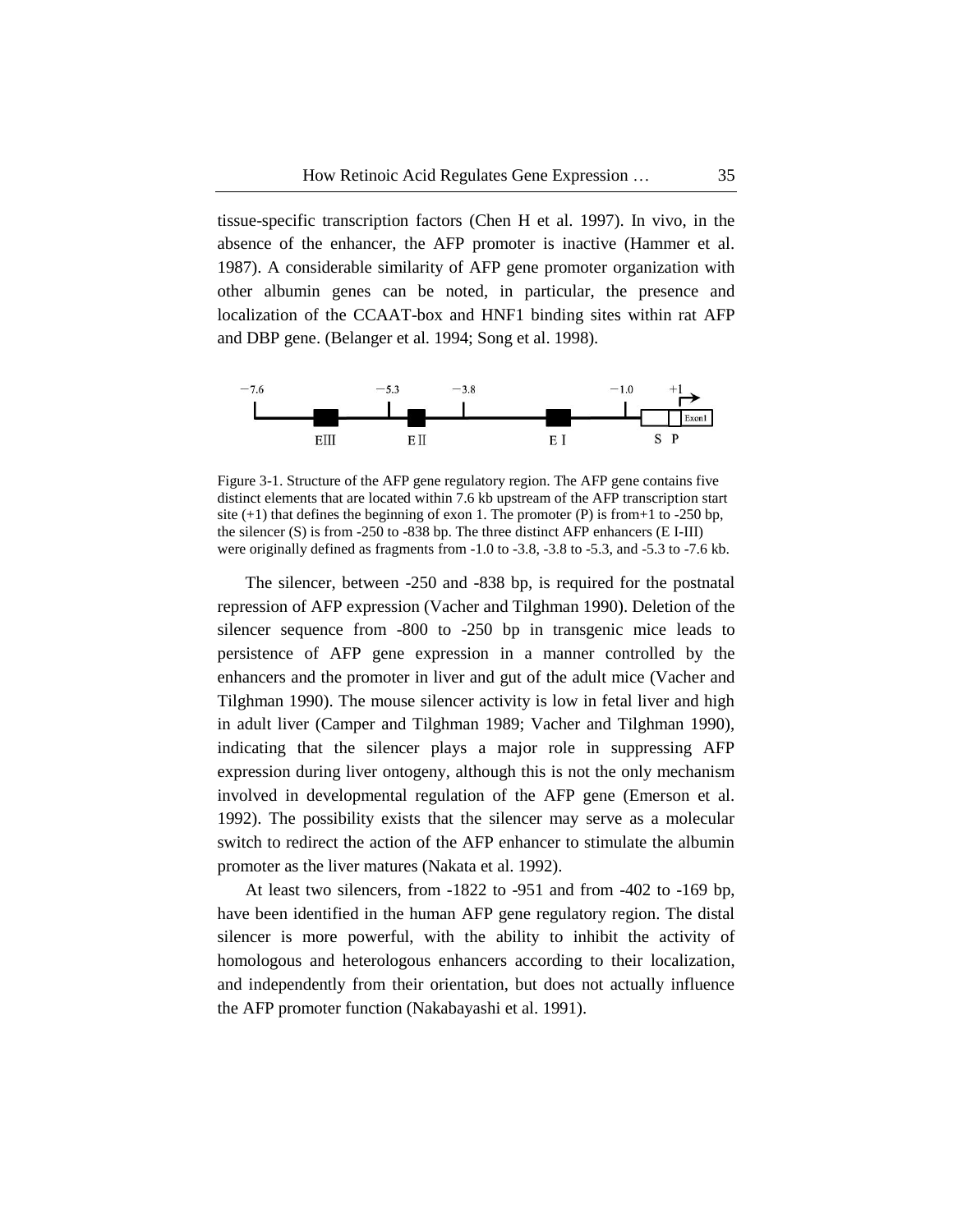Within the mouse and rat AFP gene regulatory region, three independent enhancers (EI-EIII) each 200-300 bp, have been identified (Godbout et al. 1988; Wen et al. 1991; Groupp et al. 1994.). These elements are typical enhancers and are able to stimulate the AFP promoter as well as heterologous promoters. Like the AFP promoter, the enhancers are tissue-specific and are not active in non-hepatic cells. Each of the enhancers is able to stimulate the SA, as well as AFP promoter. Probably, at some stages of development and in some hepatoma lines, in which the upstream SA enhancer is inactive, intergenic enhancers control the expression of the two genes independently, and the corresponding promoters do not compete with each other due to their interaction with the different enhancer sites (Jin et al. 1995.).

Among the three enhancers, E1 and E2 are similar, suggesting they arose from a duplication event. E2 is present in all species whereas E1 is found only in rodents (Long et al. 2004). E3 is distinct from the other enhancers and has been the most extensively studied. In contrast to rodents, the human AFP enhancer contains E2 and E3 but does not have an E1 (Long et al. 2004.). In 2000, a novel enhancer and an alternative promoter were reported in the first intron of the mouse AFP gene (Scohy et al. 2000). The activity of the enhancer depends on a 44-bp sequence centered on a CACCC motif, and the alternative promoter is active in the yolk sac and fetal liver.

#### **3.2. Trans-Acting Factors in AFP of Gene Regulation**

The regulation of AFP gene expression occurs mainly at the level of transcription by the interaction of trans-acting transcription factors with cis-acting DNA elements. Whether the AFP gene is expressed and to what extent it is expressed depends on the presence of a distinct set of transacting protein factors, many of which interact with the AFP cis-acting elements. Some of these factors have an effect on AFP gene activity are briefly introduced below.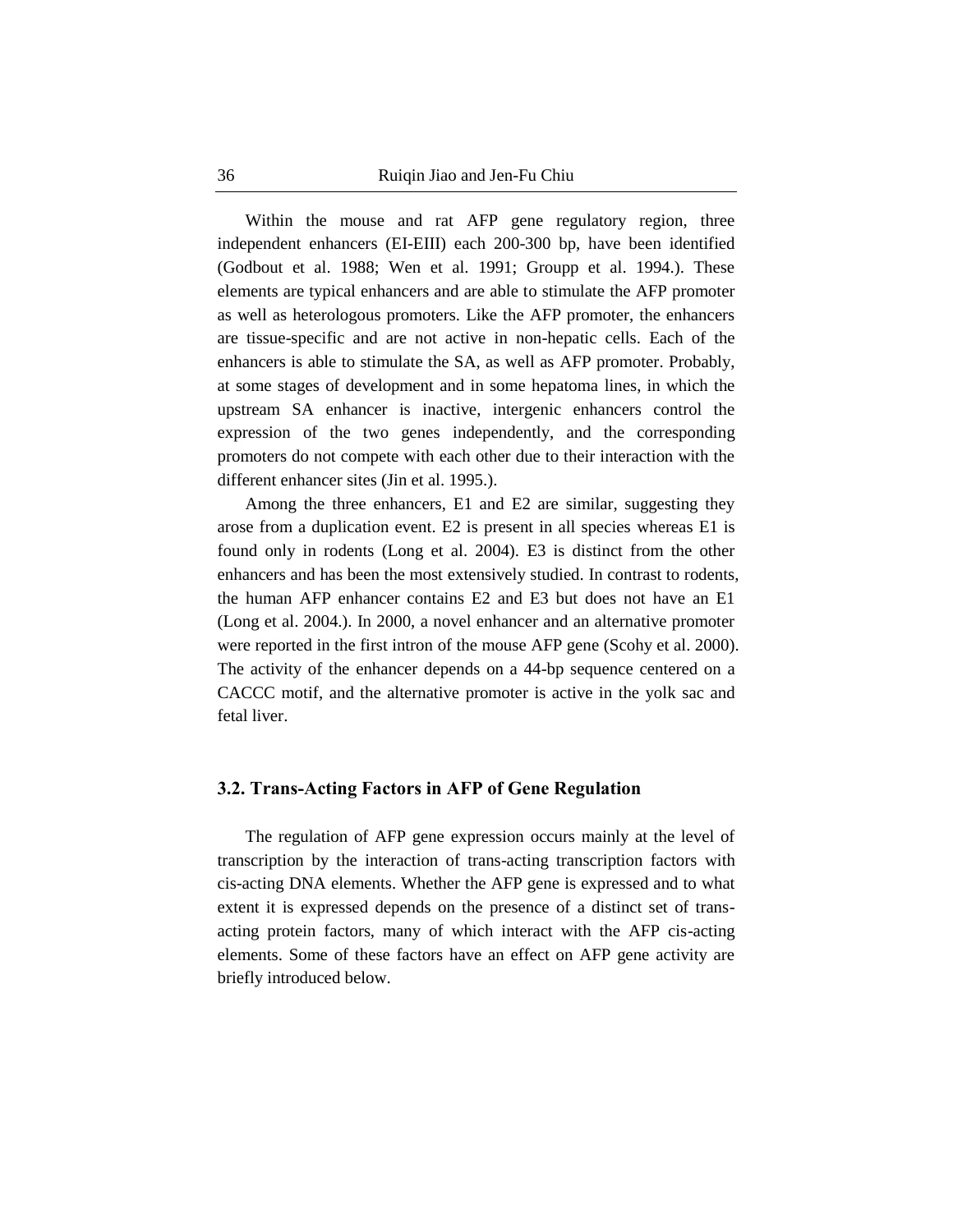Hepatocyte nuclear factors (HNFs) play a critical role in regulation, which is carried out mainly at the transcriptional level (Tilghman and Belayew 1982; Powell and Suwanichkul 1993; Friedman et al. 1984). Several families of regulatory proteins (HNF1, C/EBP, HNF3, HNF4 and HNF6) can be attributed to HNFs, and their binding sites have been identified in the regulatory elements of the numerous liver-specific genes. Although, the expression of these factors is not restricted to liver cells, liver expresses the highest amounts.

HNF1 family proteins are the most widely distributed regulators of liver-specific gene expression; their potential binding sites have been found in regulatory regions of more than one hundred genes. Most often these sites are localized in promoter regions and form clusters with binding sites of other transcription factors (Tronche et al. 1997).

 $C/EBP\alpha$  is the first identified member of the C/EBP family that binds to a CCAAT-box (Landschulz et al. 1988.). Family members contain a basic DNA-recognizing domain (so-called 'bZIP'), an amino terminal transactivation domain, and a helical structure of a leucine zipper type providing dimerization. C/EBP protein binding sites have been identified in the regulatory elements of AFP (Thomassin et al. 1992), SA (Costa et al. 1988), C/EBPα (Legraverend et al. 1993), and other liver genes.

HNF3 (FOXA) was originally identified as a liver-enriched factor that regulates the rat transthyretin gene (Costa et al. 1989; Lai et al. 1990). Additional analysis revealed three HNF3 isoforms, HNF3α, HNF3β, and HNF3γ, that are encoded by distinct genes (Lai et al. 1990). The HNF3 family of factors regulate numerous liver genes, and are among the earliest factors to be expressed during hepatogenesis (Kaestner. 2000).

HNF3β was first detected in the primitive streak and node on the seventh day of murine gestation (Ang et al. 1993). HNF3 $\alpha$  follows the HNF3β dynamics, but at a lower concentration level. HNF3γ starts to be expressed on the twelfth day of gestation (Kaestner et al. 1994). In the adult organism HNF3 $\alpha$ ,  $\beta$ , and  $\gamma$  are localized in liver, gut, lung, and stomach, and in addition, HNF3 $\beta$  and  $\gamma$  occur in the ovary and HNF3 $\gamma$  in testicles (Xanthopoulos and Mirkovitch 1993). An increase in HNF3α level is observed in primary hepatocyte cultures grown on an extracellular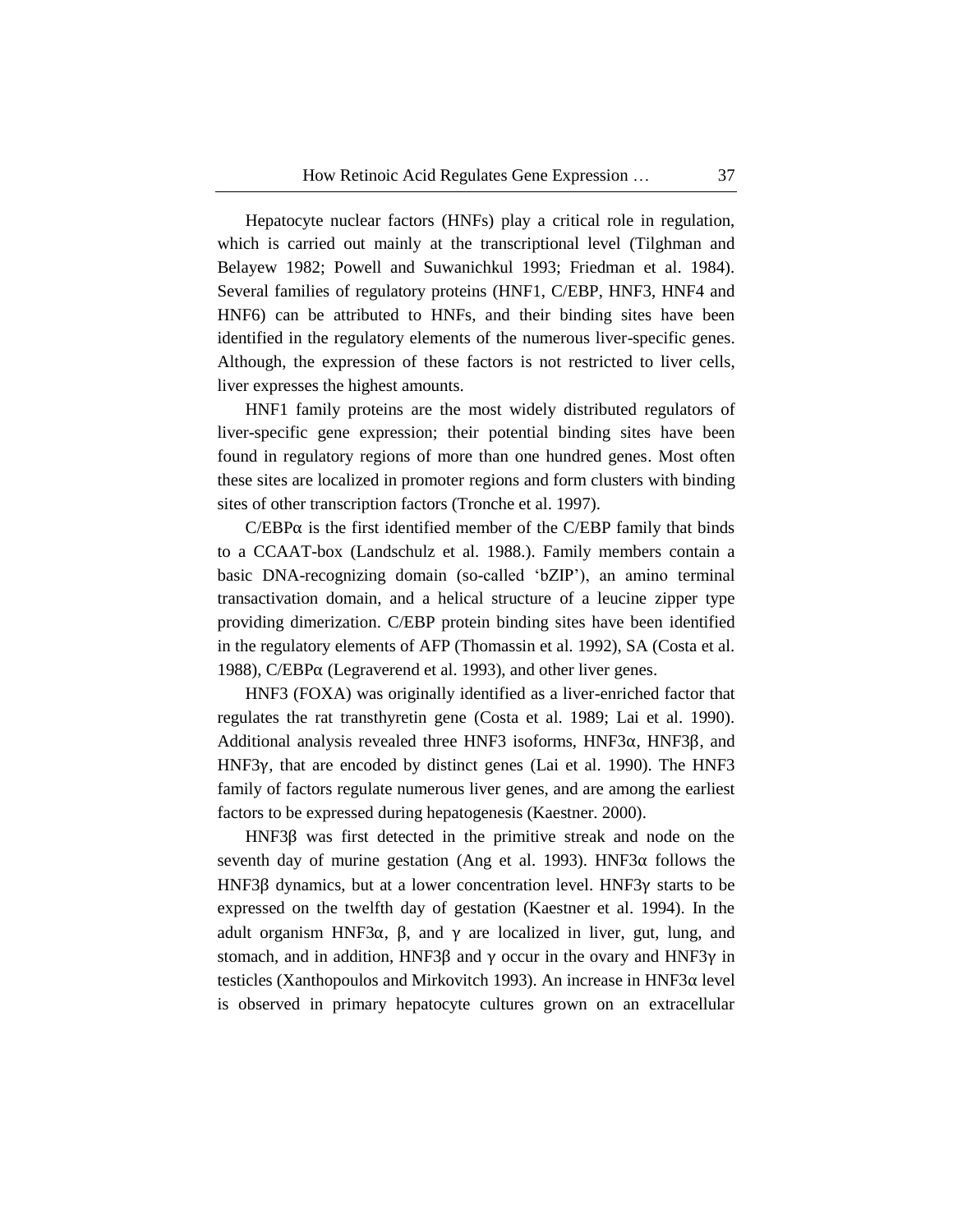matrix. Apparently,  $HNF3\alpha$  participates in extracellular signal transduction that determines hepatocyte differentiation (Cascio and Zaret 1991; DiPersio et al. 1991). In the HNF4 family of proteins,  $HNF4\alpha$  is the most completely characterized. According to their structure HNF4 factors are related to the nuclear receptor superfamily. Like other nuclear receptors, they contain two DNA-binding 'zinc-finger' domains and a spacious carboxy-terminal region providing dimerization and ligand binding.

So far, the HNF families have been described that in some degree control the expression of the majority of the known liver-specific genes. These families are related to the earlier described broader superfamilies of transcription factors and are highly conserved among different species. The factors within one family recognize the same DNA sequence and often are able to form heterodimers, modulating their individual properties. Moreover, several forms of the same protein, but that differ in transactivation abilities, might be expressed within one cell. As far as these forms compete for the binding sites on a regulated gene, the efficacy of transcription depends on which form binds more successfully (Lazarevich 2000).

Zhx2 (formerly called Afr1) belongs to a small family of proteins, with Zhx1 and Zhx3 being found only in vertebrates. They all share a similar gene and protein structure (Spear et al. 2006). These proteins contain two C2H2 zinc fingers and four or five homeodomains, which suggests nucleic acid binding. All three Zhx proteins can form homodimers and heterodimers with each other and with NF–YA. Structural studies suggest that Zhx2 homeodomain 2 has an unusual conformation (Bird et al. 2010). Zhx2 and other family members have been called transcriptional repressors based on modest (up to 2-fold) activity in a one-hybrid assay (Kawata et al. 2003; Yamada et al. 2003). Similar repressive effects have been seen in other tissue culture models (Liu et al. 2006; Shen et al. 2008). However, this modest level of repression is unlikely to fully represent Zhx2 activity in vivo, since, in BALB/cJ mice, a reduction of Zhx2 results in about a 20 fold increase in AFP and H19 expression.

Zbtb20 (also known as DPZF, HOF, and Zfp288) was initially described in a screen of genes expressed in human dendritic cells (Zhang et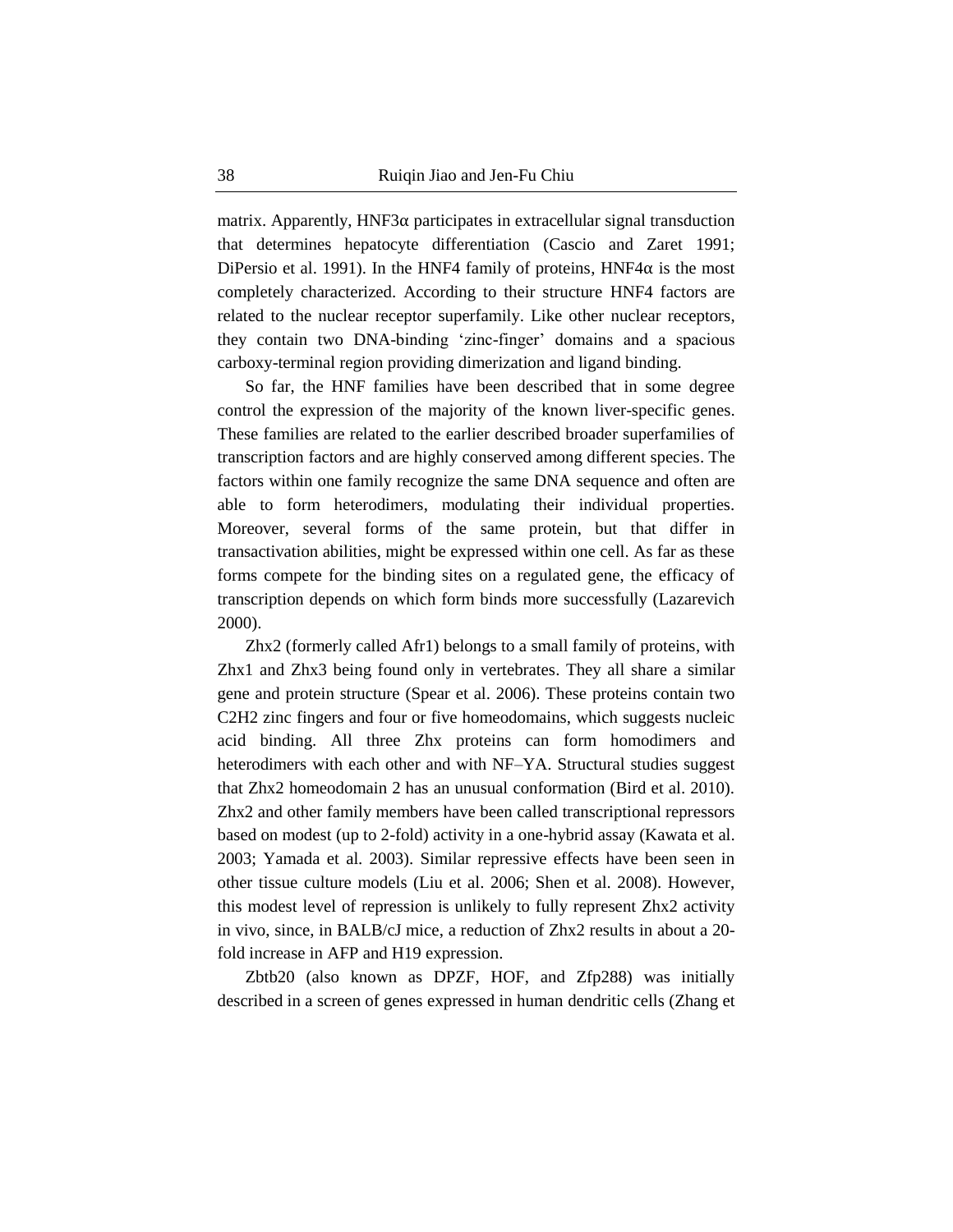al. 2001), and is a member of a large family of proteins that contain an Nterminal BTB (broad complex, tram track, bric-a-brac) domain, involved in protein–protein interactions, and multiple C-terminal Kruppel-like C2H2 zinc fingers (four in the case of Zbtb20) that mediate interactions with nucleic acids. Proteins in this family often act as transcriptional repressors, but in some cases can activate target genes. Deletion of Zbtb20, accomplished by crossing Zbtb20 floxed mice with albumin-Cre transgenic mice, results in the persistence of AFP expression in adult mouse livers (Xie et al. 2008). Furthermore, adult livers appear normal in the absence of Zbtb20, indicating that this protein is not essential for normal liver development.

Research shows that the some oncoproteins affect the expression of the AFP gene. Within the AFP gene promoter, a binding site for transcription complex AP-1 has been localized. This site is bound by products of the oncogene families jun and fos (Zhang et al. 1991) both as Jun-Fos heterodimers and as Jun-Jun homodimers, in the latter case, the binding efficacy and activation properties being considerably reduced. In monkey kidney CV-1 and mouse teratocarcinoma F9 cells, the AFP promoter can be activated either by transfection with c-jun and c-fos oncogenes or with the glucocorticoid receptor in the absence of c-jun/c-fos products (Schule et al. 1990). In human hepatoma HuH-7 cells transfection of c-jun and cfos oncogenes suppresses AFP promoter activity and decreases the activation that is observed under dexamethasone treatment of nontransfected cells (Schule et al. 1990).

Hormones involved in the regulation of AFP gene expression have been confirmed. At certain stages of development, glucocorticoids, retinoid acid and thyroid hormone can take part in the modulation of AFP gene expression. At different stages of ontogenesis and carcinogenesis, the same hormone may render either an activating or repressing influence on the same gene expression. Glucocorticoids and their synthetic analog dexamethasone considerably accelerate a reduction of AFP gene expression in rodent liver immediately after birth. Dexamethasone suppresses AFP gene expression in rat hepatoma McA-RH 7777 and induces it in hepatoma McA-RH 8994, which is characterized by relatively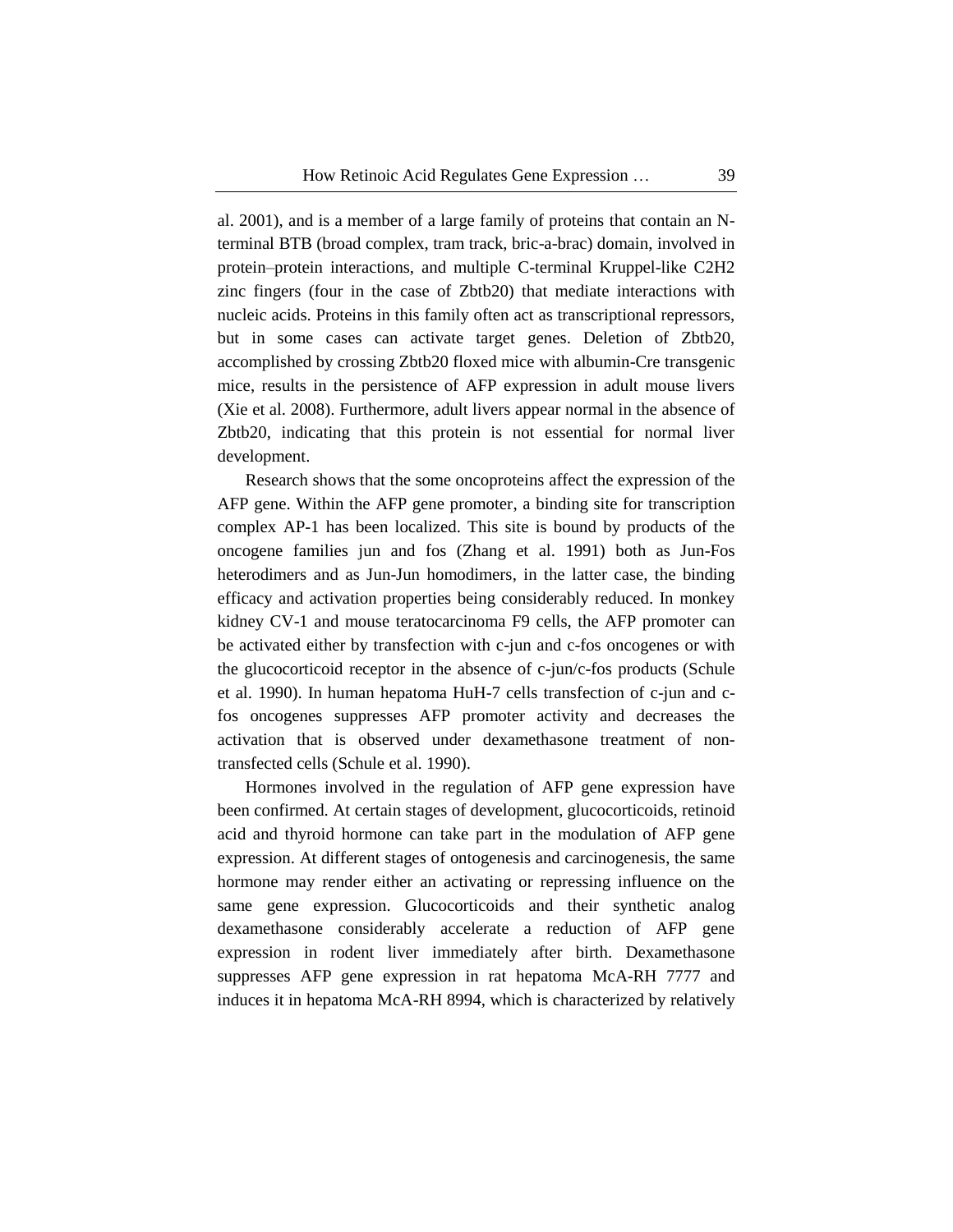low AFP synthesis levels (Dong et al. 1989). Glucocorticoid acts through its nuclear receptor binding to the glucocorticoid responsive element (GRE), which is located in the promoter region of the AFP gene [Guertin et al. 1988; Zhang et al. 1991; Thomassin et al. 1992.). The GRE binding sites partially overlap with binding sites for other transcription factors, e.g., nkx-2.8, FTF, LF, and AP-1 (Zhang et al. 1991; Bernier et al. 1993; Wen et al. 1993), which may compete with GRC for a site binding.

Thyroid hormone (T3) down-regulates the mouse AFP promoter, which contains a sequence resembling a T3-responsive element (T3RE-like) (Caturla et al. 1997). T3 acts through its nuclear receptors (T3R), which belongs to the nuclear hormone receptor superfamily (Ing and Malley 1995; Evans 1988). It has been observed that congenital hypothyroidism is correlated with high AFP levels in neonates, and that a several day thyroxin treatment shuts down AFP levels (Toublanc et al. 1994). T3 thus appears to play a role in the developmental regulation of AFP gene expression.

As for retinoid acid regulation of AFP gene expression we will focus on the following.

# **4. RETINOIC ACID REGULATES AFP GENE EXPRESSION IN EMBRYONIC CARCINOMA AND HEPATOMA CELLS**

### **4.1. Retinoic Acid Regulates AFP Gene Expression by Direct Binding to RARE-Like Sequences within the AFP Gene Regulatory Region**

Like other receptors in the steroid/thyroid hormone superfamily, ligand-bound receptors function as transcriptional regulators for a specific set of genes. Some of these genes respond rapidly to the action of RA, indicating that the regulatory sequences of these genes are direct targets for the receptors (LaRosa and Gudas 1988; Murphy et al. 1988). To analyze the cis-acting elements responsible for RA-induction of AFP gene activity,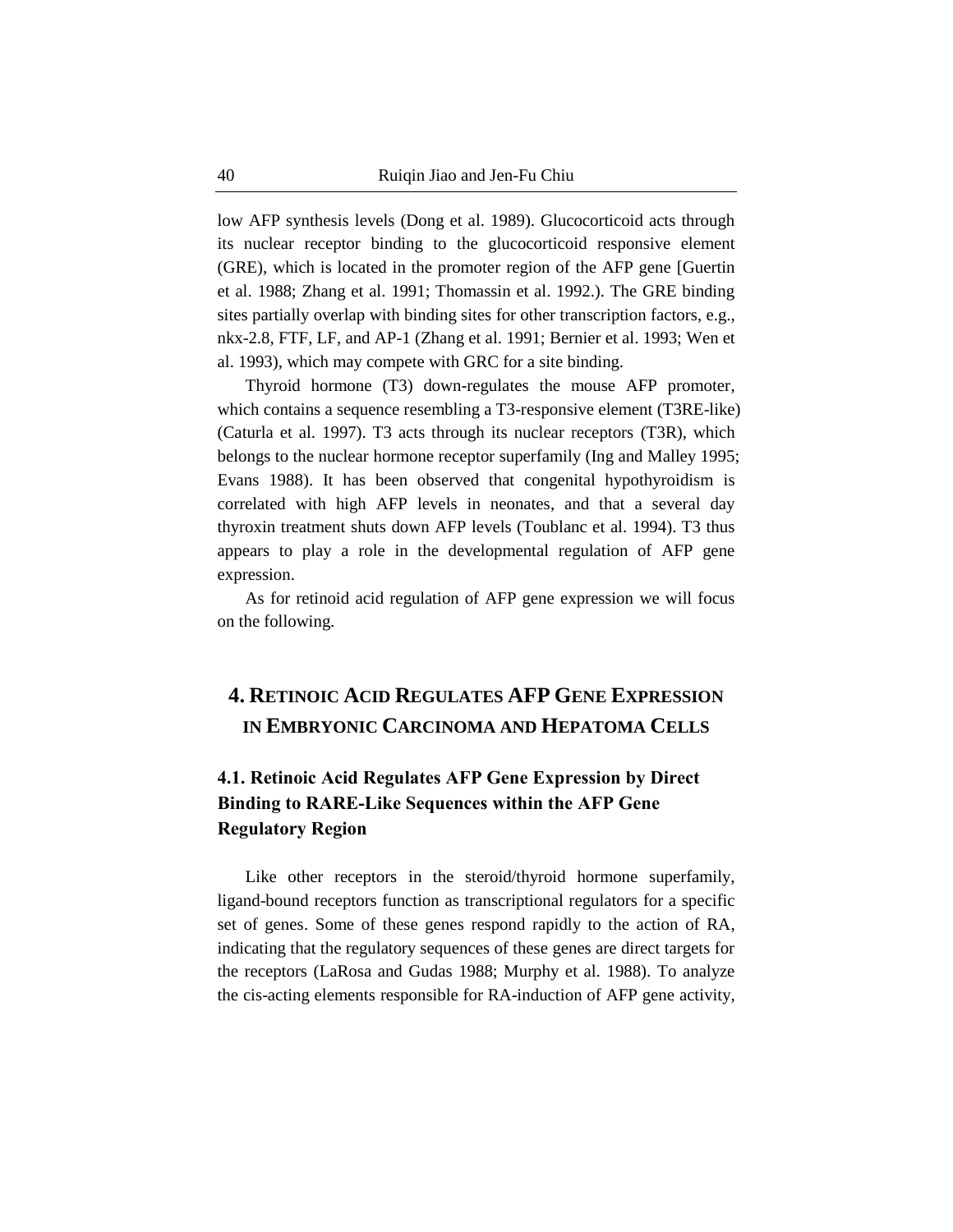Dong et al. constructed a CAT expression plasmid by cloning the rat AFP 5'-flanking region, from -7040 to +7 bp, into the pGEMCAT vector (Dong et al. 1989.). By using transient co-transfection of the RAR or RXR expression vectors and serial pAFPCAT deletion mutants, three cis-acting elements that regulate transcription of rat AFP gene were identified and characterized in the far upstream 5'-flanking region of the AFP gene (Liu and Chiu 1994; Liu et al. 1994 a, b) (Figure 4-1).



Figure 4-1. Cis-acting elements for the retinoic acid receptor identified in the regulatory region of the rat gene.

One of them, a retinoid X receptor response element (AFP-RXRE) located at position -139 to -127 bp of the rat AFP promotor in the 5' flanking region of the AFP gene, conferred a marked RA responsiveness when co-transfected with the retinoid X receptor (RXR), but not with retinoic acid receptors (RARs). Chicken ovalbumin upstream promotor transcription factor (COUP-TF), an orphan member of the steroid/thyroid hormone superfamily (Sagami et al. 1986; Wang et al. 1989; Ladias and Karathanasis 1991), also demonstrated specific binding activity to the AFP-RXRE in vitro. In transfection assays, COUP-TF dramatically repressed the transactivation of RXR on AFP-RXRE. The mechanism of repression by COUP-TF may involve the mutual occupancy of the AFP-RXRE binding site between RXR and COUP-TF.

Another cis-acting element located between -6337 to -6266 bp in the 5'-flanking region of the AFP gene is AFP-RARE1. This cis-acting element is composed of a RARE direct repeat sequence of AGGTCA and RARE-like motifs ATTTGA at -6319 and -6327 bp, respectively. This cisacting element showed strong RA responsiveness to RARα and RXRα with 15- and 20-fold increases in transactivation. In analogy to other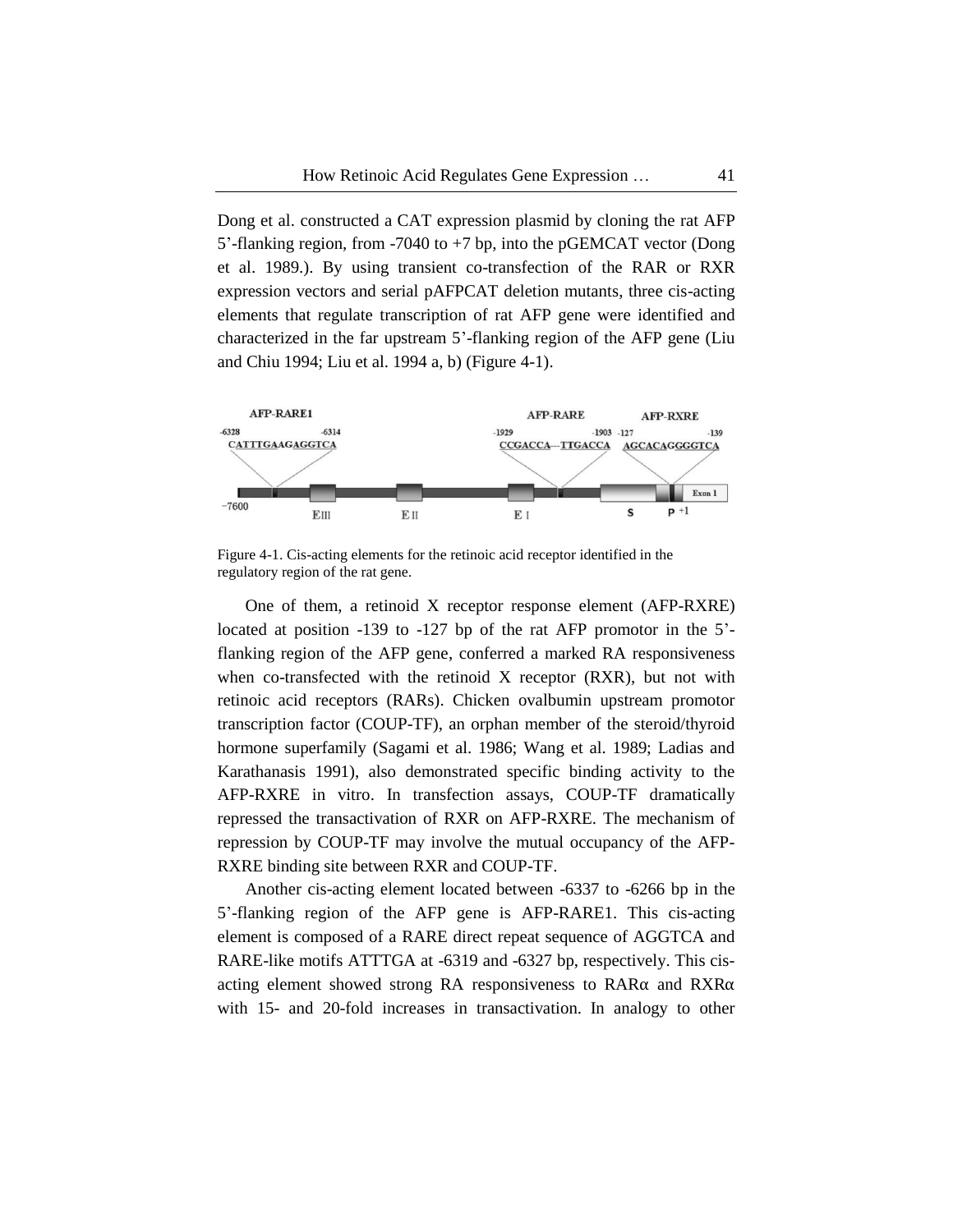hormone response elements, AFP-RARE1 displays enhancer-like features in an orientation-independent fashion and functions at a heterologous promoter. The AFP-RARE1 identified far upstream of the AFP 5'-flanking region closely resembles the sequence found in other naturally occurring RAREs (Leid et al. 1992).

The third RA-inducible cis-acting element (AFP-RARE) is located between -2611 to -1855 bp in the rat AFP 5'-flanking region. Sequence analysis based on the nucleotide sequence for the 5'-flanking region of the rat AFP gene (Buzard and Locker 1990) revealed that the AFP gene from - 1972 to -1905 bp contains the sequence TGACC (which is found in most RAREs), as well as three sequences that resemble TGACC: TGATT, TGAGT, and CGACC. They are located at -1912, -1948, and -1928 bp. These four TGACC or TGACC-like sequences form two groups of direct repeats with a spacing of 3 and 11 nucleotides, respectively. The retinoic acid receptor specifically binds to this AFP-RARE cis-acting element in mobility shift assays. Furthermore, this AFP-RARE cis-acting element function in exogenous TK promoter constructs in transient co-transfection assays. In addition to the direct effect of RA on AFP gene expression through RAREs, as described above, a study using F9 cells revealed that RA might also act through an indirect mechanism by regulating transacting factors on the AFP 5'-flanking region (Chen and Chiu 1994).

### **4.2. AUF1 Proteins Participate in the Regulation of AFP Gene Expression in F9 Cells**

F9 cells are one of the most extensively studied embryonic carcinoma cells and originated from a teratocarcinoma (Artzt et al. 1973). In response to several types of physical and chemical stimuli, these non-differentiated, multi-potential stem cells can differentiate into somatic tissue corresponding to derivatives of the three germinal layers: endoderm, mesoderm, and ectoderm (Silver et al. 1983). When treated with RA, F9 cells form aggregates. Most of the cells on the outer surface of the aggregates differentiate into visceral endoderm and produce AFP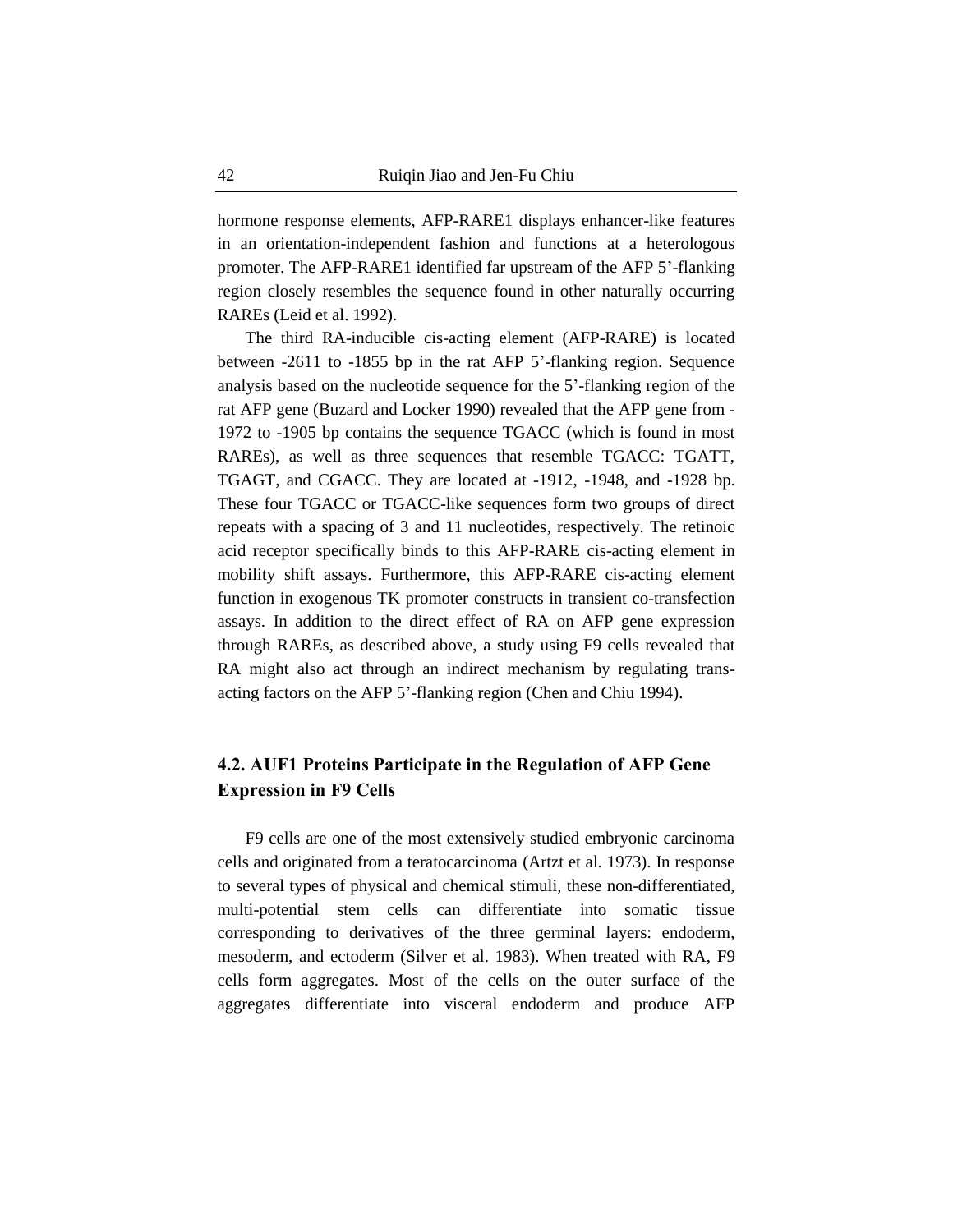(Strickland and Mahdavi 1978; Dong et al. 1990). The capacity of F9 cells to differentiate in a controlled manner in culture has provided a useful system for studying certain aspects of mammalian development and differentiation, and for investigating the mechanism by which RA affects AFP gene expression.

Chiu's laboratory (Dong et al. 1989) constructed a CAT reporter plasmid (pAFPCAT) whose expression was under the control of the 7-kb 5'-flanking region of the rat AFP gene. The plasmid was transfected and stable F9 transfectants were isolated. Using a series of deletion mutants of the pAFPCAT, the region between -2,611 and -1,855 bp was found to be important for AFP induction (Chen et al. 1999). Subsequent analysis identified a functional sequence (-1,905 to -1,891 bp, 5'- ACTAAAATGGAGACT-3') that differentially binds nuclear proteins (DAP-I or DAP-II) from undifferentiated and differentiated F9 cells. This sequence was designated as DAS (for differentiation-associated sequence) for its specific binding activity of differentiation-associated protein (DAP) during the course of RA-induced F9 differentiation (Figure 4-2). The DAP-II protein complex was initially detected in F9 cells after treatment with RA and increased its expression during RA-induced differentiation. Since the AFP transcripts were initially detected 4 days after treatment with RA, the relatively late induction of AFP gene expression suggests that it is unlikely that the AFP gene is a primary target for activated retinoid receptors, which can then bind onto three RARE-like sequences in the 5′ flanking region of the AFP gene (Liu and Chiu 1994; Liu et al. 1994a, b) as has been suggested. Chiu hypothesized that the genes encoding DAP-II proteins may be primary and early response genes to RA, and that subsequently DAP-II conveys the effect of RA by directly participating in the regulation of AFP gene expression (Chen et al. 1999).

To purify the DAP-II proteins, we used a sequence-specific DNA affinity resin in which multiple copies of the DAS sequences were covalently attached to Sepharose CL-4B. Nuclear extracts of the RAtreated F9 cells, which displayed high DAP-II-binding activity and low DAP-I-binding activity by EMSA analysis, were applied to DAS-DNA affinity column. After two cycles of purification with the same affinity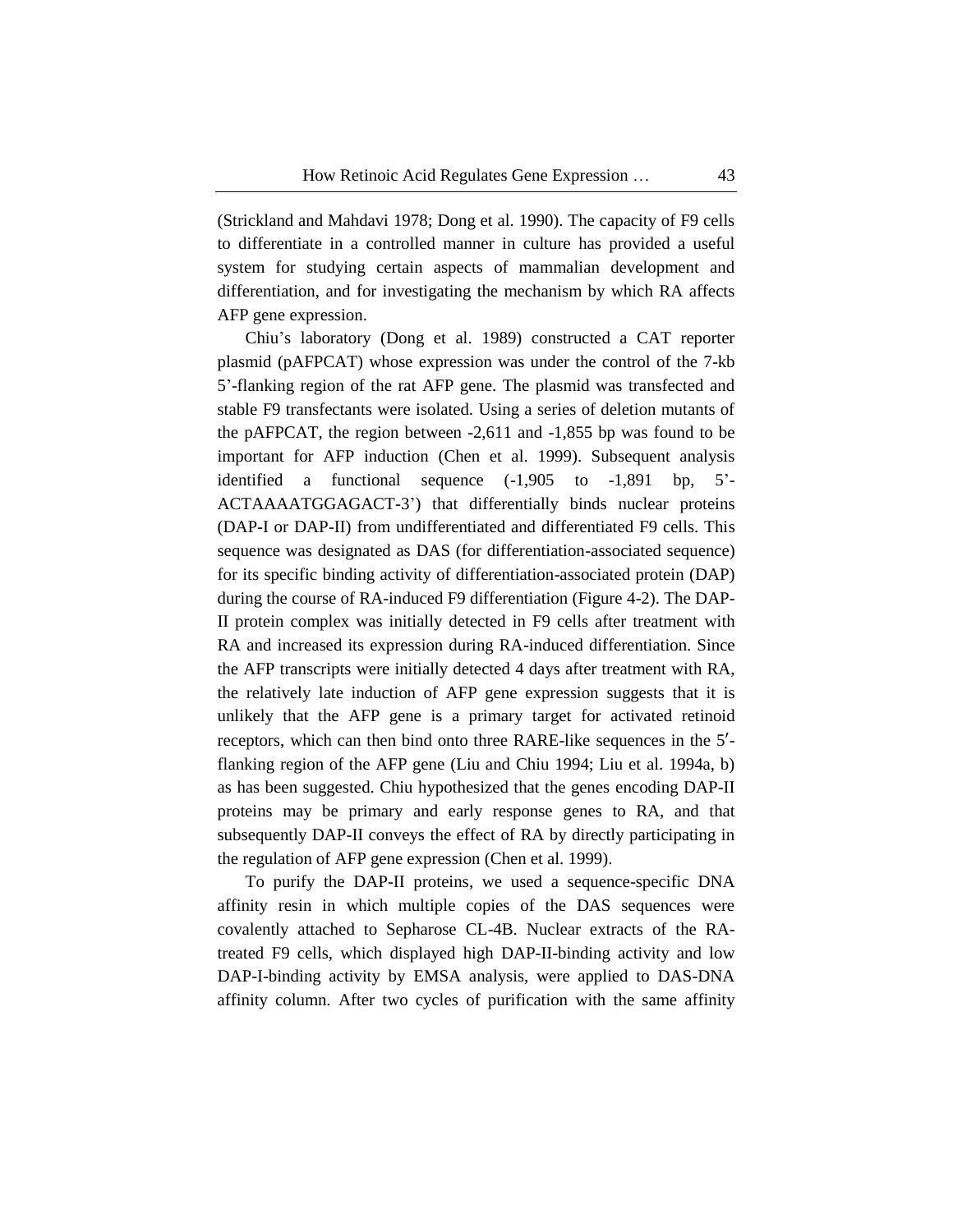resin, the highest binding activity was detected in the eluent fractions of 0.3 and 0.4 M KCl. The purified DAP-II complex mainly contained five proteins, with molecular weights of 45 (p45), 42 (p42), 32 (p32), 30 (p30), and 20 (p20) kDa (Figure 4-3). From MALDI-TOF mass spectrometric analysis and a database search, the p45, p42, p32 and p30 were found to be AUF1 proteins, which was confirmed by recognition with an anti-AUF1 antibody in a western blot.



Figure 4-2. Binding of a specific nuclear protein with a 131 bp DNA fragment in the 5′-flanking region (-1972 to -1842) of the rat AFP gene. Gel mobility shift assays were performed by incubating 5 μg of nuclear extract from differentiated F9 cells following 6 days of RA treatment (lane 1), and undifferentiated F9 cells (lane 2), with a 32P labeled 131 bp DNA fragment. DNA-protein complexes band I and band II are indicated by arrows.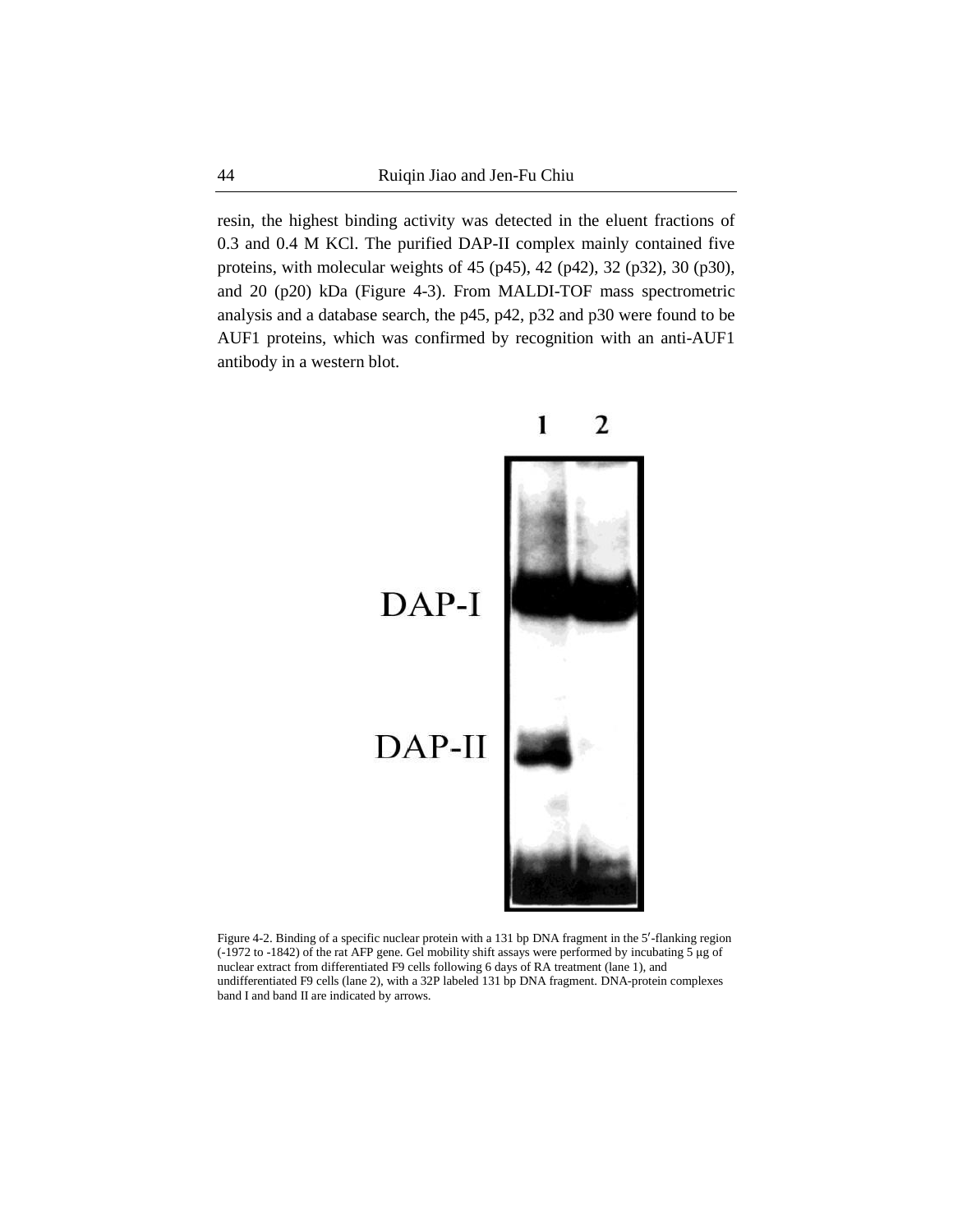

Figure 4-3. DAP-II purification on DAS-DNA affinity column. NE of RA-induced F9 cells was applied as a first cycle of purification on a DAS-DNA affinity column. Bound proteins were eluted with a 0.2–1.0 M KCl gradient across eight fractions. 32Plabeled DAS double-stranded oligonucleotides were used as a probe for EMSA. FP, free probe; NR, non-RA-treated F9 NE; SM, starting material of RA-treated F9 NE; RT, run-through (unbound) protein fraction; and WS, washing buffer solution. 0.2–1.0 represent protein samples eluted by 0.2–1.0 M KCl salt solution in washing buffer. The eluted protein samples were concentrated and exchanged to buffer C by a YM-10 filter (Millipore) prior to EMSA analysis. All samples were loaded with 2 μl, except for NR and SM, which were loaded at 5 μg protein each.

AUF1, also called hnRNP D, is expressed as a family of four protein isoforms designated by their molecular masses as p37AUF1, p40 AUF1, p42 AUF1 and p45 AUF1 (White et al. 2013; Brewer 1991). Four isoforms of AUF1 are generated by alternative splicing of exon 2, which encodes 19 amino acids; and exon 7, which encodes 49 amino acids (Wagner et al. 1998). The proteins p45 and p42 are AUF1 proteins p45AUF1 and p42AUF1 isoforms. Although the p45AUF1 and p42AUF1 isoforms were components of the purified DAP-II proteins and present in different phosphorylated forms, they are not the active proteins of the DAP-II complex because they have no DAS-binding activity and are present in both RA-treated and untreated F9 cells. However, the role of the p45AUF1 and p42AUF1 isoforms in regulating AFP gene expression requires further study.

The p30 was identified as a member of the AUF1 family. To confirm the results, western blotting was used to analyze the samples, from F9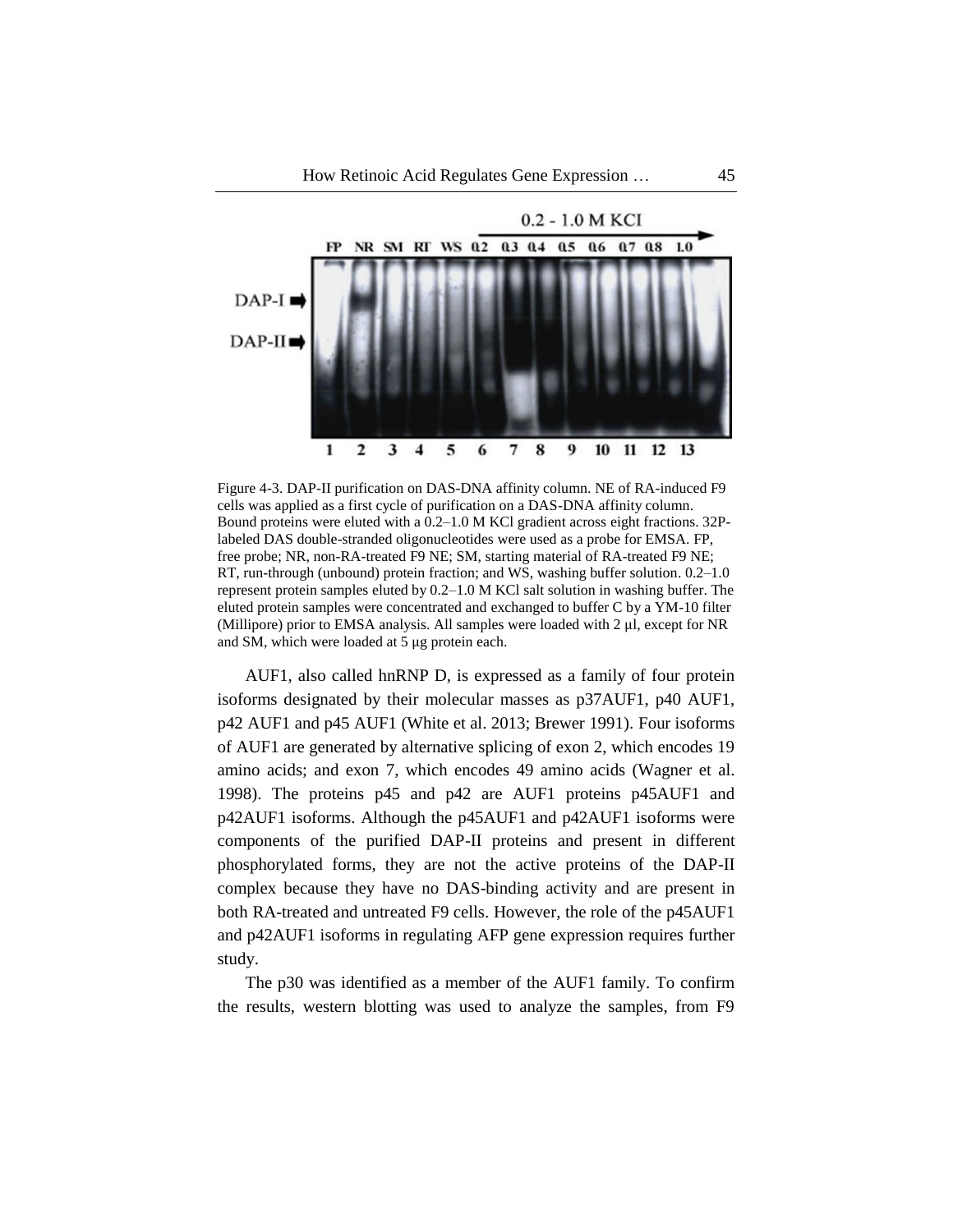nuclear extracts and the purified DAP-II proteins, with anti-AUF1 antibody. Southwestern blotting analysis showed that one DNA-protein complex found at a molecular weight of 30 kDa in F9 nuclear extracts was consistent with our previous data (Chen et al. 1997). The expression of p30 protein was induced in F9 cells during RA-induced differentiation. The 30 kDa protein identified by Southwestern analysis strongly resembled the p30 resulting from purification by DNA affinity column chromatography. On 2D gels, p30 was present as a single spot with a basic pI, and was identified as a member of the AUF1 family. P30 was then designated as p30AUF1 because it precisely matched muAUF1-3 by MSFit and recognized by anti-AUF1 antibody in Western blot. The interaction between p32 with anti-AUF1 suggested that it was an AUF1-like protein or a protein with a common immunoreactive epitope. P32 also shared some similarities with p30 (p30AUF1). Its expression could be induced by RA, and the expression pattern was the same as p30AUF1. It was one of the DAS DNA-binding DAP-II proteins.

AUF1 is an abundant, ubiquitous protein that can bind to RNA, as well as to double- and single-stranded DNA sequences in a DNA sequencespecific manner. Its role in regulating the half-life of mRNA species containing an AU-rich element has been well characterized (Chen and Shyu 1995; Loflin et al. 1999; Wilson and Brewer 1999). Although several laboratories have shown that AUF1 can specifically bind to doublestranded DNA and regulate gene expression (Tay et al. 1992; Dempsey et al. 1998; Fuentes-Panana et al. 2000; Lau et al. 2000; Tolnay et al. 2000), no report has yet been made on the regulation of oncodevelopmental gene expression by AUF1 during RA-induced cell differentiation. Purified DAP-II is mainly composed of AUF1, including p45AUF1, p42AUF1, and p30AUF1, and AUF1-like protein p32. The reasons that p30AUF1 is considered to be the major protein of DAP-II that plays a role in DAS DNA-binding are (1) southwestern analysis showed that a 30-kDa protein in F9 nuclear extracts can specifically bind to the DAS sequence, consistent with our previous data (Chen 1997), (2) in a comparison with SDS-PAGE and EMSA of purified proteins, p30AUF1 always accompanied DAS-binding activity, and (3) the expression pattern of the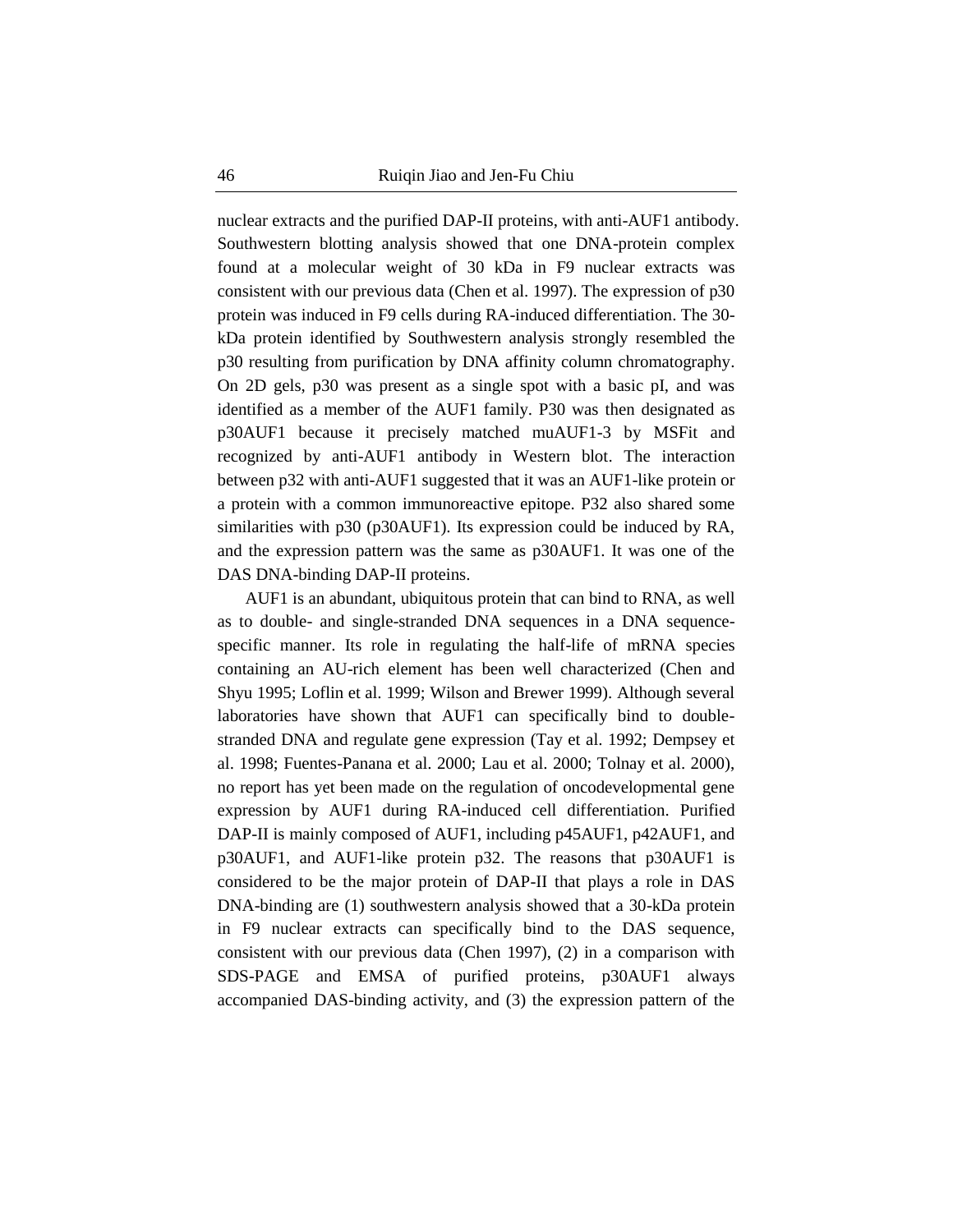

p 30AUF1 was the same as DAP-II proteins in F9 cells during RA-induced cell differentiation.

Figure 4-4. Schematic diagrams of the five mouse AUF1 isoforms. The two RNAbinding domains (RBD1 and RBD2) are depicted as two gray-shaded regions in the central part of the protein molecules. A carboxy-terminal 49-amino acid encoded by exon 7 (Ex7) presents as a hatched bar in p45AUF1 and p42AUF1. A 19-amino acid encoded by exon 2 (Ex2) presents as black bars at the amino terminus of p45AUF1, p40AUF1, and p30AUF1. All five proteins contain a Gly-rich region (barQ). The A29 amino acid sequence located at the N-terminal (slash bar N29) and C-terminal region (cross bar for p30AUF1 and open bars for all other AUF1 proteins) are also shown. [Color figure can be viewed in the online issue, which is available at www.interscience.wiley.com].

The data described above demonstrated that p30AUF1 is the main component of the DAP-II complex. Since the DAS sequence is an important element for activation of AFP gene expression in F9 cells during RA-induced differentiation (Chen 1997; Chen et al. 1999), p30AUF1 may therefore, play an important role in the regulation of AFP gene expression. It has been shown that DAP-II (p30AUF1) is present in many AFPproducing cells, but not in non-AFP-producing cells (Chen 1997; Chen et al. 1999). It is believed that p30AUF1 is a new AUF1 isoform capable of binding to double-stranded DNA and regulating AFP gene expression (Figure 4-4). Further study is needed to elucidate the mechanism of p30AUF1 in regulating gene expression.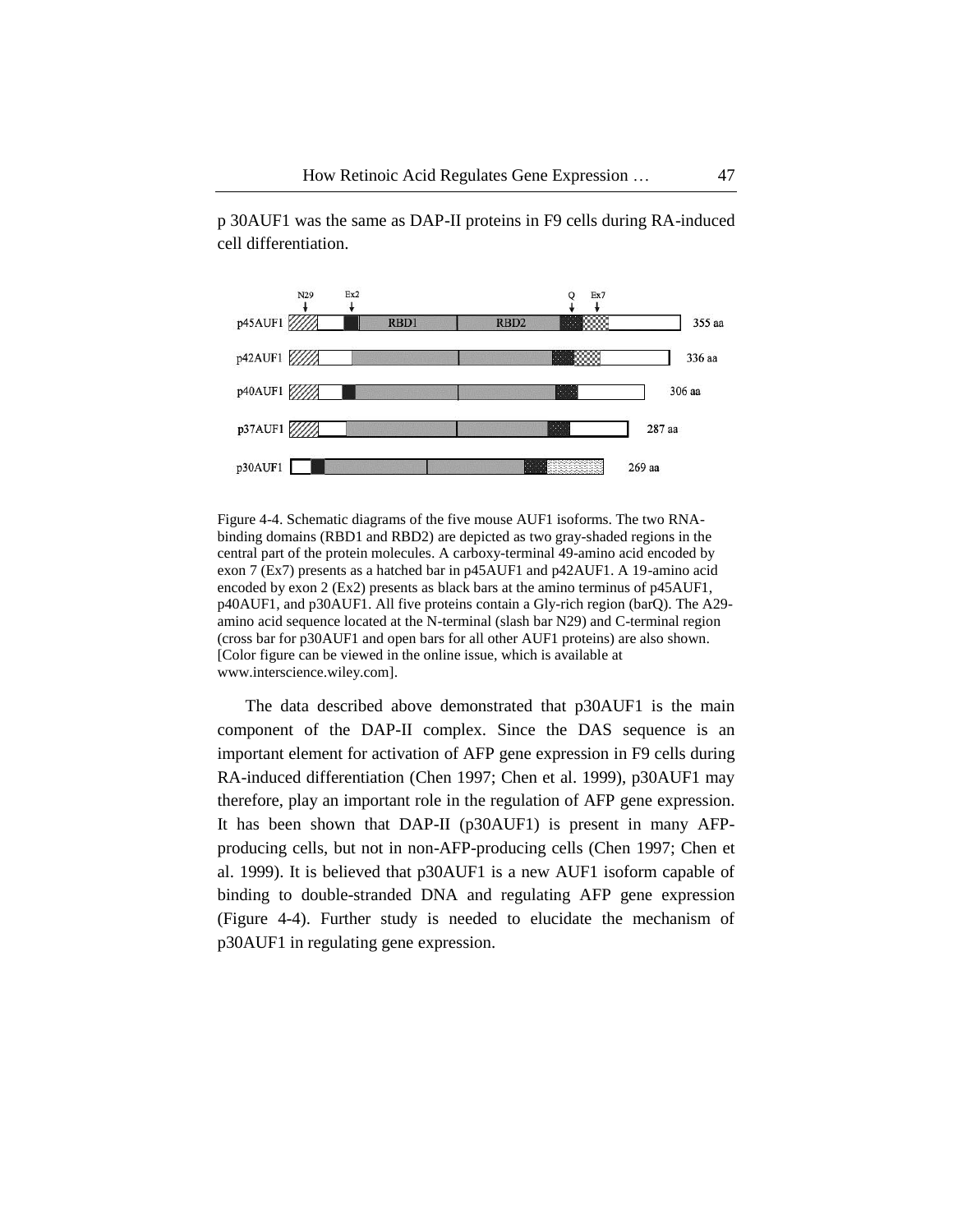#### **ACKNOWLEDGMENTS**

This study is supported by funds from Dean's office of SUMC to JF Chiu

#### **REFERENCES**

- Abelev, G. I., (1971). Alpha-fetoprotein in oncogenesis and its association with malignant tumors. *Adv. Cancer. Res.* 14, 295-358.
- Abelev, G. I., (1978). *In Cell Differentiation and Neoplasia* (Saunders, G. G., ed.) Raven Press, N. Y., pp. 257-269.
- Abelev, G. I., Assecritova, I. V., Kraevsky, N. A., Perova, S. D., Perevodchikova, N. I., (1967). Embryonal serum alpha-globulin in cancer patients. Diagnostic value. *Int. J. Cancer.* 2, 551-558.
- Abelev, G. I., Perova, S. D., Khramkova, N. I., Postnikova, Z. A., Irlin, I. S., (1963). Production of embryonic alpha-globulin by the transplantable mouse hepatomas. *Transplantation*. 1, 174–180.
- Alava, M. A., Iturralde, M., Lampreave, F., Pineiro, A., (1999). Specific uptake of alpha-fetoprotein and albumin by rat Morris 7777 hepatoma cells. *Tumor. Biol*. 20, 52–64.
- Alj, Y., Georgiakaki, M., Savouret, J. F., Mal, F., Attali, P., Pelletier, G., Fourré, C., Milgrom, E., Buffet, C., Guiochon-Mantel, A., Perlemuter, G., (2004). Hereditary persistence of alpha- fetoprotein is due to both proximal and distal hepatocyte nuclear factor-1 site mutations. *Gastroenterology*.126, 308–317.
- Allen, S. H. G., Bennett, J. A., Mizejewski, G. J., Andersen, T. T., Ferraris, S, Jacobson, H. I., (1993). Purification of human alpha-fetoprotein from human cord serum with demonstration of its antiestrogenic activity. *Biochim. Biophys. Acta*. 1202, 135–142.
- Alpert, E., Dienstag, J. L., Sepersky, S., Littman, B., Rocklin, R., (1978). Immunosupressive characteristic of human AFP: effect on tests of cell mediated immunity and induction of human suppressor cell. *Immunol. Commun*. 7, 163–185.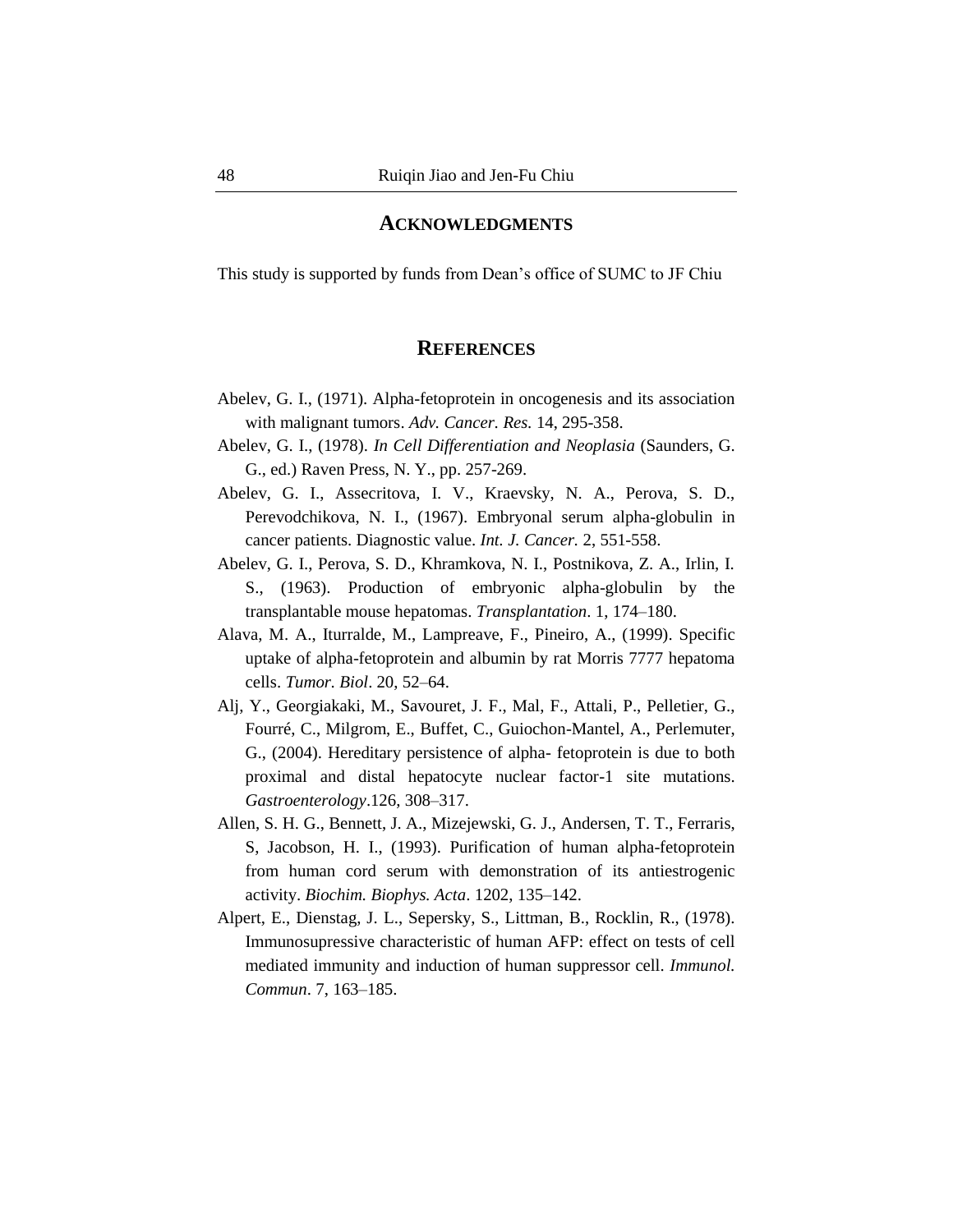- Ang, S. L., Wierda, A., Wong, D., Stevens, K. A., Cascio, S., Rossant, J., Zaret, K. S., (1993). The formation and maintenance of the definitive endoderm lineage in the mouse: involvement of HNF3/forkhead proteins. *Development*. 119, 1301-1315.
- Apergis, G. A., Crawford, N., Ghosh, D., Steppan, C. M., Vorachek, W. R., Wen, P., Locker, J., (1998). A novel nk-2-related transcription factor associated with human fetal liver and hepatocellular carcinoma. *J. Biol. Chem*. 273, 2917–2925.
- Artzt, K., Dubois, P., Bennett, D., Condamine, H., Babinet, C., Jacob, F., (1973). Surface antigens common mouse cleavage embryos and primitive teratocarcinoma cells in culture. *Proc. Natl. Aced. Sci. USA*. 70, 2988–2992.
- Atemezem, A., Mbemba, E., Marfaing, R., Vaysse, J., Pontet, M., Saffar, L., Charnaux, N., Gattegno, L., (2002). Human alpha-fetoprotein binds to primary macrophages. *Biochem. Biophys. Res. Commun*. 296, 507- 514.
- Balmer, J. E., & Blomhoff, R., (2005). A robust characterization of retinoic acid response elements based on a comparison of sites in three species. *J. Steroid. Biochem. Mol. Biol.* 96, 347–354.
- Baumhueter, S., Courtois, G., Crabtree, G. R., (1988). A variant nuclear protein in dedifferentiated hepatoma cells binds to the same functional sequences in the beta fibrinogen gene promoter as HNF-1. *EMBO. J*. 7, 2485-2493.
- Beatie, W. G., & Dugaiczyk, A., (1982). Structure and evolution of human alpha-fetoprotein deduced from partial sequence of cloned cDNA. *Gene*. 20, 415–422.
- Belanger, L., Frain, M., Baril, P., Gingras, M. C., Bartkowiak, J., Sala-Trepat, J. M., (1981). Glucocorticosteroid suppression of alpha1 fetoprotein synthesis in developing rat liver. Evidence for selective gene repression at the transcriptional level. *Biochemistry*. 20, 6665- 6672.
- Belanger, L., Roy, S., Allard, D., (1994). New albumin gene 3' adjacent to the alpha 1- fetoprotein locus. *J. Biol. Chem*. 269, 5481-5484.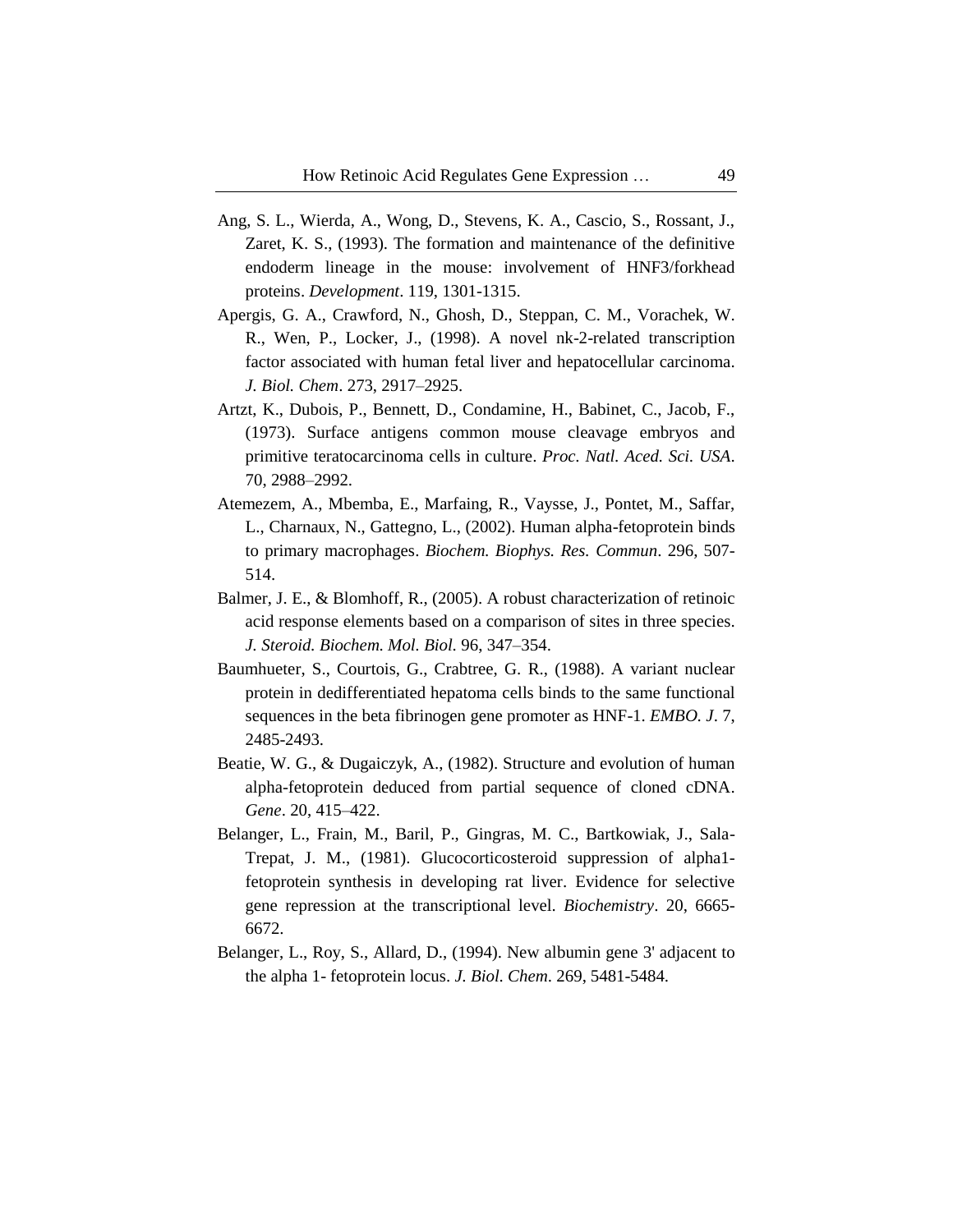- Bennett, J. A., Semeniuk, D. J., Jaсobson, H. I., Murgita, R. A., (1997). Similarity between natural and recombinant human alpha-fetoprotein as inhibitors of estrogen-dependent breast cancer growth. *Breast. Cancer. Res. Treat*. 45, 169–179.
- Bennett, J. A., Zhu, S., Pagano-Mirarchi, A., Kellom, T. A., Jacobson, H. I., (1998). Alpha- fetoprotein derived from a human hepatoma prevents growth of estrogen-dependent human breast cancer xenografts. *Clin. Cancer. Res*. 4, 2877–2884.
- Bergstrand, C. G., & Czar, B., (1956). Demonstration of a new protein fraction in serum from the human fetus. *Scan. J. Clin. Lab. Invest*. 8, 174–176.
- Bernier, D., Thomassin, H., Allard, D., Guertin, M., Hamel, D., Blaquiere, M., Beauchemin, M., LaRue, H., Estable-Puig, M., Belanger, L., (1993). Functional analysis of developmentally regulated chromatinhypersensitive domains carrying the alpha 1-fetoprotein gene promoter and the albumin/alpha 1-fetoprotein intergenic enhancer. *Mol. Cell. Biol*. 13, 1619-1633.
- Bird, L. E., Ren, J., Nettleship, J. E., Folkers, G. E., Owens, R. J., Stammers, D. K., (2010). Novel structural features in two ZHX homeodomains derived from a systematic study of single and multiple domains. BMC. *Struct. Biol.* 10:13.
- Blaner, W. S., & Olson, J. A., (1994). Retinol and retinoic acid metabolism, in: M. B. Sporn, A. B. Roberts, D. S. Goodman (Eds.), *The Retinoids: Biology, Chemistry, and Medicine*, Raven Press, Ltd., New York, pp. 229–256.
- Blesa, J. R., Giner-Duran, R., Vidal, J., Lacalle, M. L., Catalan, I., Bixquert, M., Igual, L., Hernandez-Yago, J., (2003). Report of hereditary persistence of alpha-fetoprotein in a Spanish family: molecular basis and clinical concerns. *J. Hepatol*. 38, 541–544.
- Blomhoff, R., & Blomhoff, H. K., (2006). Overview of retinoid metabolism and function. *J. Neurobiol*. 66, 606–630.
- Blomhoff, R., Green, M. H., Green, J. B., Berg, T., Norum, K. R., (1991). Vitamin A metabolism: new perspectives on absorption, transport, and storage. *Physiol. Rev*. 71, 951–990.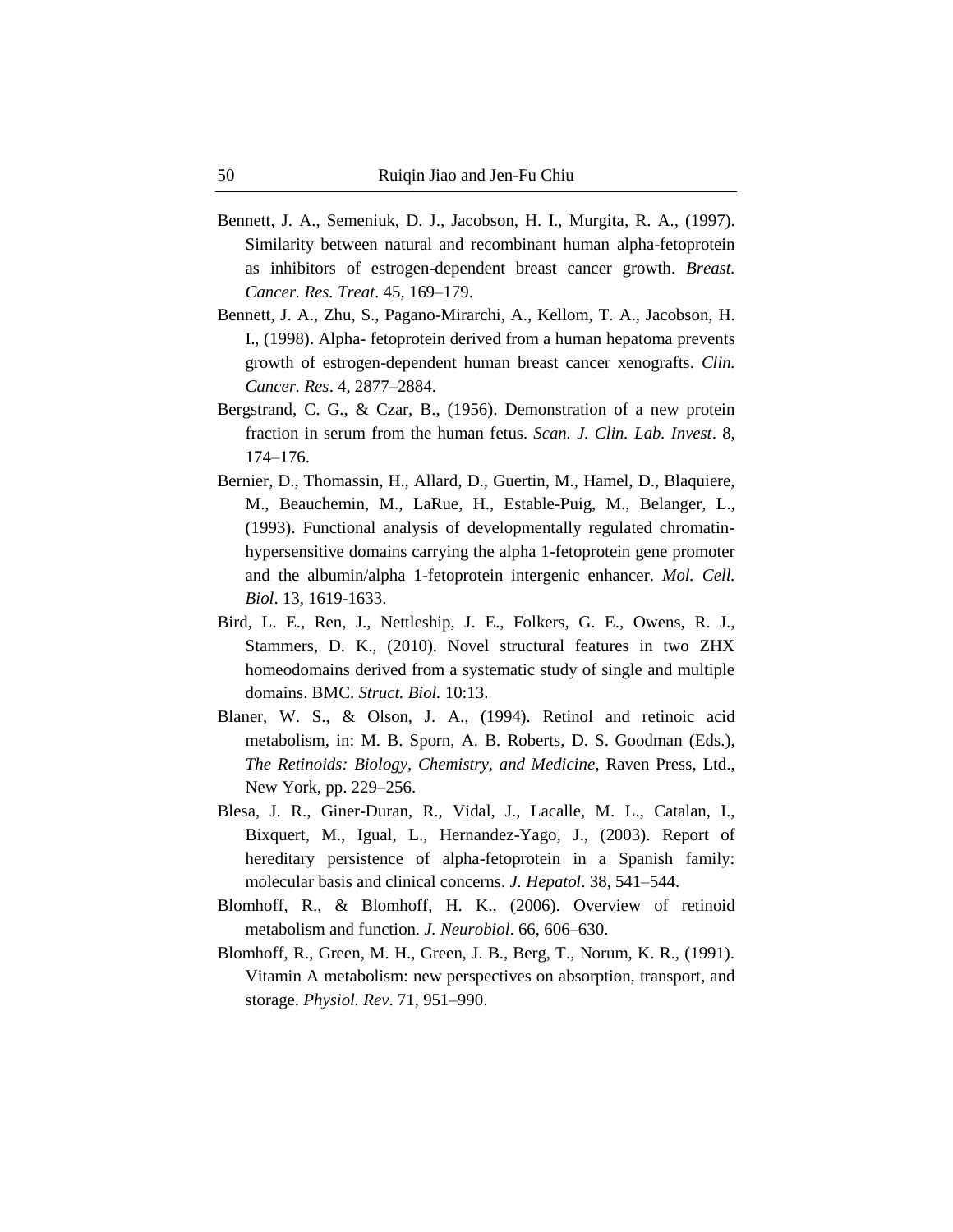- Bois-Joyeux, B., & Danan, J. L., (1994). Members of the CAAT/enhancerbinding protein, hepatocyte nuclear factor-1 and nuclear factor-1 families can differentially modulate the activities of the rat alphafetoprotein promoter and enhancer. *Biochem. J*. 301, 49-55.
- Bois-Joyeux, B., Denissendo, M., Thomassin, H., Guesdon, S., Ikonomova, R., Bernuau, D., Feldmann, G., Danan, J. L., (1995). The c-jun proto-oncogene down-regulates the rat a -fetoprotein promoter in HepG2 hepatoma cells without binding to DNA. *J. Biol. Chem*. 270, 10204-10211.
- Boismenn, R., Semeniuk, D., Murgita, R. A., (1997). Purification and characterization of human and mouse recombinant alpha-fetoprotein expressed in Echerichia coli. *Protein. Expres. Purif.* 10, 10–26.
- Brewer, G., (1991). An  $A + U$ -rich element RNA-binding factor regulates c-myc mRNA stability in vitro. *Mol. Cell. Biol*.11, 2460-1466.
- Bulla, G. A., & Fournier, R. E., (1994). Genetic analysis of a transcriptional activation pathway by using hepatoma cell variants. *Mol. Cell. Biol*. 14, 7086-7094.
- Buzard, G., & Locker, J., (1990). The transcription control region of the rat alpha-fetoprotein gene. DNA sequence and homology studies. *DNA Seq*. 1, 33-48.
- Camper, S. A., & Tilghman, S. M., (1989). Postnatal repression of the a fetoprotein gene is enhancer independent. *Genes. Dev*. 3, 537-546.
- Carreres, G., Dauphinee, M. J., Eisele, L. E., MacColl, R., Mizejewski, G. J., (2002). Anti-prostate cancer and anti-breast cancer activities of two peptides derived from alpha-fetoprotein. *Anticancer. Res*. 22, 2817– 2820.
- Cascio, S., & Zaret, K. S., (1991). Hepatocyte differentiation initiates during endodermal- mesenchymal interactions prior to liver formation. *Development*. 113, 217-225.
- Caturla, M., Van Reeth, T., Dre´ze, P., Szpirer, J., Szpirer, C., (1997). The thyroid hormone down- regulates the mouse α-foetoprotein promoter. *Mol. Cell. Endocrinol*. 135, 139–145.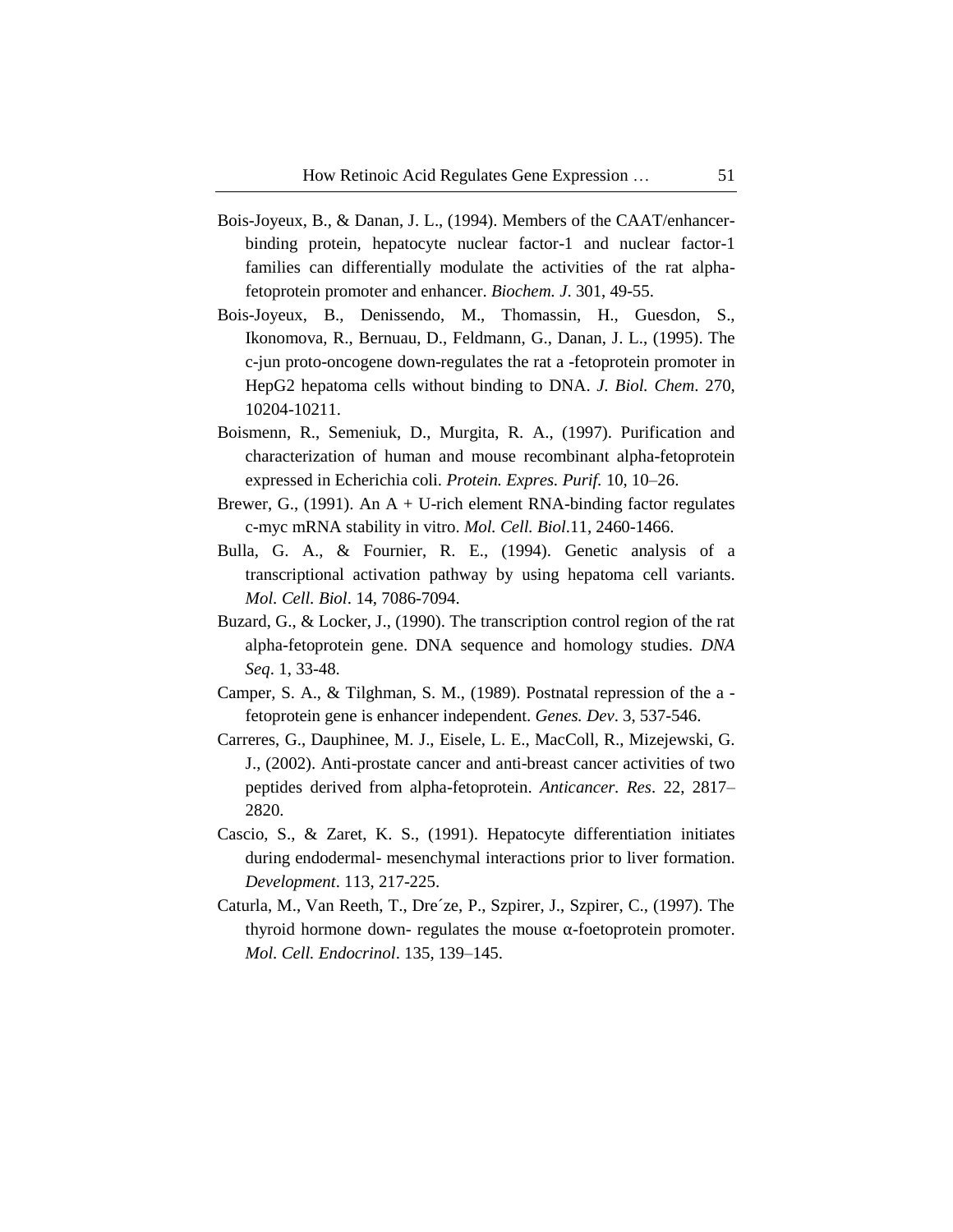- Cereghini, S., Blumenfeld, M., Yaniv, M., (1988). A liver-specific factor essential for albumin transcription differs between differentiated and dedifferentiated rat hepatoma cells. *Genes. Dev*. 2, 957-974.
- Cereghini, S., Ott, M. O., Power, S., Maury, M., (1992). Expression patterns of vHNF1 and HNF1 homeoproteins in early postimplantation embryos suggest distinct and sequential developmental roles. *Development*. 116, 783-797.
- Chen, C. Y., & Shyu, A. B., (1995). AU-rich elements: Characterization and importance in mRNA degradation. *Trends. Biochem. Sci*. 20, 465– 470.
- Chen, H., & Chiu, J. F., (1994). *Cis-acting element and trans-acting factors of AFP gene in response to retinoic acid*. The 13th Region Cancer Res. Symposium, Burlington, VT.
- Chen, H., Dong, J. M., Liu, Y., Chiu, J. F., (1999). Identification of a cisacting element in the rat alpha-fetoprotein gene and its specific binding proteins in F9 cells during retinoic acid-induced differentiation. *J. Cell. Biochem*. 72, 25–34.
- Chen, H., Egan, J. O., Chiu, J. F., (1997). Regulation and activities of alpha-fetoprotein. *Crit. Rev. Eukaryot. Gene. Expr*. 7, 11-41.
- Chevrette, M., Guertin, M., Turcotte, B., Bélanger, L., (1987). The rat alpha 1-fetoprotein gene: characterization of the 5'-flanking region and tandem organization with the albumin gene. *Nucleic. Acids. Res*. 15, 1338-1339.
- Clark, K. L., Halay, E. D., Lai, E., Burley, S. K., (1993). Co-crystal structure of the HNF-3/fork head DNA-recognition motif resembles histone H5. *Nature*. 364, 412-420.
- Cohen, B. L., Orn, A., Gronvik, K. O., Gidlund, M., Wigzell, H., Murgita, R. A., (1986). Suppression by alpha-fetoprotein of murine natural killer cell activity stimulated in vitro and in vivo by interferon and interleukin 2. *Scand. J. Immunol*. 23, 211–223.
- Cooke, N. E., McLeod, J. F., Wang, X. K., Ray, K., (1991). Vitamin D binding protein: genomic structure, functional domains, and mRNA expression in tissues. *J. Steroid Biochem. Mol. Biol*. 40, 787-793.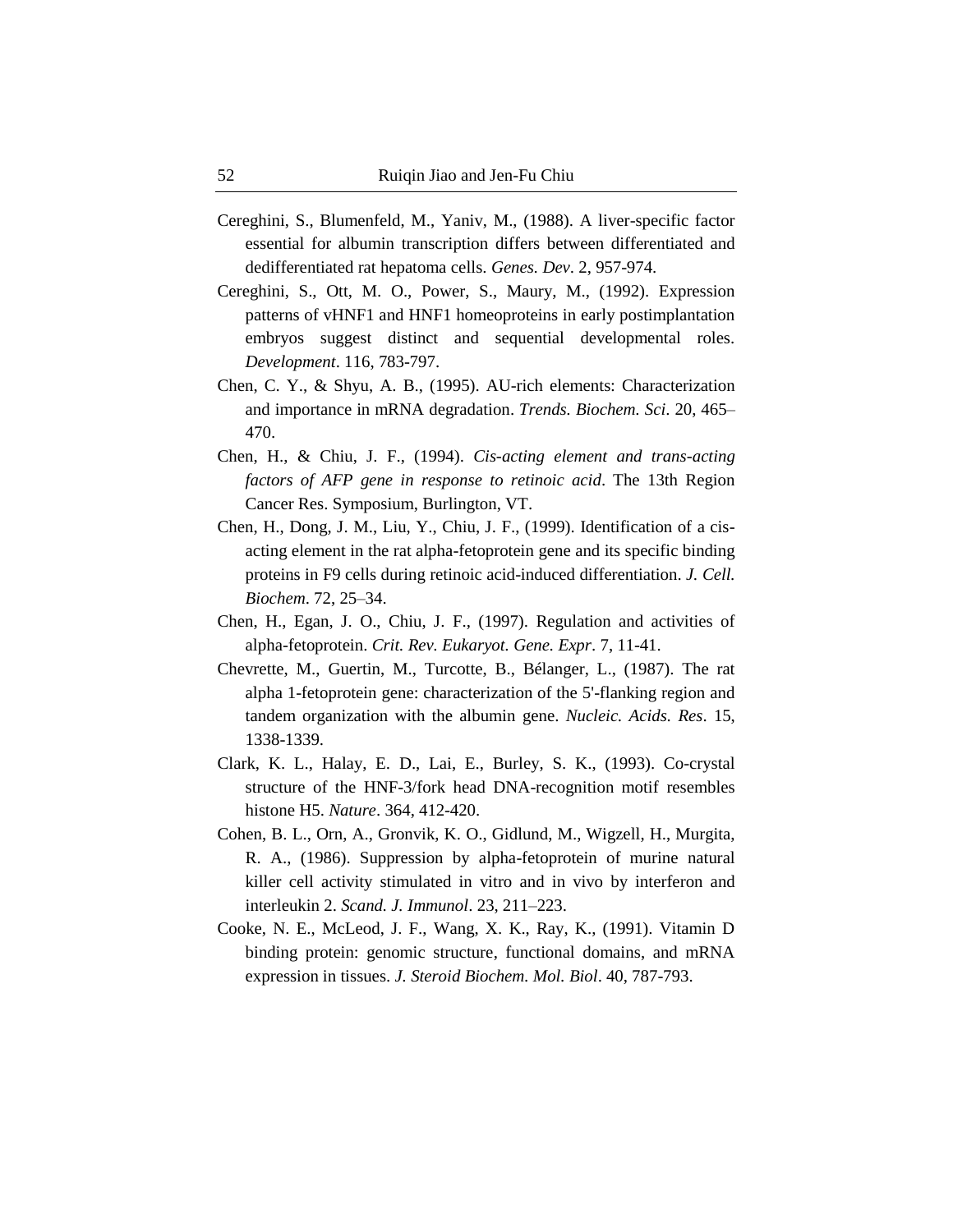- Croniger, C., Trus, M., Lysek-Stupp, K., Cohen, H., Liu, Y., Darlington, G. J., Poli, V., Hanson, R. W., Reshef, L., (1997). Role of the isoforms of CCAAT/enhancer-binding protein in the initiation of phosphoenolpyruvate carboxykinase (GTP) gene transcription at birth. *J. Biol. Chem.* 272, 26306-26312.
- Crowe, A. J., Sang, L., Li, K. K., Lee, K. C., Spear, B. T., Barton, M. C., (1999). Hepatocyte nuclear factor3 relieves chromatin-mediated repression of the alpha-fetoprotein gene. *J. Biol. Chem*. 274, 25113– 25120.
- Costa, R. H., Grayson, D. R., Darnell, J. E., Jr., (1989). Multiple hepatocyte-enriched nuclear factors function in the regulation of transthyretin and alpha 1-antitrypsin genes. *Mol. Cell. Biol*. 9, 1415- 1425.
- Costa, R. H., Lai, E., Grayson, D. R., Darnell, J. E. Jr., (1988). The cellspecific enhancer of the mouse transthyretin (prealbumin) gene binds a common factor at one site and a liver-specific factor(s) at two other sites. *Mol. Cell. Biol*. 8, 81-90.
- Debruyne, E. N., & Delange, J. R., (2008). Diagnosing and monitoring hepatocellular carcinoma with alpha-fetoprotein: new aspects and applications. *Clin. Chim. Acta*. 395, 19–26.
- Dempsey, L. A., Hanakahi, L. A., Maizels, N., (1998). A specific isoform of hnRNP D interacts with DNA in the LR1 heterodimer: Canonical RNA binding motifs in a sequence- specific duplex DNA binding protein. *J. Biol. Chem*. 273, 29224–29229.
- Descombes, P., Chojkier, M., Lichtsteiner, S., Falvey, E., Schibler, U., (1990). LAP, a novel member of the C/EBP gene family, encodes a liver-enriched transcriptional activator protein. *Genes. Dev*. 4, 1541- 1551.
- De Simone, V., De Magistris, L., Lazzaro, D., Gestner, J., Monaci, P., Nicosia, A., Cortese, R., (1991). LFB3, a heterodimer-forming homeoprotein of the LFB1 family, is expressed in specialized epithelia. *EMBO. J*. 5, 1435-1443.
- Deutsch, H. F., (1991). Chemistry and biology of alpha-fetoprotein. *Adv. Cancer. Res*. 56, 253–312.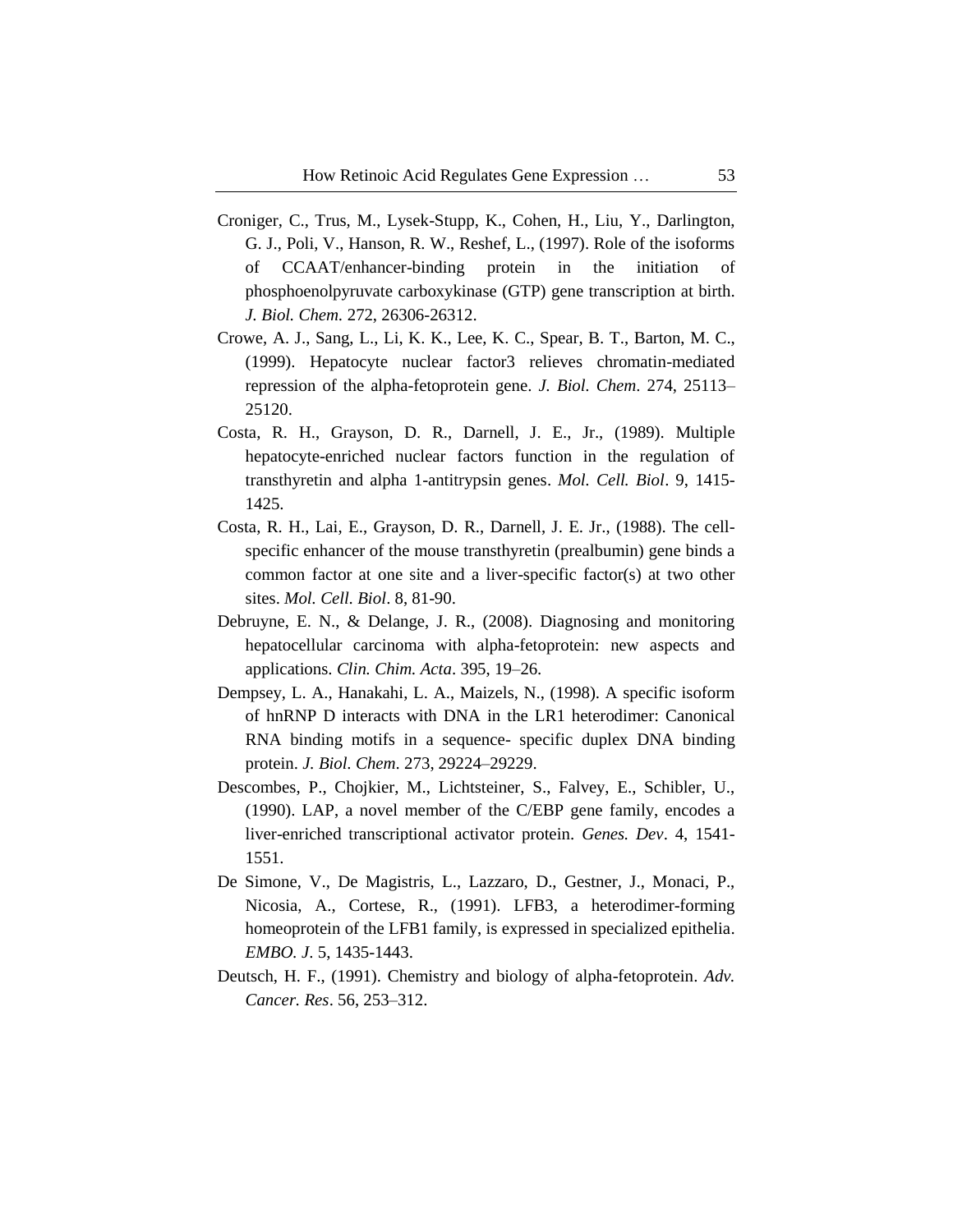- Diehl, A. M., Yang, S. Q., Yin, M., Lin, H. Z., Nelson, S., Bagby, G., (1995). Tumor necrosis factor-alpha modulates CCAAT/enhancer binding proteins-DNA binding activities and promotes hepatocytespecific gene expression during liver regeneration. *Hepatology*. 22, 252-261.
- DiPersio, C. M., Jackson, D. A., Zaret, K. S., (1991). The extracellular matrix coordinately modulates liver transcription factors and hepatocyte morphology. *Mol. Cell. Biol*. 11, 4405-4414.
- Dong, J. M., Li, F., Chiu, J. F., (1990). Induction of cell differentiation by transient exposure to retinoic acid. *Biochem. Biophys. Res. Commun*. 170, 147–152.
- Dong, J. M., Nordloh, P. W., Chiu, J. F., (1989). The mechanism of the bidirectional regulation of the rat alpha-fetoprotein gene by glucocorticoid hormone. *Mol. Cell. Endocrinol*. 66, 109-114.
- Dudich, I., Tokhtamysheva, N., Semenkova, L., Dudich, E., Hellman, Y., Korpela, T., (1999). Isolation and structural and functional characterization of two stable peptic fragments of human alphafetoprotein. *Biochemistry*. 38, 10406–10414.
- Dugaiczyk, A., Harper, M. E., Minghetti, P. P., (1985). Chromosomal localization, structure, and expression of the human alpha-fetoprotein gene. *Kroc. Found. Ser.* 19, 181-188.
- Duncan, S. A., Manova, K., Chen, W. S., Hoodless, P., Weinstein, D. C., Bachvarova, R. F., Darnell, J. E., Jr., (1994). Expression of transcription factor HNF-4 in the extraembryonic endoderm, gut, and nephrogenic tissue of the developing mouse embryo: HNF-4 is a marker for primary endoderm in the implanting blastocyst. *Proc. Natl. Acad. Sci. USA*. 91, 7598-7602.
- Durand, B., Saunders, M., Leroy, P., Leid, M., Chambon, P., (1992). Alltrans and 9-cis retinoic acid induction of CRABPII transcription is mediated by RAR-RXR heterodimers bound to DR1 and DR2 repeated motifs. *Cell*. 71, 73–85.
- Durocher, D., Chen, C. Y., Ardati, A., Schwartz, R. J., Nemer, M., (1996). The atrial natriuretic factor promoter is a downstream target for Nkx-2.5 in the myocardium. *Mol. Cell. Biol*. 16, 4648–4655.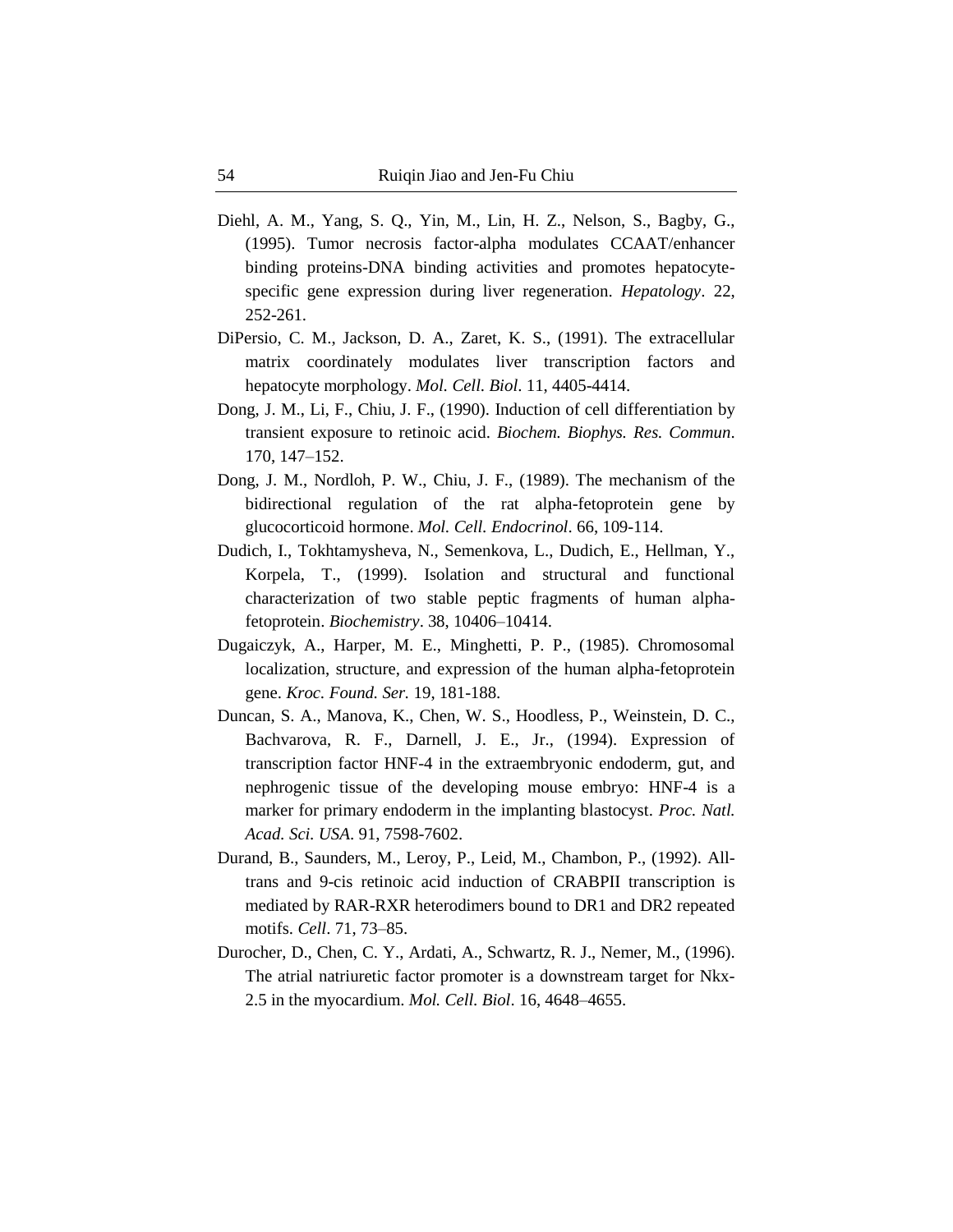- Dziadek, M., & Adamson, E., (1978). Localization and synthesis of alphafoetoprotein in post-implantation mouse embryos. *J. Embryol. Exp. Morphol*. 43, 289-313.
- Emerson, J. A., Vacher, J., Cirillo, L. A., Tilghman, S. M., Tyner, A. L., (1992). The zonal expression of alpha-fetoprotein transgenes in the livers of adult mice. *Dev. Dyn*. 195, 55-66.
- Eraiser, T. L., Yazova, A. K., Poltoranina, V. S., Kuprina, N. I., Karamova, E. R., Shipova, L. Y., Lazarevich, N. L., Abelev, G. I., (1998). Inducible protein in rat hepatomas with expression alternative to alphafetoprotein. *Int. J. Cancer*. 75, 371-378.
- Evans, R. M., (1988). The steroid and thyroid hormone receptor superfamily. *Science*. 240, 889–895.
- Feng, L., Hernandez, R. E., Waxman, J. S., Yelon, D., Moens, C. B., (2010). Dhrs3 a regulates retinoic acid biosynthesis through a feedback inhibition mechanism. *Dev. Biol*. 338, 1–14.
- Festin, S. M., Bennett, J. A., Fletcher, P. W., Jacobson, H. I., Shaye, D. D., Andersen, T. T., (1999). The recombinant third domain of human alpha-fetoprotein retains the antiestrothophic activity found in the fulllength molecule. *Biochim. Biophys. Acta*. 1427, 307–314.
- Feuerman, M. H., Godbout, R., Ingram, R. S., Tilghman, S. M., (1989). Tissue-specific transcription of the mouse  $\alpha$ -fetoprotein gene promoter is dependent on HNF-1. *Mol. Cell. Biol*. 9, 4204–4212.
- Flodby, P., Antonson, P., Barlow, C., Blanck, A., Porsch-Hällström, I., Xanthopoulos, K. G., (1993). Differential patterns of expression of three C/EBP isoforms, HNF-1, and HNF-4 after partial hepatectomy in rats. *Exp. Cell. Res*. 208, 248-256.
- Fortini, M. E., Lai, Z. C., Rubin, G. M., (1991). The Drosophila zfh-1 and zfh-2 genes encode novel proteins containing both zinc-finger and homeodomain motifs. *Mech. Devel.* 34, 113-122.
- Friedman, J. M., Chung, E. Y., Darnell, J. E. Jr., (1984). Gene expression during liver regeneration. *J. Mol. Biol*. 179, 37-53.
- Fuentes-Panana, E. M., Peng, R., Brewer, G., Tan, J., Ling, P. D., (2000). Regulation of the Epstein–Barr virus C promoter by AUF1 and the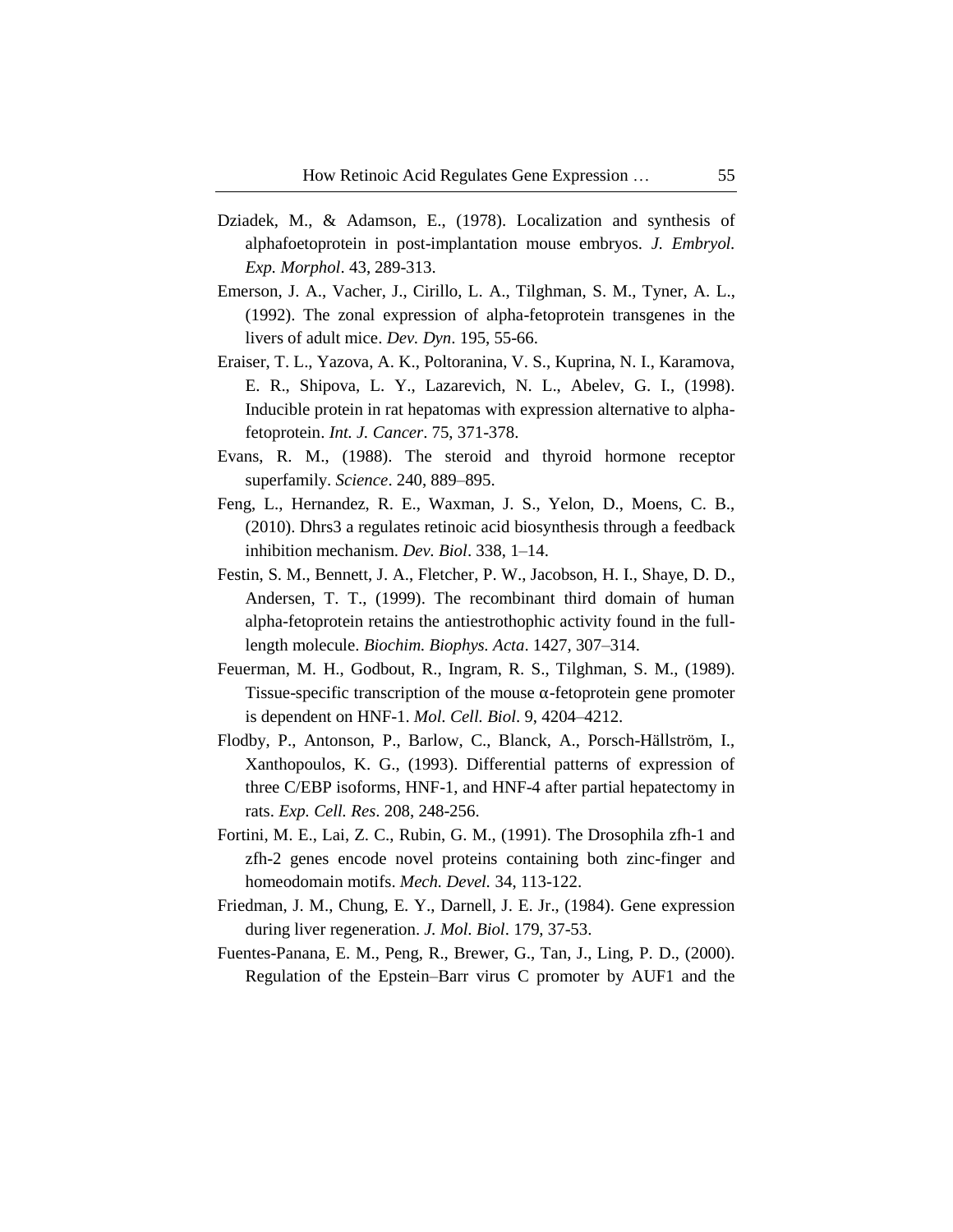cyclic AMP/protein kinase A signaling pathway. *J. Virol*. 74, 8166– 8175.

- Funahashi, J., Sekido, R., Murai, K., Kamachi, Y., Kondoh, H., (1993). δ– crystallin enhacner binding protein d EF1 is a zinc fingerhomeodomain protein implicated in postgastrulation embryogenesis. *Development*. 119, 433-446.
- Galarneau, L., Pare, J. F., Allard, D., Hanek, D., Levesque, L., Tugwood, J. D., Green, S., Bélanger, L., (1996). The α-fetoprotein locus is activated by a nuclear receptor of the Drosophila FTZ-F1 family. *Mol. Cell. Biol*. 16, 3853–3865.
- Genetta, T., Ruezinsky, D., Kadesch, T., (1994). Displacement of an E-box binding repressor by basic helix-loop-helix proteins: Implications for B-cell specificity of the immunoglobulin heavy-chain enhanner. *Mol. Cell. Biol*. 14, 6153-6163.
- Godbout, R., Ingram, R., Tilghman, S. M., (1986). Multiple regulatory elements in the intergenic region between the alpha-fetoprotein and albumin genes. *Mol. Cell. Biol*. 6, 477-487.
- Godbout, R., Ingram, R. S., Tilghman, S. M., (1988). Fine-structure mapping of the three mouse alpha-fetoprotein gene enhancers. *Mol. Cell. Biol*. 8, 1169-1178.
- Goldstein, N. S., Blue, D. E., Hankin, R., Hunter, S., Bayati, N., Silverman, A. L., Gordon, S. C., (1999). Serum alpha-fetoprotein levels in patients with chronic hepatitis C: relationships with serum alanine aminotransferase values, histologic activity index and hepatocyte MIB-I scores. *Am. J. Clin. Pathol*. 111, 811–816.
- Goodman, D. S., (1984). Plasma retinol-binding protein, in: M. B. Sporn, A. B. Roberts, D. S. Goodman (Eds.), *The Retinoids*, Academic Press, Orlando, FL, pp. 41–88.
- Goodman, D. S., & Blaner, W. S., (1984). Biosynthesis, absorption, and hepatic metabolism of retinol, in: M. B. Sporn, A. B. Roberts, D. S. Goodman (Eds.), *The Retinoids*, Academic Press, New York, pp. 1–39.
- Gregori, C. 1., Kahn, A., Pichard, A. L., (1994). Activity of the rat liverspecific aldolase B promoter is restrained by HNF3. *Nucleic. Acids. Res*. 22, 1242–1246.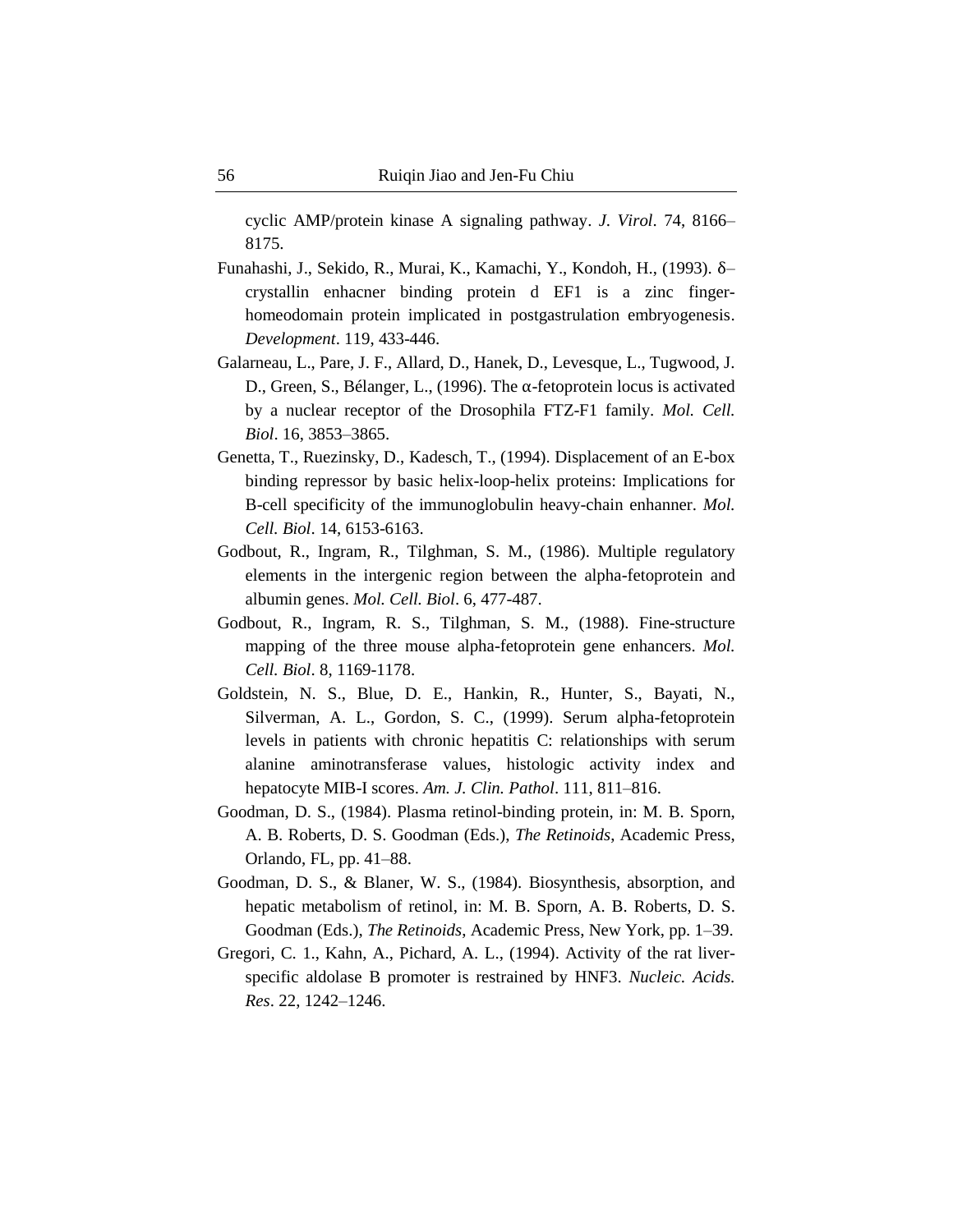- Gronostajski, R. M., (2000). Roles of the NFI/CTF gene family in transcription and development. *Gene* 249, 31–45
- Gronostajski, R. M., Adhya, S., Nagata, K., Guggenheimer, R. A., Hurwitz, J., (1985). Site-specific DNA binding of nuclear factor I: analyses of cellular binding sites. *Mol. Cell. Biol*. 5, 964– 971.
- Groupp, E. R., Crawford, N., Locker, J., (1998). Characterization of the distal alpha-fetoprotein enhancer, a strong, long distance, liver-specific activator. *J. Biol. Chem*. 269, 22178-22187.
- Guan, X. J., Arhin, G., Leung, J., Tilghman, S. M., (1996). Linkage between vitamin D-binding protein and alpha-fetoprotein in the mouse. *Mamm. Genome*. 7, 103-106.
- Guertin, M., LaRue, H., Bernier, D., Wrange, O., Chevrette, M., Gingras, M. C., Belanger, L., (1988). Enhancer and promoter elements directing activation and glucocorticoid repression of the alpha 1-fetoprotein gene in hepatocytes. *Mol. Cell. Biol*. 8, 1398-1407.
- Hammer, R. E., Krumlauf, R., Camper, S. A., Brinster, R. L., Tilghman, S. M., (1987). Diversity of alpha-fetoprotein gene expression in mice is generated by a combination of separate enhancer elements. *Science*. 235, 53–58.
- Haourigui, M., Thobie, N., Martin, M. E., Benassayag, C., Nunez, E. A., (1992). In vivo transient rise in plasma free acids alters the functional properties of alpha-fetoprotein. *Biochim. Biophys. Acta*. 1125, 157– 165.
- Hashimoto, T., Nakano, Y., Morinaga, T., Tamaoki, T., (1992). A new family of homeobox genes encoding multiple homeodomain and zinc finger motifs. *Mech. Devel*. 39, 125-126.
- Hellemans, K., Verbuyst, P., Quartier, E., Schuit, F., Rombouts, K., Chandraratna, R. A., Schuppan, D., Geerts, A., (2004). Differential modulation of rat hepatic stellate phenotype by natural and synthetic retinoids. *Hepatology*. 39, 97–108.
- He, X. M., & Carter, D., (1992). Atomic structure and chemistry of human serum albumin. *Nature.* 358, 209–215.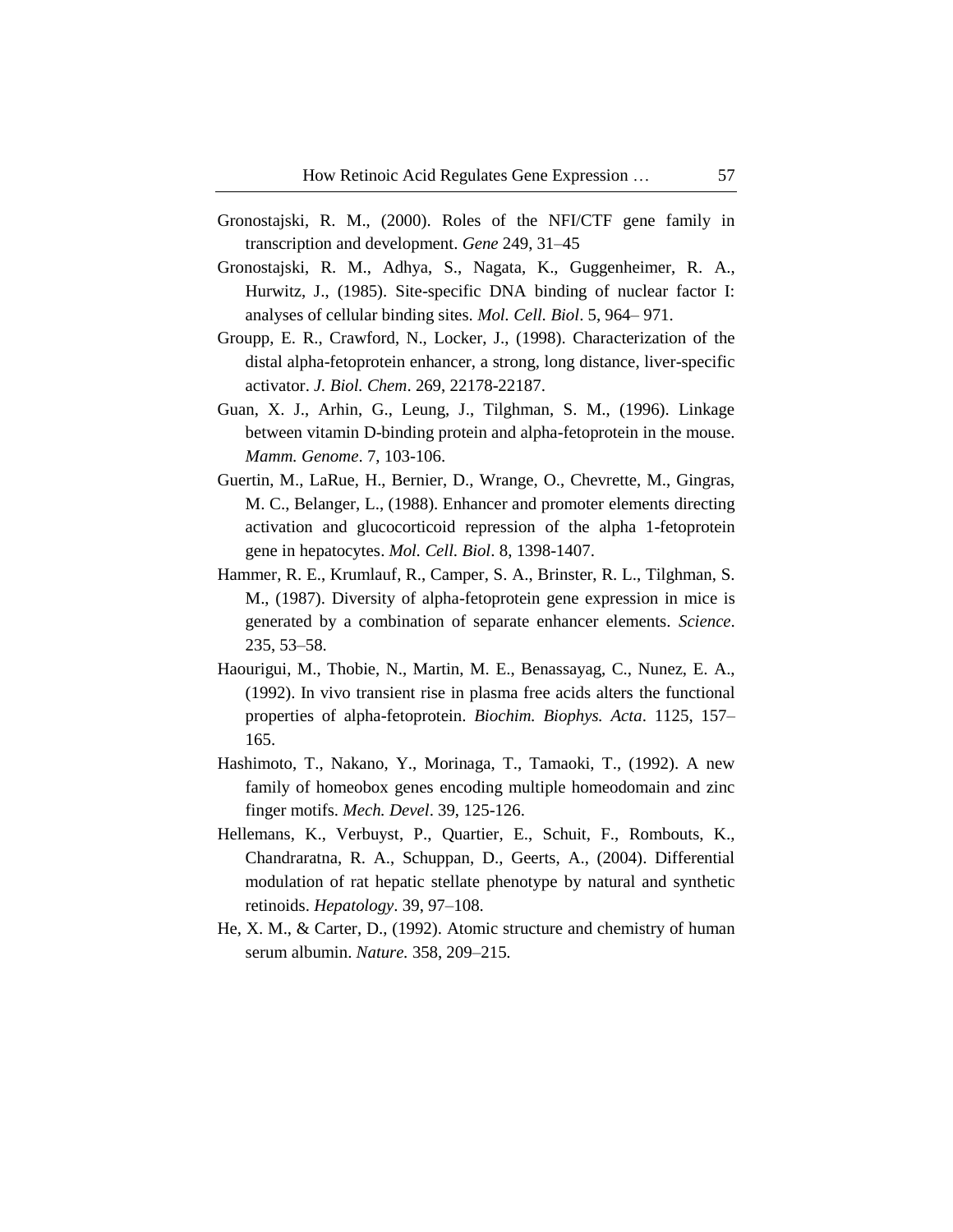- Hosono, S., Lee, C. S., Chou, M. J., Yang, C. S., Shih, C. H., (1991). Molecular analysis of the p53 alleles in primary hepatocellular carcinomas and cell lines. *Oncogene*. 6, 237–243.
- Huang, M. C., Li, K. K., Spear, B. T., (2002). The mouse alpha-fetoprotein promoter is repressed in HepG2 hepatoma cells by hepatocyte nuclear factor-3 (FOXA). *DNA. Cell. Biol*. 21, 561–569.
- Hua, S., Kittler, R., White, K. P., (2009). Genomic antagonism between retinoic acid and estrogen signaling in breast cancer. *Cell*. 137, 1259– 1271.
- Hu, S., Zhang, M., Lv, Z., Bi, J., Dong, Y., Wen, J., (2007). Expression of zinc-fingers and homeoboxes 2 in hepatocellular carcinogenesis: a tissue microarray and clini-copathological analysis. *Neoplasma*. 54, 207–211.
- Ikeda, K., & Kawakami, K., (1995). DNA binding through distinct domains of zinc-finger -homeodomain protein AREB6 has different effects on gene transcription. *Eur. J. Biochem*. 233, 73-82.
- Ikeda, K., Halle, J. P., Stelzer, G., (1998). Meisterernst M, Kawakami K. Involvement of negative cofactor NC2 in active repression by zinc finger-homeodomain transcription factor AREB6. *Mol. Cell. Biol*. 18, 10-18.
- Ing, N., & O'Malley, B., (1995). The steroid hormone receptor superfamily: molecular mechanisms of action. In: Bruce, D. (Ed.), *Molecular Endocrinology: Basic Concepts and Clinical Correlations*. Raven Press, New York, pp. 195–215.
- Irony-Tur-Sinai, M., Grigoriadis, N., Tsiantoulas, D., Touloumi, O., Abramsky, O., Brenner, T., (2009). Immunomodulation of EAE by alpha-fetoprotein involves elevation of immune cell apoptosis markers and the transcription factor FoxP3. *J. Neurol. Sci*. 279, 80–87.
- Jacobson, H. I., Bennett, J. A., Mizejewski, G. J., (1990). Inhibition of estrogen-dependent breast cancer growth by a reaction product of alpha-fetoprotein and estradiol. *Cancer. Res*. 50, 415–420.
- Jacobson, H. I., Thompson, V. D., Janerich, D. T., (1989). Multiple births and maternal risk of breast cancer. *Amer. J. Epidemiol*. 129, 865–873.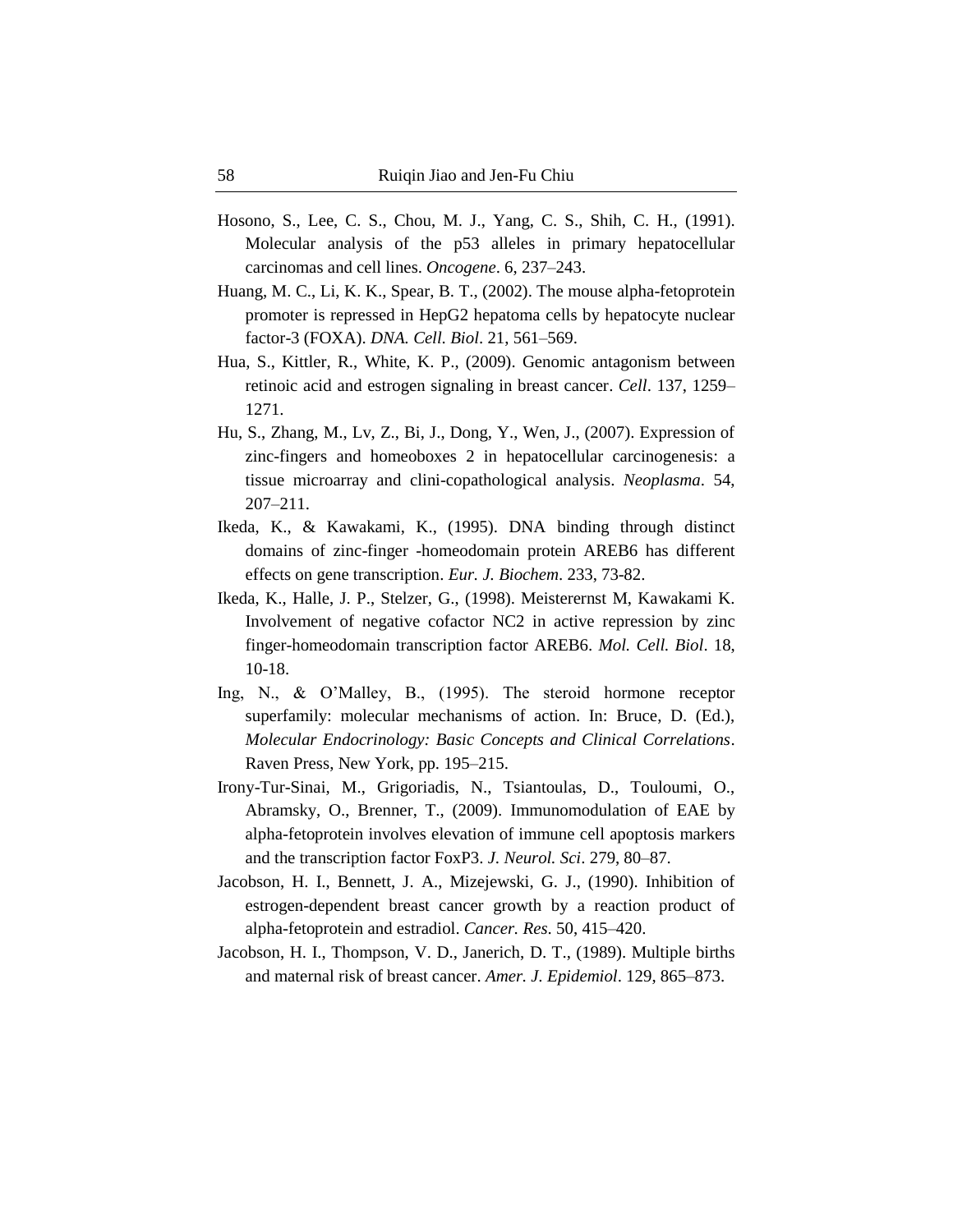- Jin, D. K., Vacher, J., Feuerman, M. H., (1998). a-fetoprotein gene sequences mediating Afr2 regulation during liver regeneration. *Proc. Natl. Acad. Sci. USA*. 95, 8767-8772.
- Jin, D. K., & Feuerman, M. H., (1998). Genetic mapping of Afr2 (Rif): regulator of gene expression in liver regeneration. *Mamm. Genome*. 9, 256–258.
- Jin, J. R., Wen, P., Locker, J., (1995). Enhancer sharing in a plasmid model containing the alpha-fetoprotein and albumin promoters. *DNA. Cell. Biol*. 14, 267-272.
- Kaestner, K. H., (2000). The hepatocyte nuclear factor 3 (HNF3 or FOXA) family in metabolism. *Trends. Endocrinol. Metab*. 17, 281–285.
- Kaestner, K. H., Hiemisch, H., Luckow, B., Schutz, G., (1994). The HNF-3 gene family of transcription factors in mice: gene structure, cDNA sequence, and mRNA distribution. *Genomics*. 20, 377-385.
- Kang, G., Matsuura, E., Sakamoto, T., Sakai, M., Nishi, B., (2001). Analysis of epitopes of mouse monoclonal antibodies against human alpha-fetoprotein. *Tumor. Biol*. 22, 254–261.
- Kawata, H., Yamada, K., Shou, Z., Mizutani, T., Yazawa, T., Yoshino, M., Sekiguchi, T., Kajitani, T., Miyamoto, K., (2003). Zinc-fingers and homeoboxes (ZHX) 2, a novel member of the ZHX family, functions as a transcriptional repressor. *Biochem. J*. 373, 747–757.
- Kajiyama, Y., Tian, J., Locker, J., (2006). Characterization of distant enhancers and promoters in the albumin-alpha-fetoprotein locus during active and silenced expression. *J. Biol. Chem*. 281, 30122–30131.
- Keng, V. W., Villanueva, A., Chiang, D. Y., Dupuy, A. J., Ryan, B. J., Matise, I., Silverstein, K. A., Sarver, A., Starr, T. K., Akagi, K., Tessarollo, L., Collier, L. S., Powers, S., Lowe, S. W., Jenkins, N. A., Copeland, N. G., Llovet, J. M., Largaespada, D. A., (2009). A conditional transposon-based insertional mutagenesis screen for genes associated with mouse hepatocellular carcinoma. *Nat. Biotechnol*. 27, 264–274.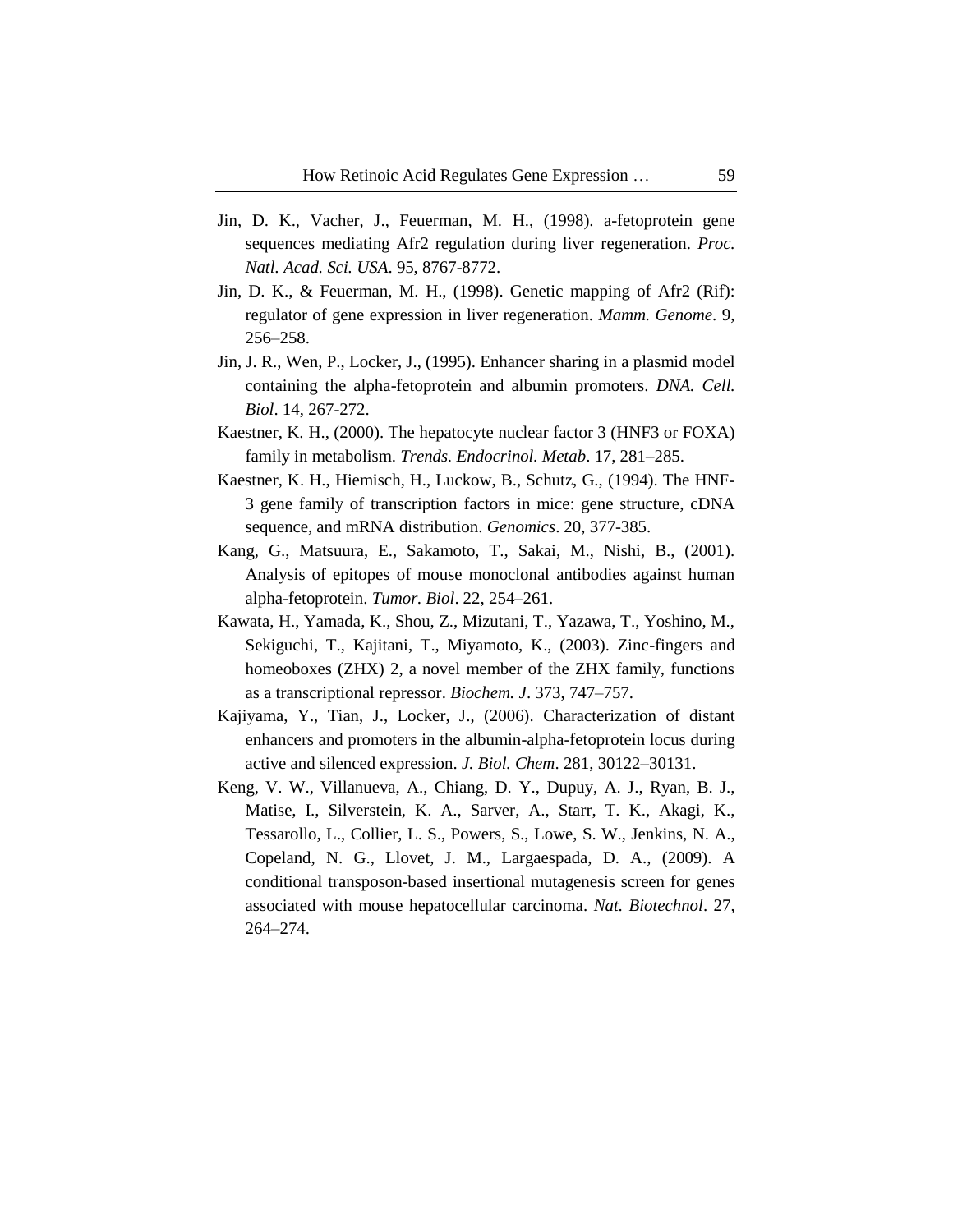- Kioussis, D., Eiferman, F., van de Rijn, P., Gorin, M. B., Ingram, R. S., Tilghman, S. M., (1981). The evolution of alpha-fetoprotein and albumin. II. The structures of the alpha-fetoprotein and albumin genes in the mouse. *J. Biol. Chem*. 256, 1960-1967.
- Kishimoto, T., Kokura, K., Kumagai, Y., Makino, Y., Tamura, T., (1996). HTF: A b-ZIP transcription factor that is closely related to the human XBPrTREB5 and is activated by hepatocellular carcinoma in rats. *Biochem. Biophys. Res. Comm*. 223, 746-751.
- Kornblihtt, A. R., (2005). Promoter usage and alternative splicing. *Curr. Opin. Cell. Biol*. 17, 262–268.
- Kostich, W. A., & Sanes, J. R., (1995). Expression of zfh-4, a new member of the zinc finger- homeodomain family, in developing brain and muscle. *Devel. Dyn*. 202, 145-152.
- Kuo, C. J., Conley, P. B., Chen, L., Sladek, F. M., Darnell, J. E., Jr., Crabtree, G. R., (1992). A transcriptional hierarchy involved in mammalian cell-type specification. *Nature*. 355, 457-461.
- Kurokawa, R., DiRenzo, J., Boehm, M., Sugarman, J., Gloss, B., Rosenfeld, M. G., Heyman, R. A., Glass, C. K., (1994). Regulation of retinoid signalling by receptor polarity and allosteric control of ligand binding. *Nature*. 371, 528–531.
- Laderoute, M. P., & Pilarski, L. M., (1974). Inhibition of apoptosis by alpha-fetoprotein (AFP) and role of AFP receptors in anti-cellular senescence. *Anticancer. Res*. 14, 2429–2438.
- Ladias, J. A., & Karathanasis, S. K., (1991). Regulation of the apolipoprotein AI gene by ARP-1, a novel member of the steroid receptor superfamily. *Science*. 251, 561-565.
- Lahuna, O., Fernandez, L., Karlsson, H., Maiter, D., Lemaigre, F. P., Rousseau, G. G., Gustafsson, J., Mode, A., (1997). Expression of hepatocyte nuclear factor 6 in rat liver is sex-dependent and regulated by growth hormone. *Proc. Natl. Acad. Sci. USA*. 94, 12309-12313.
- Lai, E., Prezioso, V. R., Smith, E., Litvin, O., Costa, R. H., Darnell, J. E., Jr., (1990). HNF-3A, a hepatocyte-enriched transcription factor of novel structure is regulated transcriptionally. *Genes Dev*. 4, 1427- 1436.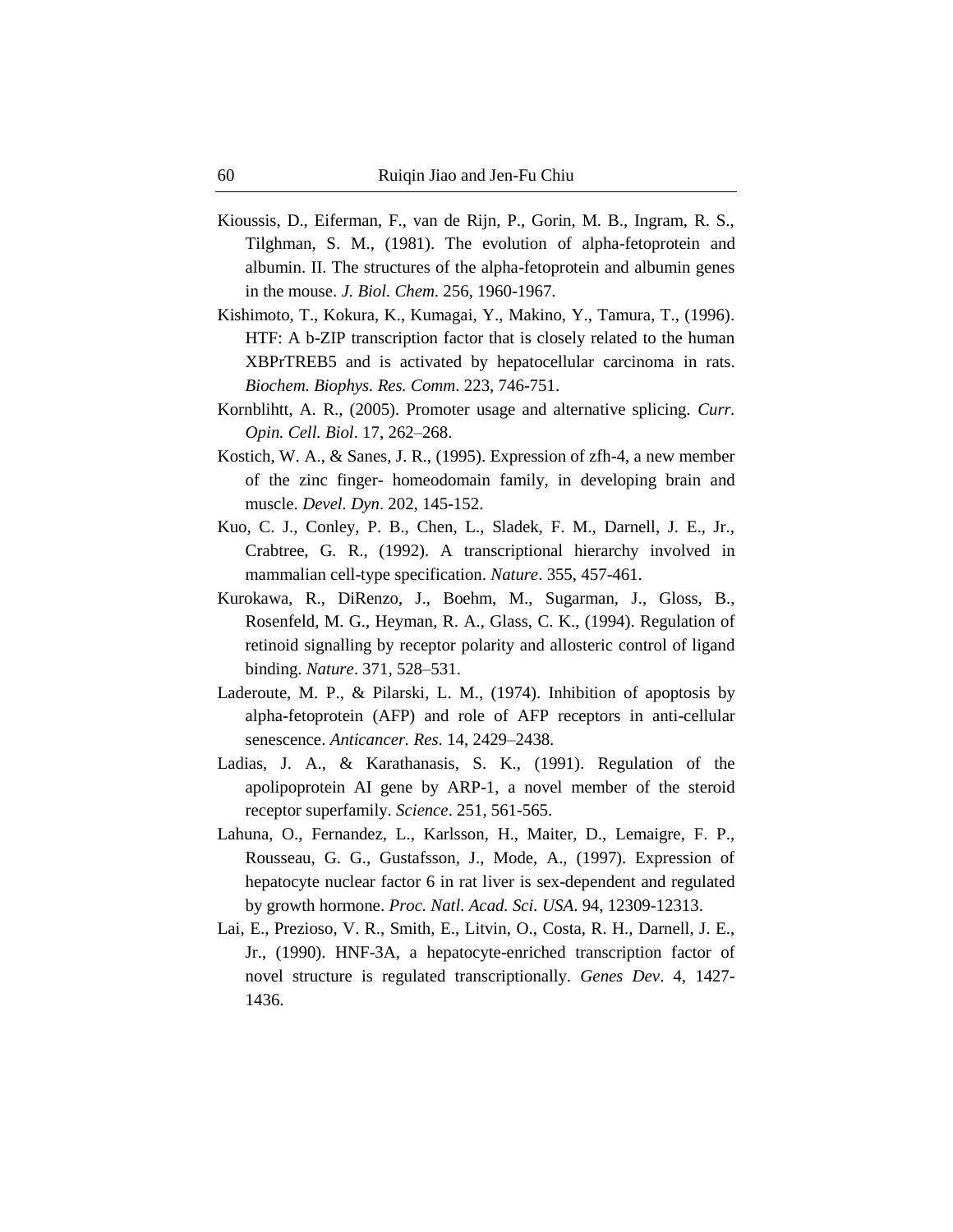- Lai, Z. C., Fortini, M. E., Rubin, G. M., (1991). The embryonic expression patterns of zfh-1 and zfh-2, two Drosophila genes encoding novel zincfinger homeodomain proteins. *Mech. Devel*. 34, 123-134.
- Lai, Z. C., Rushton, E., Bate, M., Rubin, G. M., (1993). Loss of function of the Drosophila zfh-1 gene results in abnormal development of mesodermally derived tissues. *Proc. Natl. Acad. Sci. U S A*. 90, 4122- 4126.
- Landry, C., Clotman, F., Hioki, T., Oda, H., Picard, J. J., Lemaigre, F. P., Rousseau, G. G., (1997). HNF-6 is expressed in endoderm derivatives and nervous system of the mouse embryo and participates to the crossregulatory network of liver-enriched transcription factors. *Dev. Biol*. 192, 247-257
- Landschulz, W. H., Johnson, P. F., McKnight, S. L., (1988). The leucine zipper: a hypothetical structure common to a new class of DNA binding proteins. *Science*. 240, 1759-1764.
- LaRosa, G. J., & Gudas, L. J., (1988). Early retinoic acid-induced F9 teratocarcinoma stem cell gene ERA-1: alternate splicing creates transcripts for a homeobox-containing protein and one lacking the homeobox. *Mol. Cell. Biol*. 8, 3906-3917.
- Lau, J. S., Baumeister, P., Kim, E., Roy, B., Hsieh, T. Y., Lai, M., Lee, A. S., (2000). Heterogeneous nuclear ribonucleoproteins as regulators of gene expression through interactions with the human thymidine kinase promoter. *J. Cell. Biochem*. 79, 395–406.
- Laudet, V., & Gronemeyer, H., (2002). *The nuclear receptor facts book.* Academic, San Diego.
- Lazarevich, N. L., (2000). Molecular mechanisms of alpha-fetoprotein gene expression. *Biochemistry (Mosc)*. 65, 117-133.
- Lee, K. C., Crowe, A. J., Barton, M. C., (1999). p53-mediated repression of alpha-fetoprotein gene expression by specific DNA binding. *Mol. Cell. Biol*. 19, 1279–1288.
- Legraverend, C., Antonson, P., Flodby, P., Xanthopoulos, K. G., (1993). High level activity of the mouse CCAAT/enhancer binding protein (C/EBP alpha) gene promoter involves autoregulation and several ubiquitous transcription factors. *Nucleic. Acids. Res*. 21, 1735-1742.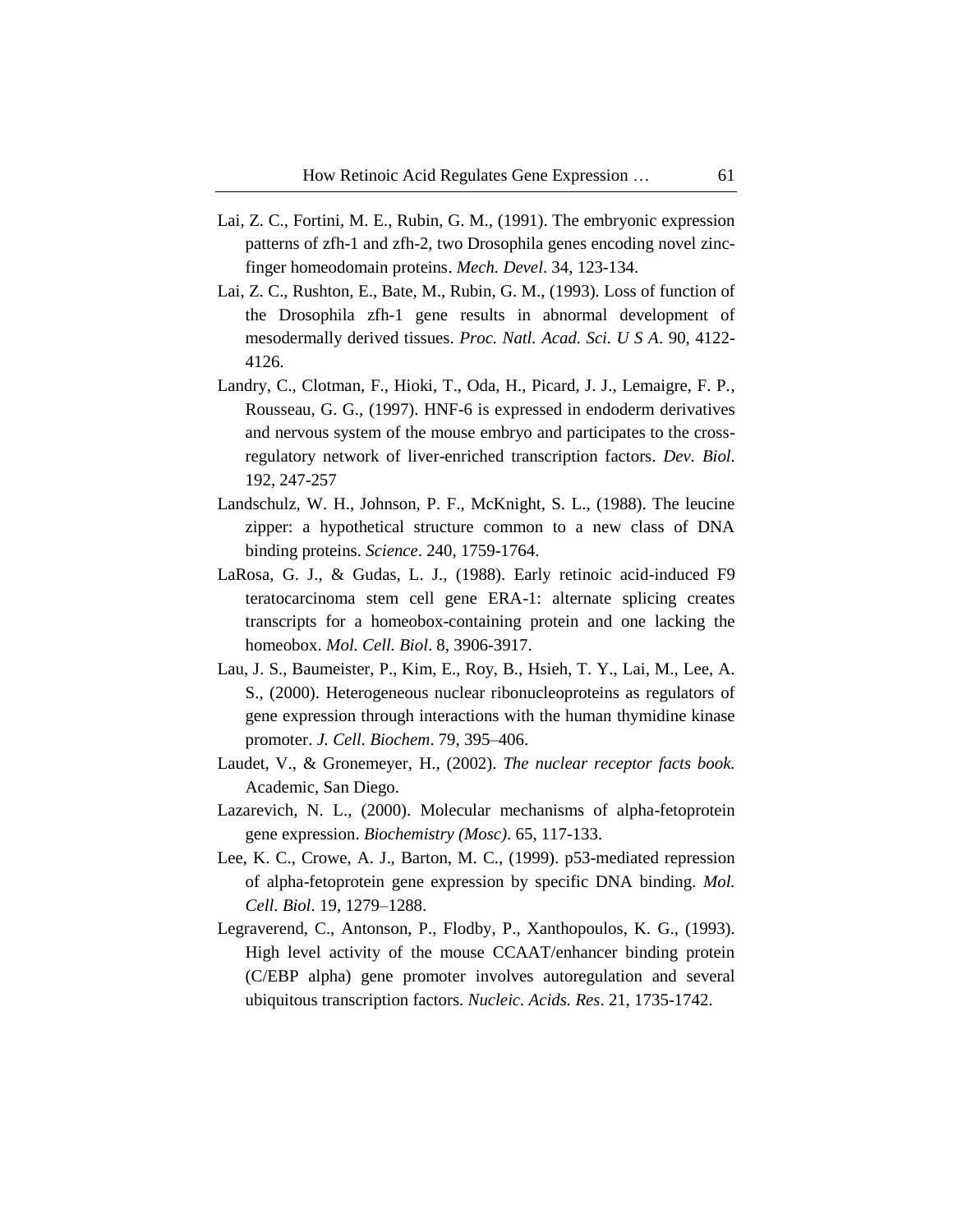- Leid, M., Kastner, P., Chambon, P., (1992). Multiplicity generates diversity in the retinoic acid signalling pathways. *Trends. Biochem. Sci*. 17, 427-433.
- Lemire, J. M., & Fausto, N., (1991). Multiple alpha-fetoprotein RNAs in adult rat liver: cell type-specific expression and differential regulation. *Cancer. Res*. 51, 4656-4664.
- Lichenstein, H. S., Lyons, D. E., Wurfel, M. M., Johnson, D. A., McGinley, M. D., Leidle, J. C., Trollinger, D. B., Mayer, J. P., Wright, S. D., Zukowski, M. M., (1994). Afamin is a new member of the albumin, alpha-fetoprotein and vitamin D-binding protein gene family. *J. Biol. Chem*. 269, 18149–18154.
- Li, M. S., Li, H., Li, C., Wang, S., Wei, J., Liu, Z., Zhou, S., Liu, X., McNutt, M. A., Li, G., (2011). Alpha-fetoprotein: a new member of intracellular signal molecules in regulation of the PI3K/AKT signaling in human hepatoma cell lines. *Int. J. Cancer*. 128, 524–532.
- Li, M. S., Li, H., Li, C., Zhou, S., Guo, L., Liu, H., Jiang, W., Liu, X., Li., P., McNutt, M. A., Li, G., (2009). Alpha fetoprotein is a novel proteinbinding partner for caspase-3 and blocks the apoptotic signaling pathway in human hepatoma cells. *Int. J. Cancer*. 124, 2845–2854.
- Li, M. S., Li, P. F., Yang, F. Y., He, S. P., Du, G. G., Li, G., (2002). The intracellular mechanism of AFP promoting the proliferation of NIH 393 cells. *Cell. Res*. 12, 151–156.
- Liotta, L., & Petricoin, E., (2000). Molecular profiling of human cancer. *Nat. Rev. Genet*. 1, 48-56.
- Liu, G., Clement, L. C., Kanwar, Y. S., Avila-Casado, C., Chugh, S. S., (2006). ZHX proteins regulate podocyte gene expression during the development of nephrotic syndrome. *J. Biol. Chem*. 281, 39681– 39692.
- Liu, H., Ren, H., Spear, B. T., (2010). The mouse alpha-albumin (afamin) promoter is differentially regulated by hepatocyte nuclear factor 1alpha and hepatocyte nuclear factor 1beta. *DNA. Cell. Biol*. 30, 137-147.
- Liu, Y., & Chiu, J. F., (1994). Transactivation and repression of the alphafetoprotein gene promoter by retinoid X receptor and chicken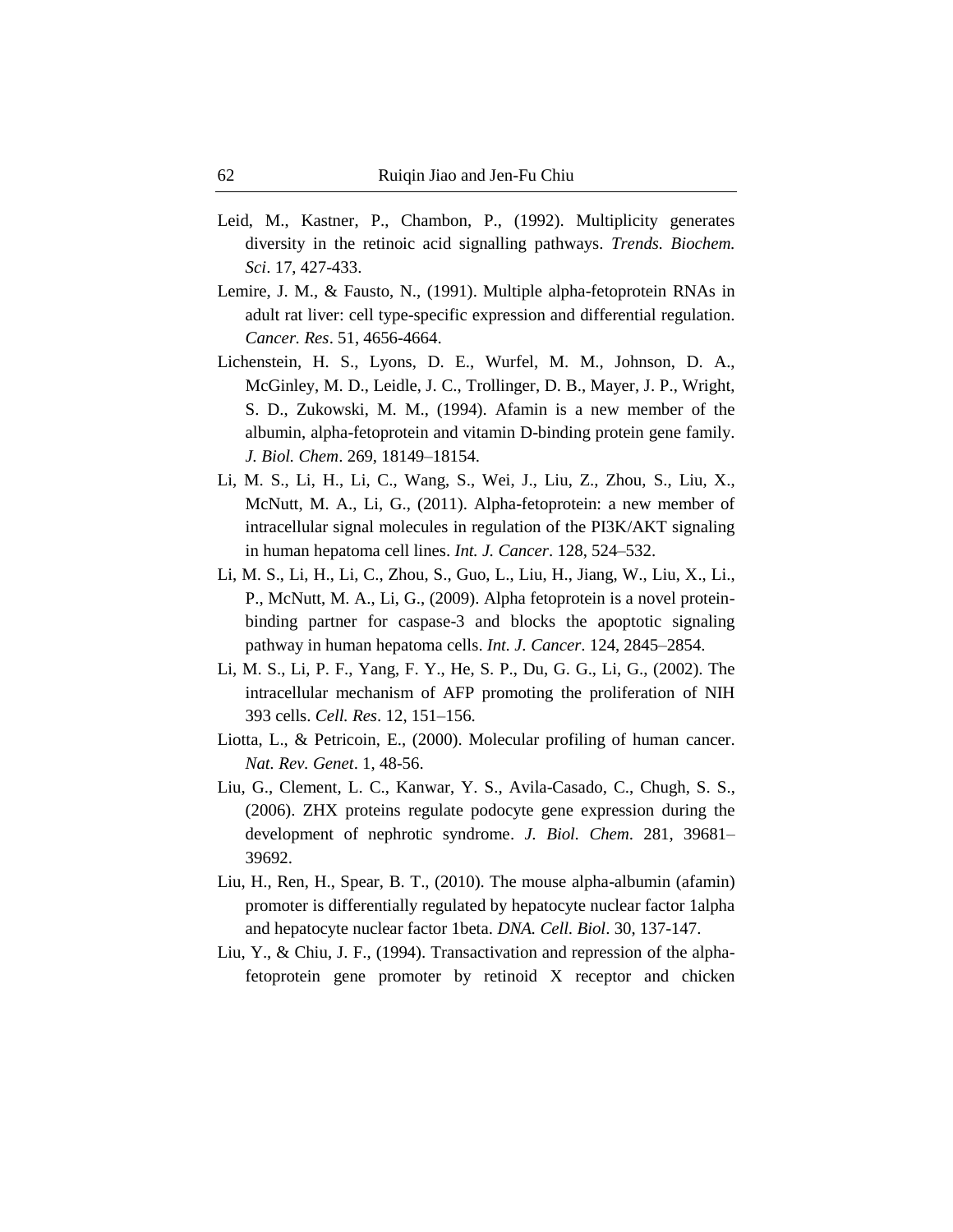ovalbumin upstream promoter transcription factor. *Nucleic. Acids. Res*. 22, 1079-1086.

- Liu, Y., Chen, H., Chiu, J. F., (1994). Identification of a retinoic acid response element upstream of the rat alpha-fetoprotein gene. *Mol. Cell. Endocrinol*. 103, 149-156.
- Liu, Y., Chen, H., Dong, J. M., Chiu, J. F., (1994). cis-acting elements in 5'-flanking region of rat alpha-fetoprotein mediating retinoic acid responsiveness. *Biochem. Biophys. Res. Commun*. 205, 700-705.
- Long, L., Davidson, J. N., Spear, B. T., (2004). Striking differences between the mouse and human α-fetoprotein enhancers. *Genomics*. 83, 694–705.
- Long, L., & Spear, B. T., (2004). FoxA proteins regulate H19 endoderm enhancer E1 and exhibit developmental changes in enhancer binding in vivo. *Mol. Cell. Biol*. 24, 9601-9609.
- Lorenzo, H. G., Geuskens, M., Macho, A., Lachkar, S., Verdiere-Sahuque, M., Pineiro, A., Uriel, J., (1996). Alpha-fetoprotein binding and uptake by primary cultures of human skeletal muscle. *Tumour. Biol*. 17, 251– 260.
- Lu, C. Y., Changelian, P. S., Unanue, E. R., (1984). Alpha-fetoprotein inhibits macrophage expression of Ia antigens. *J. Immunol*. 132, 1722– 1727.
- Luft, A. J., & Loscheider, F. L., (1983). Structural analysis of human and bovineα-fetoprotein by electron microscopy, image processing and circular dichroism. *Biochemistry*. 22, 5971–5978.
- Lv, Z., Zhang, M., Bi, J., Xu, F., Hu, S., Wen, J., (2006). Promoter hypermethylation of a novel gene, ZHX2, in hepatocellular carcinoma. *Amer. J. Clin. Path*. 125, 740–746.
- Mader, S., Chen, J. Y., Chen, Z., White, J., Chambon, P., Gronemeyer, H., (1993). The patterns of binding of RAR, RXR and TR homo- and heterodimers to direct repeats are dictated by the binding specificites of the DNA binding domains. *EMBO. J*. 12, 5029–5041.
- Marletaz, F., Holland, L. Z., Laudet, V., Schubert, M., (2006). Retinoic acid signaling and the evolution of chordates. *Int. J. Biol. Sci*. 2, 38– 47.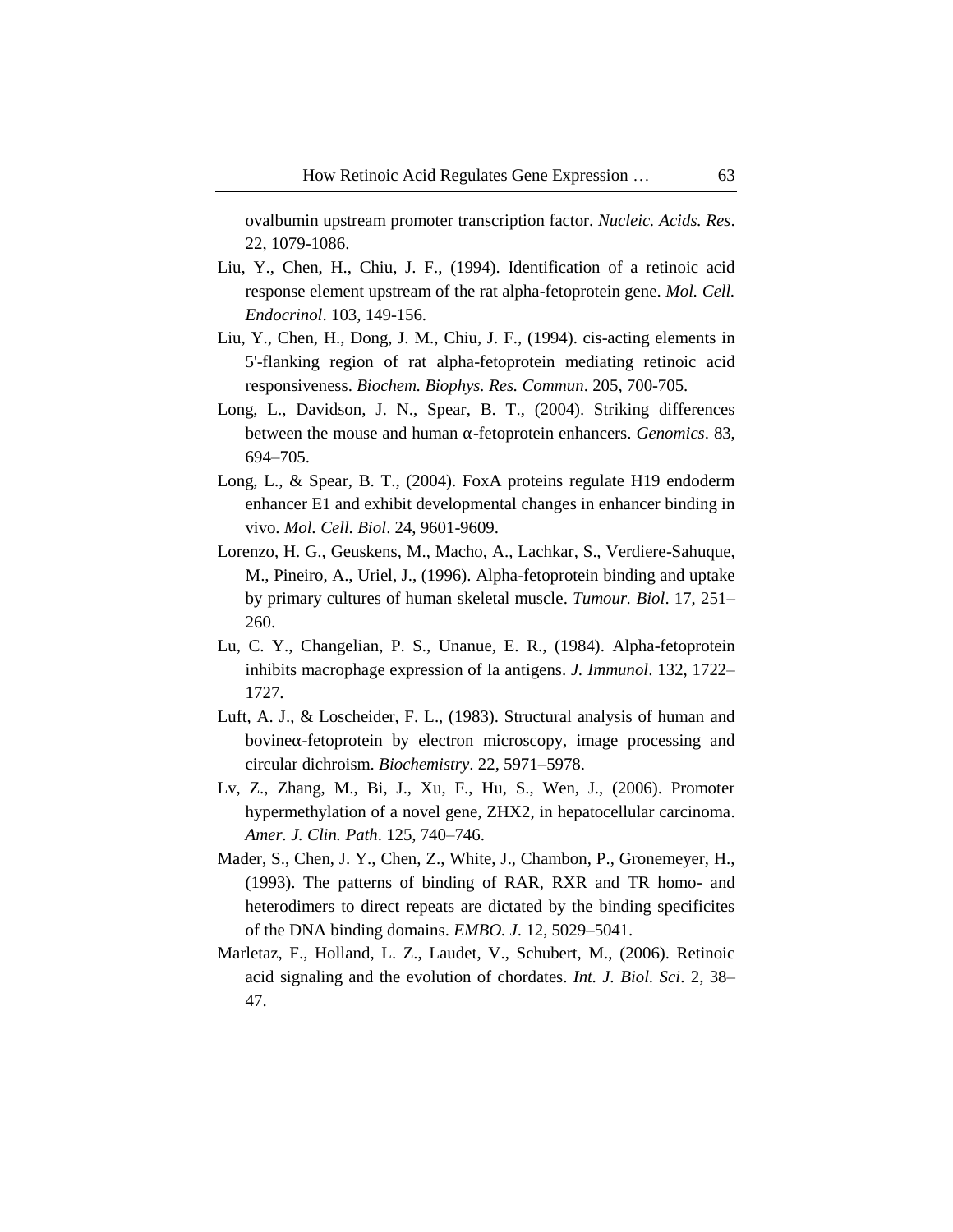- Mason, S., Piper, M., Gronostajski, R. M., Richards, L. J., (2009). Nuclear factor one transcription factors in CNS development. *Mol. Neurobiol*. 39, 10–23.
- Matsuura, E., Kang, Y., Katikawa, H., Ogata, P., Kotani, T., Ohtaki, S., Nishi, S., (1999). Modulation of T-cell function by alpha-fetoprotein. An in vivo study on porcine thyroid peroxidase induced experimental autoimmune thyroiditis in transgenic mice producing human alphafetoprotein. *Tumor. Biol*. 20, 162–171.
- McLeod, J. F., & Cooke, N. E., (1989). The vitamin D-binding protein, alpha-fetoprotein, albumin multigene family: Detection of transcripts in multiple tissues. *J. Biol. Chem*. 264, 21760–21769.
- McVey, J. H., Michaelides, K., Hansen, L. P., Ferguson-Smith, M., Tilghman, S., Krumlauf, R., Tuddenham, E. G., (1993). A G to A substitution in an HNF-1 binding site in the human a-fetoprotein gene is associated with hereditary persistence of α-fetoprotein (HPAFP). *Human. Mole. Genet*. 2, 379–384.
- Meisterernst, M., Gander, I., Rogge, L., Winnacker, E. L., (1988). A quantitative analysis of nuclear factor I/DNA interactions. *Nucleic. Acids. Res*. 16, 4419–4435.
- Mendel, D. B., Hansen, L. P., Graves, M. K., Conley, P. B., Crabtree, G. R., (1991). HNF-1 $\alpha$  and HNF-1 $\beta$  (vHNF-1) share dimerization and homeo domains, but not activation domains, and form heterodimers in vitro. *Genes. Dev*. 5, 1042–1056.
- Milligan, S. R., Khan, O., Nash, M., (1998). Competitive binding of xenobiotic oestrogens to rat alpha-fetoprotein and sex steroid binding proteins in human and rainbow trout (Oncorhynchus mykiss) plasma. *J. Comp. Endocrinol*. 112, 89–95.
- Mizejewski, G. J., (1995). The phylogeny of alpha-fetoprotein in vertebrates: survey of biochemical and physiological data. *Crit. Rev. Eucaryot. Gene. Expr*. 5, 281–316.
- Mizejewski, G. J., (1997). Alpha-fetoprotein as a biologic response modifier: relevance to domain and subdomain structure. *Proc. Soc. Exp. Biol. Med*. 215, 333–362.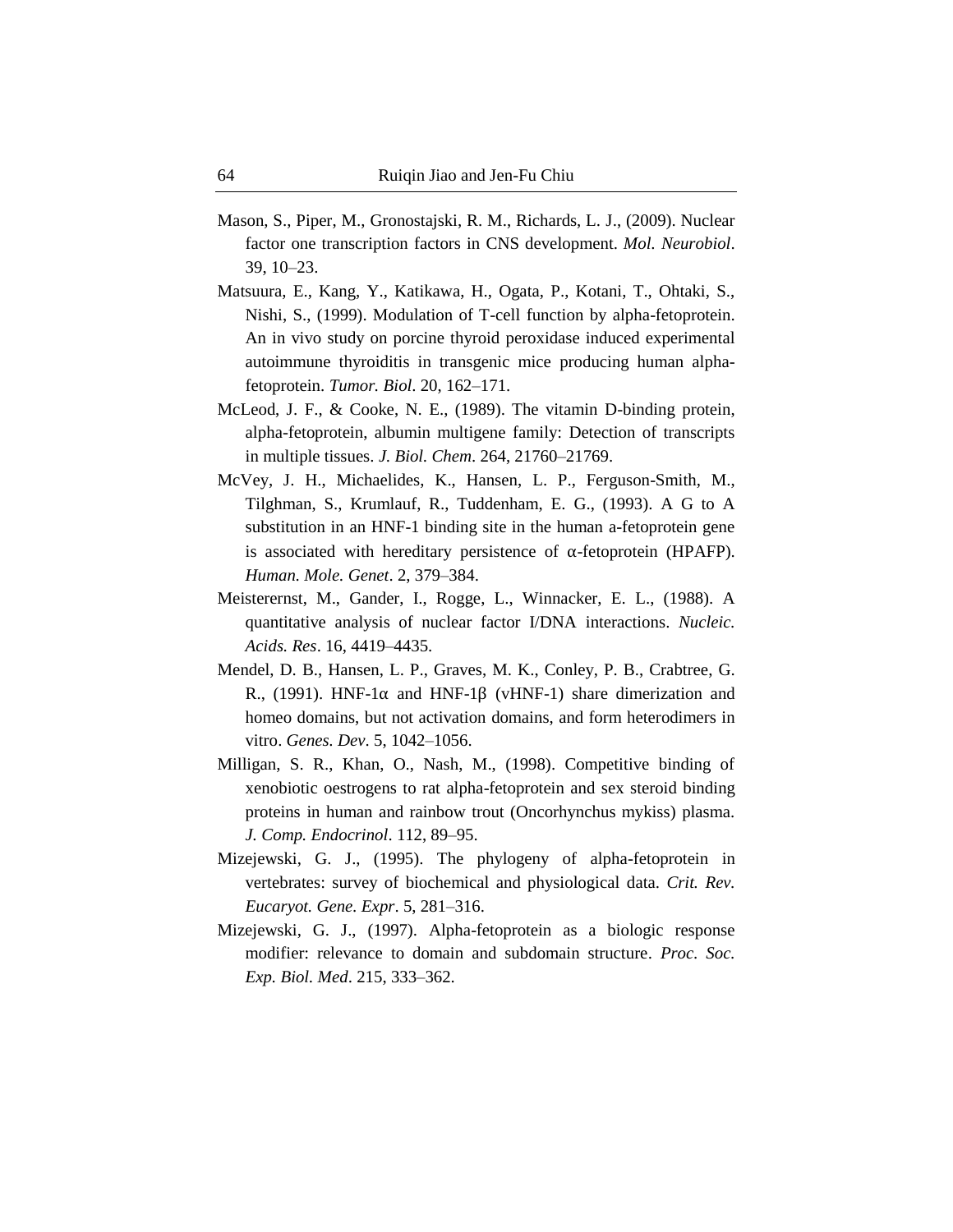- Mizejewski, G. J., Vonnegut, M., Jacobson, H. I., (1983). Estradiolactivated alpha-fetoprotein suppresses the uteroptropic response to estrogens. *Proc. Natl. Acad. Sci. USA*. 80, 2733–2737.
- Moore, M. J., & Proudfoot, N. J., (2009). Pre-mRNA processing reaches back to transcription and ahead to translation. *Cell*. 136, 688–700.
- Morinaga, T., Sakai, M., Wegmann, T. G., Namaoki, T., (1983). Primary structure of human alpha-fetoprotein and its mRNA. *Proc. Natl. Acad. Sci. USA*. 80, 4604–4608.
- Moro, R., Tamaoki, T., Wegmann, T. J., Longnecker, B. M., Laderoute, M. P., (1993). Monoclonal antibodies directed against a widespread oncofetal antigen: the alpha-fetoprotein receptor. *Tumor. Biol*. 14, 116–130.
- Murphy, S. P., Garbern Odenwald, W. F., Lazzarini, R. A., Linney, E., (1988). Differential expression of the homeobox gene Hox-1.3 in F9 embryonal carcinoma cells. *Proc. Natl. Acad. Sci. USA.* 85, 5587– 5591.
- Murtagh, J., Martin, F., Gronostajski, R. M., (2003). The nuclear factor I (NFI) gene family in mammary gland development and function. *J. Mammary. Gland. Biol. Neoplasia*. 8, 241-254.
- Nagata, K., Guggenheimer, R. A., Enomoto, T., Lichy, J. H., Hurwitz, J., (1982). Adenovirus DNA replication in vitro: identification of a host factor that stimulates synthesis of the preterminal protein-dCMP complex. *Proc. Natl. Acad. Sci. USA*. 79, 6438–6442
- Nagata-Tsubouchi, Y., Ido, A., Uto, H., Numata, M., Moriuchi, A., Kim, I., Hasuike, S., Nagata, K., Sekiya, T., Hayashi, K., Tsubouchi, H., (2005). Molecular mechanisms of hereditary persistence of alphafetoprotein (AFP) in two Japanese families. A hepatocyte nuclear factor-1 site mutation leads to induction of the AFP gene expression in adult livers. *Hepatol. Res*. 31, 79-87.
- Nahon, J. L., Tratner, I., Poliard, A., Presse, F., Poiret, M., Gal, A., Sala-Trepat, J. M., Legres, L., Feldmann, G., Bernuau, D., (1988). Albumin and alpha-fetoprotein gene expression in various nonhepatic rat tissues. *J. Biol. Chem*. 263, 11436-11442.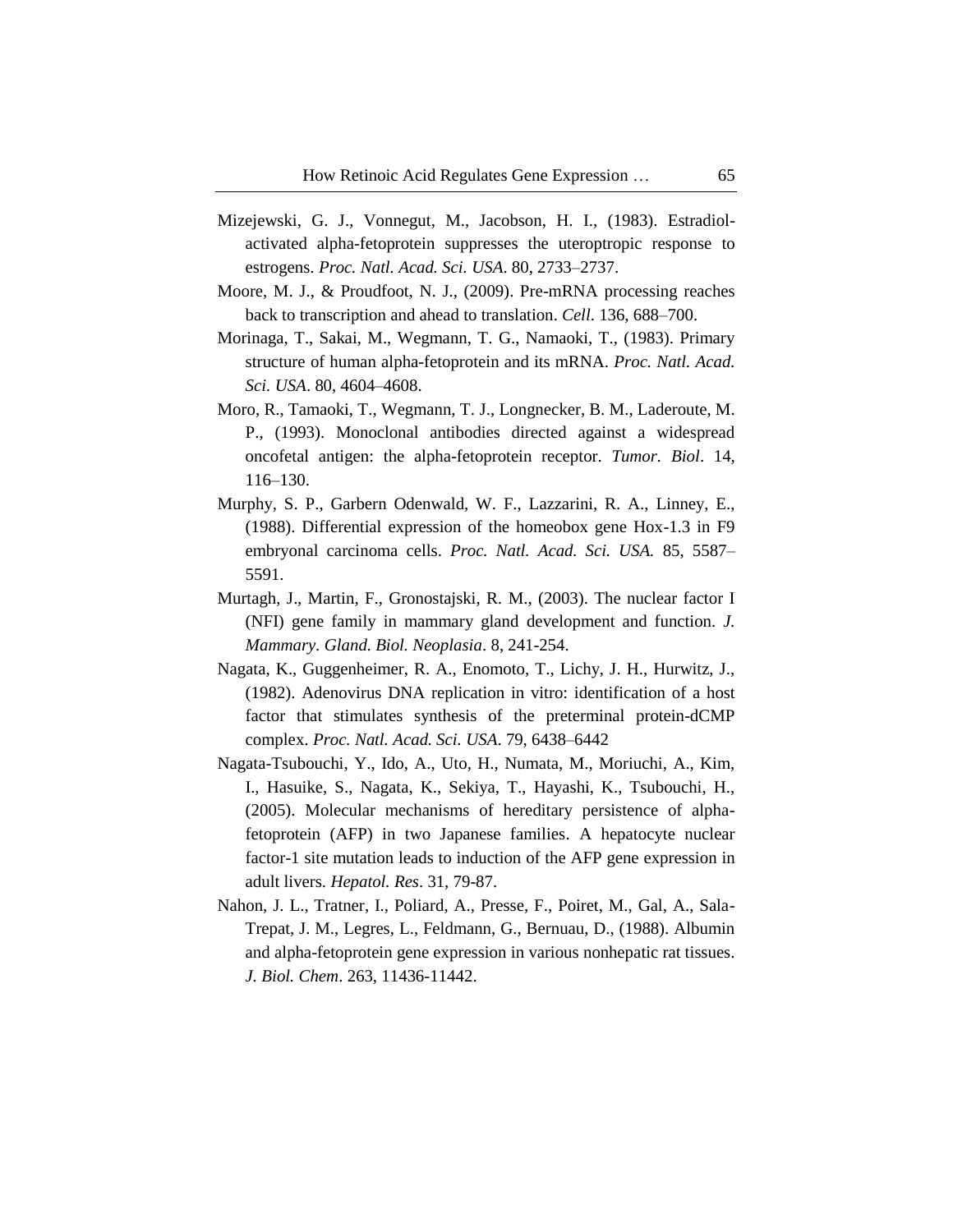- Nakabayashi, H., Hashimoto, T., Miyao, Y., Tjong, K. K., Chan, J., Tamaoki, T., (1991). A position-dependent silencer plays a major role in repressing alpha-fetoprotein expression in human hepatoma. *Mol. Cell. Biol*. 11, 5885-5893.
- Nakata, K., Motomura, M., Nakabayashi, H., Ido, A., Tamaoki, T., (1992). A possible mechanism of inverse developmental regulation of alphafetoprotein and albumin genes. Studies with epidermal growth factor and phorbol ester. *J. Biol. Chem*. 267, 1331-1334.
- Naval, J., Villacampa, M. J., Goguel, A. F., Uriel, J., (1986). Cell-typespecific receptors for alpha-fetoprotein in a mouse T-lymphoma cell line. *Proc. Natl. Acad. Sci. USA.* 82, 3301–3304.
- Newby, D., Dalgliesh, G., Lyall, F., Aitken, D. A., (2005). Alphafetoprotein and alpha-fetoprotein receptor expression in the normal human placenta at term. *Placenta*. 26, 190–200.
- Nishi, S., Matsue, H., Yoshida, H., Yamamoto, R., Sakai, M., (1991). Localization of estrogen-binding site of alpha-fetoprotein in chimeric human-rat proteins. *Proc. Natl. Acad. Sci USA*. 88, 3102–3105.
- Peck, A. B., Murgita, R. A., Wigzell, H., (1982). Cellular and genetic restrictions in the immunoregulatory activity of α-fetoprotein. III. Role of the MLC-stimulating cell of α-fetoprotein induced suppression of T cell-mediated cytotoxicity. *J. Immunol*.128, 1134–1140.
- Perlmann, T., Rangarajan, P. N., Umesono, K., Evans, R. M., (1993). Determinants for selective RAR and TR recognition of direct repeat HREs. *Genes. Dev*. 7, 1411–1422.
- Perlmann, T., Umesono, K., Rangarajan, P. N., Forman, B. M., Evans, R. M., (1996). Two distinct dimerization interfaces differentially modulate target gene specificity of nuclear hormone receptors. *Mol. Endocrinol*. 10, 958–966.
- Perincheri, S., Dingle, R. W., Peterson, M. L., Spear, B. T., (2005). Hereditary persistence of alpha- fetoprotein and H19 expression in liver of BALB/cJ mice is due to a retrovirus insertion in the Zhx2 gene. *Proc. Natl. Acad. Sci. USA*.102, 396–401.
- Petropoulos, C. J., Yaswen, P., Panzica, M., Fausto, N., (1985). Cell lineages in liver carcinogenesis: possible clues from studies of the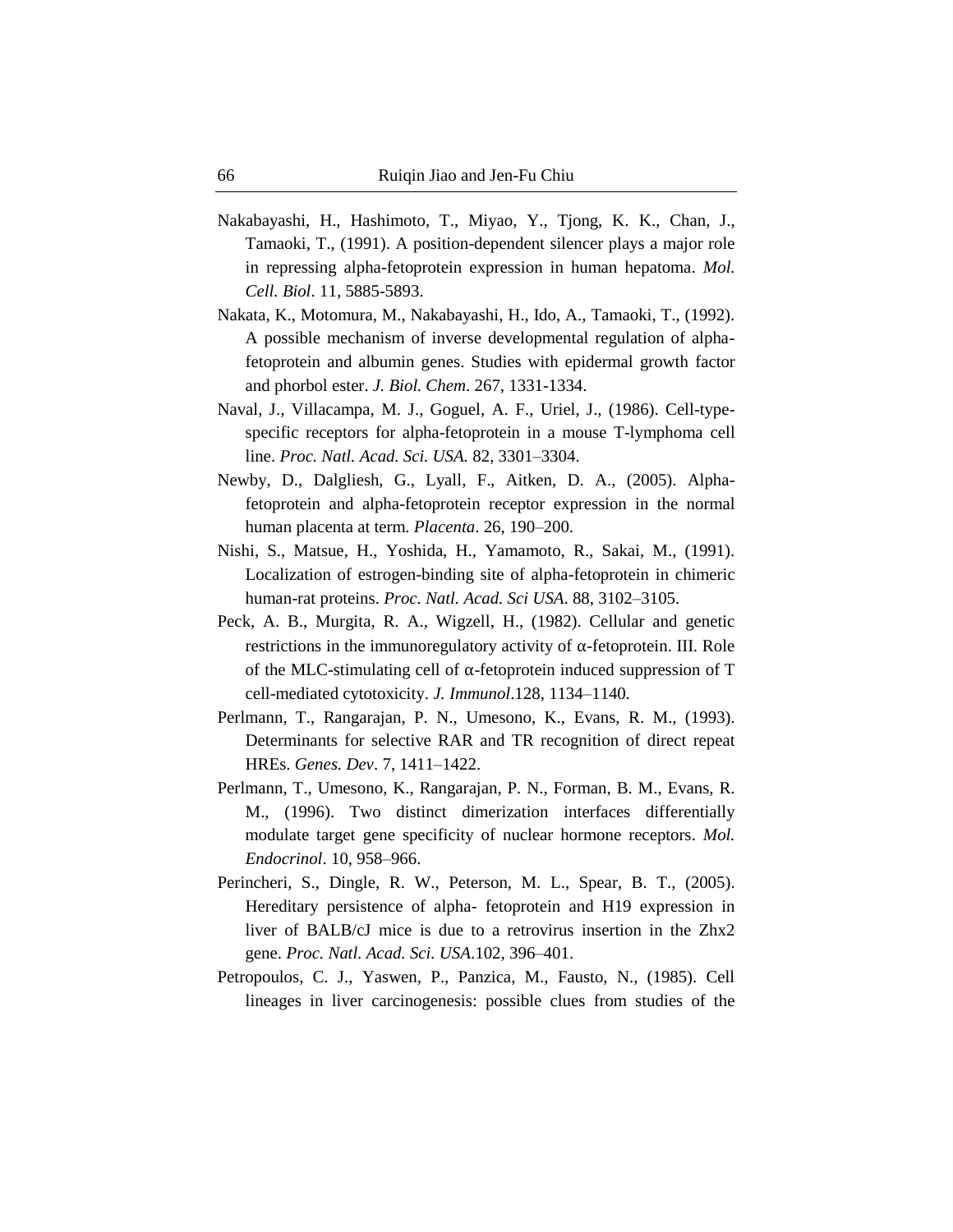distribution of alpha-fetoprotein RNA sequences in cell populations isolated from normal, regenerating, and preneoplastic rat livers. *Cancer. Res*. 45, 5762-5768.

- Peyton, D. K., Huang, M-C., Giglia, M. A., Hughes, N. K., Spear, B. T., (2000). The alpha- fetoprotein promoter is the target of Afr1-mediated postnatal repression. *Genomics*. 63, 173–80.
- Postigo, A. A., Sheppard, A. M., Mucenski, M. L., Dean, D. C., (1997). C-Myb and Ets proteins synergize to overcome transcriptional repression by ZEB. *EMBO. J*. 16, 3924-3934.
- Powell, D. R., & Suwanichkul, A., (1993). HNF1 activates transcription of the human gene for insulin-like growth factor binding protein-1. *DNA. Cell. Biol*. 12, 283-289.
- Predki, P. F., Zamble, D., Sarkar, B., Giguere, V., (1994). Ordered binding of retinoic acid and retinoid-X receptors to asymmetric response elements involves determinants adjacent to the DNA-binding domain. *Mol. Endocrinol*. 8, 31–39.
- Pucci, P., Siliciano, R., Malorni, A., Marino, G., Tecce, M. F., Ceccarini, C., et al. (1991). Human alpha-fetoprotein primary structure: a mass spectrometric study. *Biochemistry*. 30, 5061–5066.
- Ramesh, T., Ellis, A. W., Spear, B. T., (1995). Individual mouse  $α$ fetoprotein enhancer elements exhibit different patterns of tissuespecific and hepatic position-dependent activity. *Mol. Cell. Biol*. 15, 4947–4955.
- Rey-Campos, J., Chouard, T., Yaniv, M., Cereghini, S., (1991). vHNF1 is a homeoprotein that activates transcription and forms heterodimers with HNF1. *EMBO. J*. 10, 1445-1457.
- Rouet, P., Raguenez, G., Tronche, F., Mfou'ou, V., Salier, J. P., (1995). Hierarchy and positive/negative interplays of the hepatocyte nuclear factors HNF-1, -3 and -4 in the liver-specific enhancer for the human alpha-1-microglobulin/bikunin precursor. *Nucleic. Acids. Res*. 23, 395- 404.
- Ryan, S. C., Zielinski, R., Dugaiczyk, A., (1991). Structure of the gorilla alpha-fetoprotein gene and the divergence of primates. *Genomics*. 9, 60-72.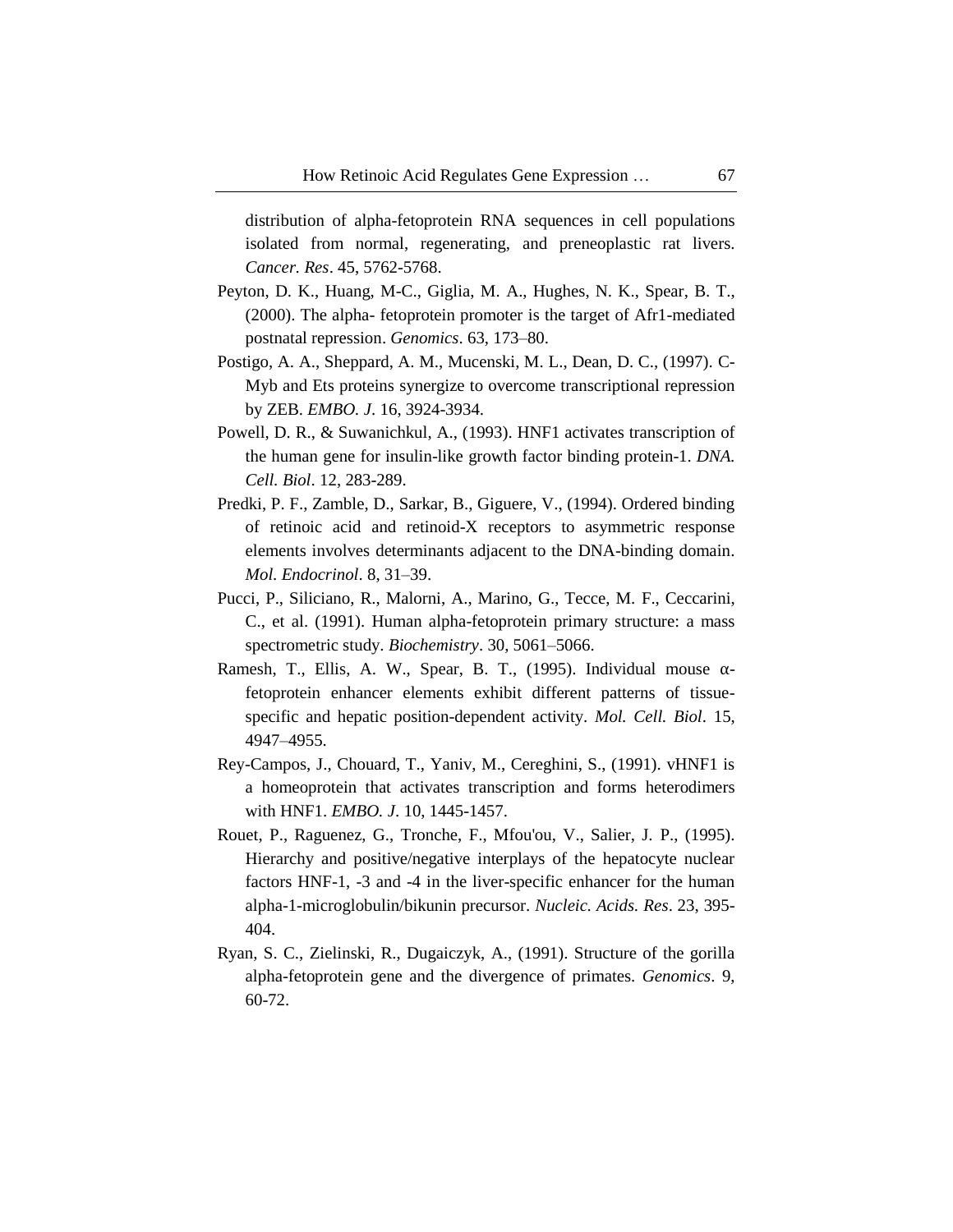- Sagami, I., Tsai, S. Y., Wang, H., Tsai, M. J., O'Malley, B. W., (1986). Identification of two factors required for transcription of the ovalbumin gene. *Mol. Cell. Biol*. 6, 4259-4267.
- Sala-Trepat, J. M., Dever, J., Sargent, T. D., Thomas, K., Sell, S., Bonner, J., (1979). Changes in expression of albumin and alpha-fetoprotein genes during rat liver development and neoplasia. *Biochemistry*. 18, 2167-2178.
- Sakata, N., Hemmi, K., Kawaguchi, M., Miura, Y., Noguchi, S., Ma, D., Sasahara, M., Kato, T., Hori, M., Tamaoki, T., (2000). The mouse zfh-4 protein contains four homeodomains and twenty-two zinc fingers. *Biochem. Biophys. Res. Comm*. 273, 686-693
- Samuelsson, L., Strömberg, K., Vikman, K., Bjursell, G., Enerbäck, S., (1991). The CCAAT/ enhancer binding protein and its role in adipocyte differentiation: evidence for direct involvement in terminal adipocyte development. *EMBO. J*. 10, 3787-3793.
- Sargent, T. D., Jagodzinski, L., Yang, M., Bonner, J., (1981). Fine structure and evolution of the rat serum albumin gene. *Mol. Cell. Biol*. 1, 871-883.
- Schüle, R., Umesono, K., Mangelsdorf, D. J., Bolado, J., Pike, J. W., Evans, R. M., (1990). Jun-Fos and receptors for vitamins A and D recognize a common response element in the human osteocalcin gene. *Cell*. 61, 497-504.
- Scohy, S., Gabant, P., Szpirer, C., Szpirer, J., (2000). Identification of an enhancer and an alternative promoter in the first intron of the alphafetoprotein gene. *Nucleic. Acids. Res*. 28, 3743-3751.
- Scott, R. W., & Tilghman, S. M., (1983). Transient expression of a mouse alpha-fetoprotein minigene: deletion analyses of promoter function. *Mol. Cell. Biol*. 3, 1295-1309.
- Scott, R. W, Vogt, T. F, Croke, M. E., Tilghman, S. M., (1984). Tissuespecific activation of a cloned alpha-fetoprotein gene during differentiation of a transfected embryonal carcinoma cell line. *Nature*. 310, 562-567.
- Sekido, R., Mura, K., Funahashi, J., Kamachi, Y., Fujisawa, S. A., Nabeshima, Y., Kondoh, H., (1994). The d-crystallin enhacner-binding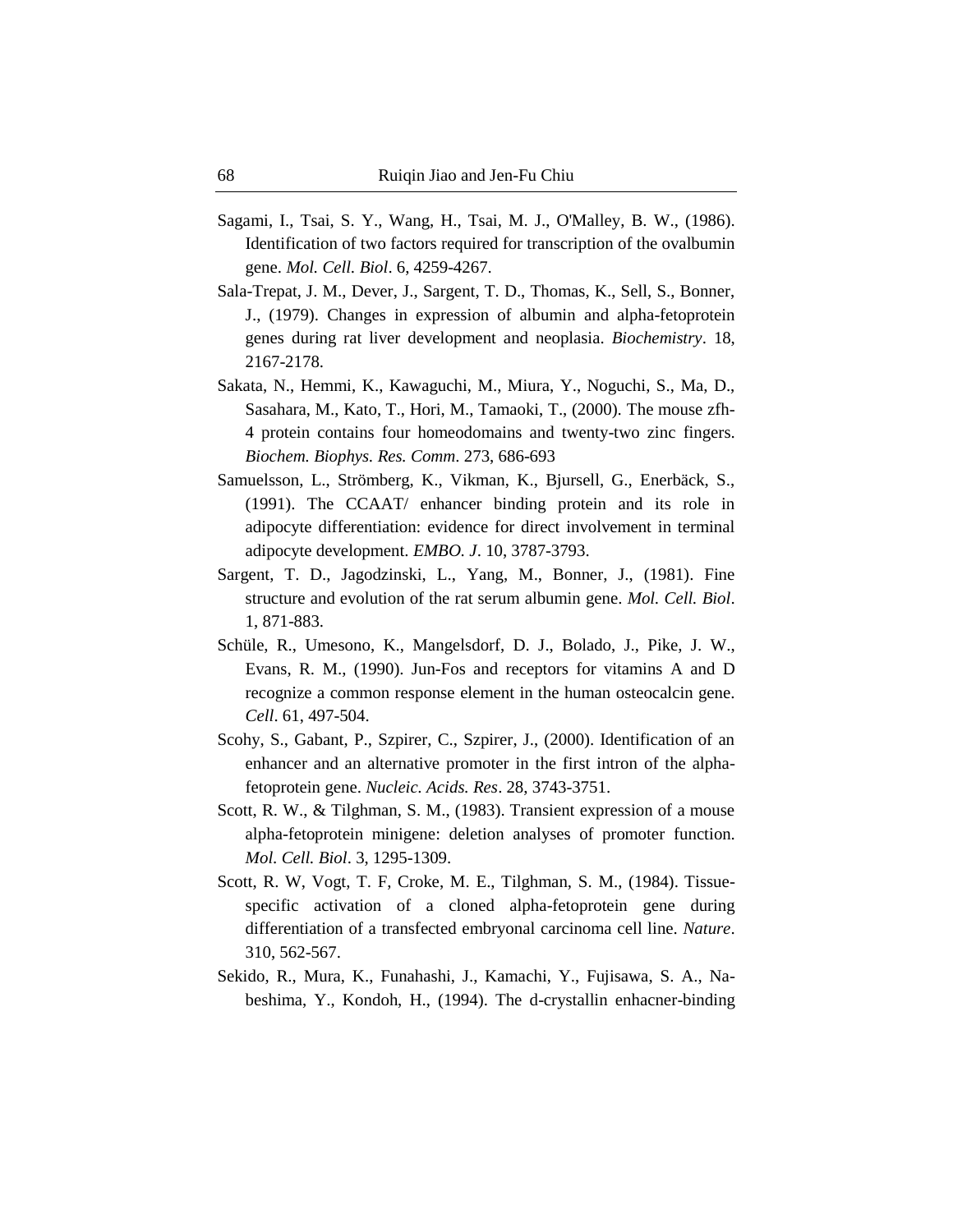protein EF1 is repressor of E2-box-mediated gene activation. *Mol. Cell. Biol*. 14, 5692-5700.

- Shehata, M. A., Nosseir, H. R., Nagy, H. M., Farouk, G., (2006). Cyclin dependent kinase inhibitor p27(kip1) expression and subcellular localization in relation to cell proliferation in heap to cellular carcinoma. *Egypt. J. Immunol*. 13, 115–130.
- Shen, H., Luan, F., Liu, H., Gao, L., Liang, X., Zhang, L., Sun, W., Ma, C., (2008). ZHX2 is a repressor of alpha-fetoprotein expression in human hepatoma cell lines. *J. Cell. Mol. Med*. 12, 2772–2780.
- Shim, E. Y., Woodcock, C., Zaret, K. S., (1998). Nucleosome positioning by the winged helix transcription factor HNF3. *Genes. Dev*. 12, 5–10.
- Silver, L. M., Martin, G. R., Strickland, S., (1983). *Teratocarcinoma stem cells.* Cold Spring Harbor, NY: Cold Spring Harbor Laboratory Press.
- Sladek, F. M., Zhong, W. M., Lai, E., Darnell, J. E., Jr., (1990). Liverenriched transcription factor HNF-4 is a novel member of the steroid hormone receptor superfamily. *Genes. Dev*. 4, 2353-2365.
- Smith, W. C., Nakshatri, H., Leroy, P., Rees, J., Chambon, P., (1991). A retinoic acid response element is present in the mouse cellular retinol binding protein I (mCRBPI) promoter. *EMBO. J*. 10, 2223–2230.
- Soloff, M. S., Swartz, S. K., Pearlmutter, F., Kithier, K., (1972). Binding of 17-β-estradiol by variants of alpha-fetoprotein in rat amniotic fluid. *Biochim. Biophys. Acta*. 427, 644–651.
- Song, Y. H., Ray, K., Liebhaber, S. A., Cooke, N. E., (1998). Vitamin Dbinding protein gene transcription is regulated by the relative abundance of hepatocyte nuclear factors 1alpha and 1beta. *J. Biol. Chem*. 273, 28408-28418.
- Song, Y. H., Naumova, A. K., Liebhaber, S. A., Cooke, N. E., (1999). Physical and meiotic mapping of the region of human chromosome 4q11-q13 encompassing the vitamin D binding protein DBP/Gcglobulin and albumin multigene cluster. *Genome. Res*. 9, 581-587.
- Soprano, D. R., & Blaner, W. S., (1994). Plasma retinol-binding protein, in: M. B. Sporn, A. B. Roberts, D. S. Goodman (Eds.), *The Retinoids: Biology, Chemistry, and Medicine*, Raven Press, Ltd., New York, pp. 257–282.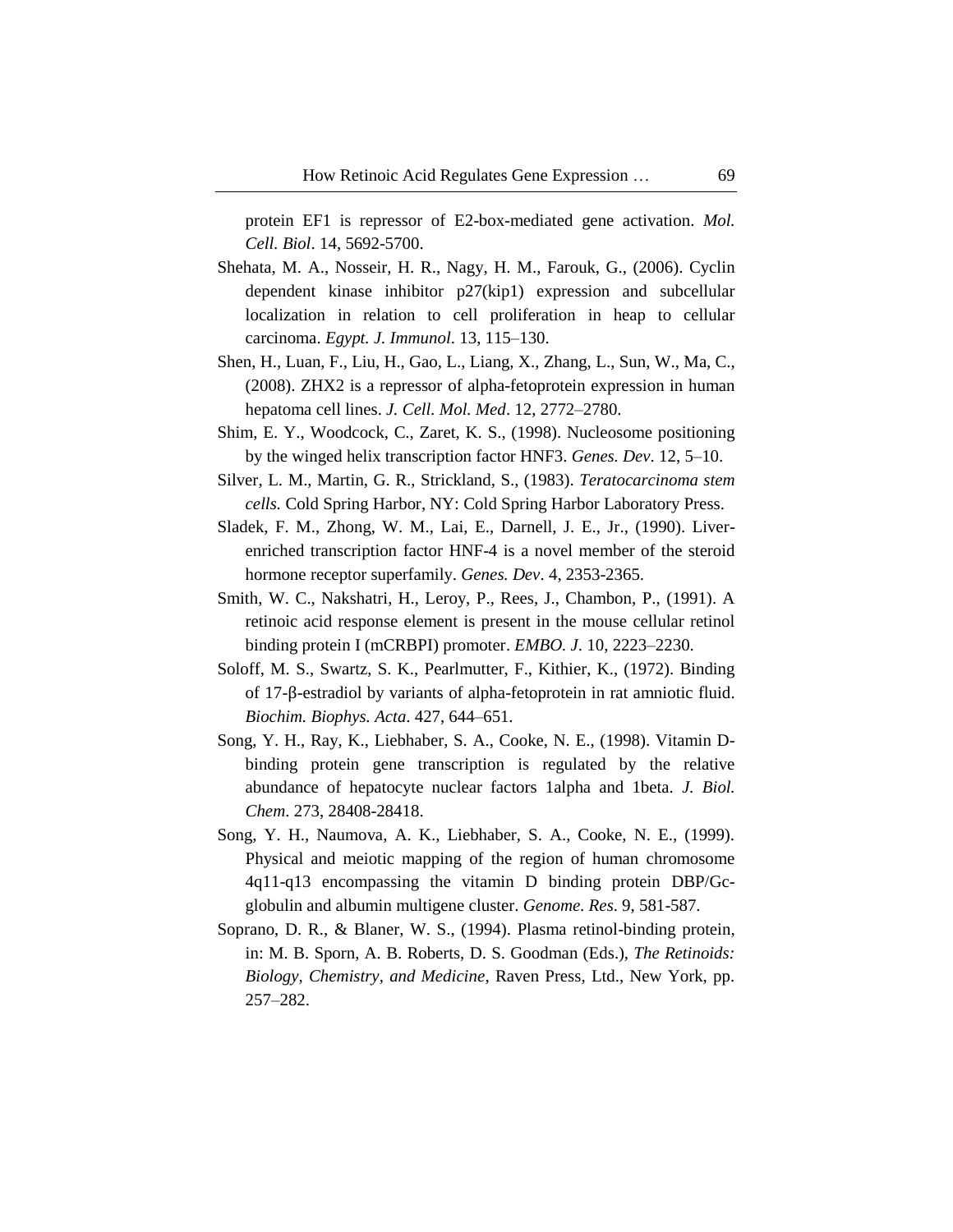- Spear, B. T., Jin, L., Ramasamy, S., Dobierzewska, A., (2006). Transcriptional control in the mammalian liver: liver development, perinatal repression, and zonal gene regulation. *Cell. Mol. Life. Sci*. 63, 2922–2938.
- Strickland, S., & Mahdavi, V., (1978). The induction of differentiation in teratocarcinoma stem cells by retinoic acid. *Cell*. 15, 393–409.
- Suzuki, Y., Zeng, C. Q. Y., Alpert, E., (1992). Isolation and partial characterization of a specific alpha-fetoprotein receptor on human monocytes. *J. Clin. Invest*. 90, 1530–1536.
- Taketa, K., (1998). Characterization of sugar chain structures of human AFP by lectin affinity electrophoresis. *Electrophoresis*. 19, 1774– 1779.
- Taraviras, S., Monaghan, A. P., Schutz, G., Kelsey, G., (1994). Characterization of the mouse HNF-4 gene and its expression during mouse embryogenesis. *Mech. Dev*. 48, 67-79.
- Tatarinov, Yu. S., (1963). Detection of embryospecific alpha-globulin in serum of patients with primary liver cancer. In *1st All-Union Biochem Cong Abstr Book*. 2:274. Moscow-Leningrad.
- Tay, N., Chan, S. H., Ren, E. C., (1992). Identification and cloning of a novel heterogeneous nuclear ribonucleoprotein C-like protein that functions as a transcriptional activator of the hepatitis B virus enhancer II. *J. Virol*. 66, 6841–6848.
- Terentiev, A. A., & Moldogazieva, N. T., (2013). Alpha-fetoprotein: a renaissance. *Tumour. Biol*. 34 (4), 2075-2091.
- Thomassin, H., Hamel, D., Bernier, D., Guertin, M., Belanger, L., (1992). Molecular cloning of two C/EBP-related proteins that bind to the promoter and the enhancer of the alpha 1-fetoprotein gene. Further analysis of C/EBP beta and C/EBP gamma. *Nucleic. Acids. Res*. 20, 3091-3098.
- Tian, J. M., & Schibler, U., (1991). Tissue-specific expression of the gene encoding hepatocyte nuclear factor 1 may involve hepatocyte nuclear factor 4. *Genes. Dev*. 5, 2225-2234.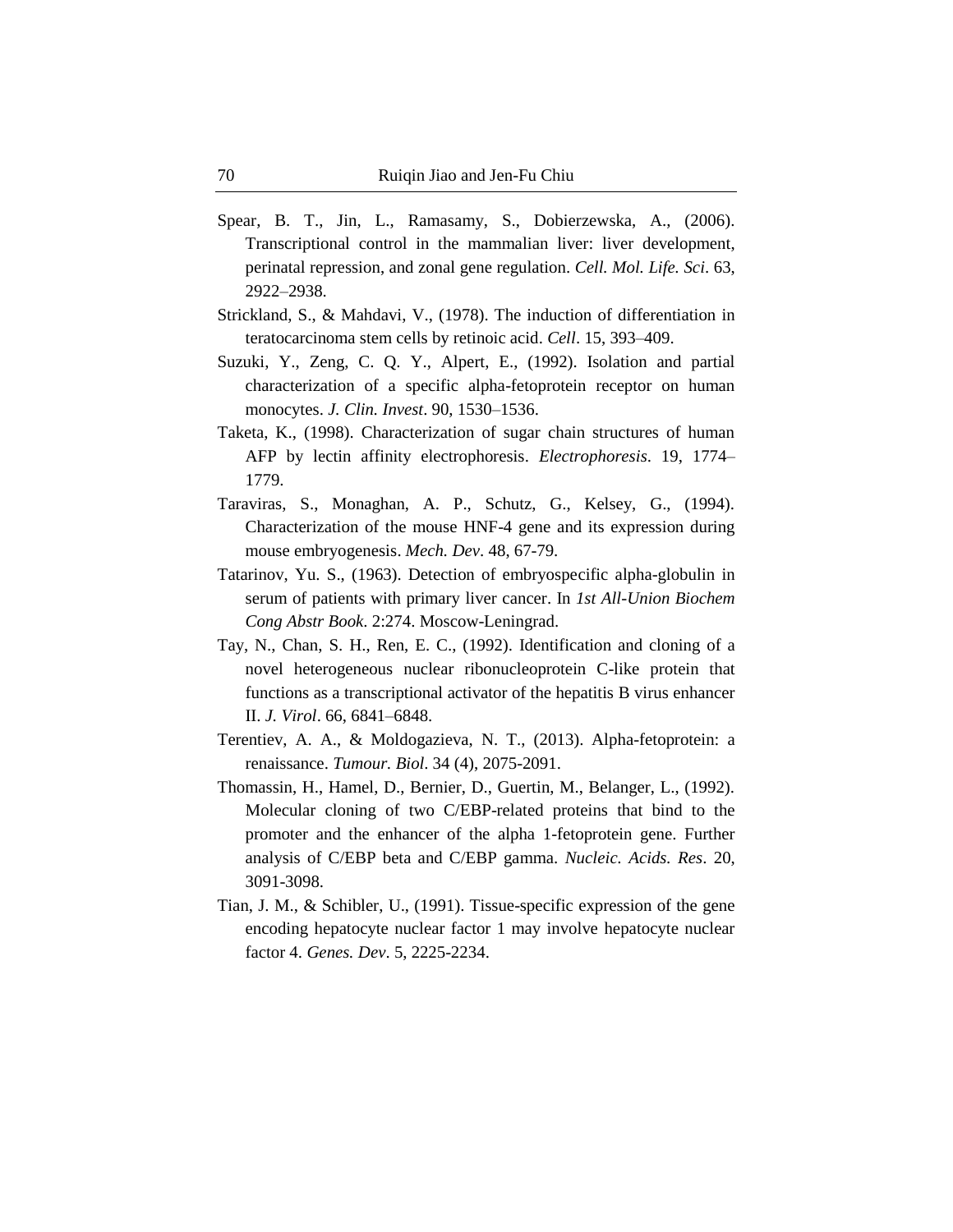- Tilghman, S. M., & Belayew, A., (1982). Transcriptional control of the murine albumin/alpha- fetoprotein locus during development. *Proc. Natl. Acad. Sci. USA*. 79, 5254-5257.
- Toder, V., Bland, M., Gold-Gefter, L., Nebel, J., (1983). The effect of alpha- fetoprotein on the growth of placental cells in vitro. *Placenta*. 4, 79–86.
- Tolnay, M., Baranyi, L., Tsokos, G. C., (2000). Heterogeneous nuclear ribonucleoprotein D0 contains transactivator and DNA-binding domains. *Biochem. J*. 348, 151–158.
- Torres, J. M., Geuskens, M., Uriel, J., (1992). Activated human T lymphocytes express albumin binding proteins which cross-react with alpha- fetoprotein. *Eur. J. Cell. Biol*. 57, 222–228.
- Torres, J. M., Laborda, J., Naval, J., Darracq, N., Calvo, M., Mishal, Z., Uriel, J., (1989). Expression of alpha- fetoprotein receptors by human T-lymphocytes during blastic transformation. *Mol. Immunol*. 26, 851– 857.
- Toublanc, J. E., Ingrand, J., Megarbane, M., Fulla, Y., Rives, S., (1994). α-Fetoprotein in congenital hypothyroidism before and during treatment. *Arch. Pediatr*. 1, 872–878.
- Tronche, F., Ringeisen, F., Blumenfeld, M., Yaniv, M., Pontoglio, M., (1997). Analysis of the distribution of binding sites for a tissue-specific transcription factor in the vertebrate genome. *J. Mol. Biol*. 266, 231- 245.
- Tsutsumi, C., Okuno, M., Tannous, L., Piantedosi, R., Allan, M., Goodman, D. S., Blaner, W. S., (1992). Retinoids and retinoid-binding protein expression in rat adipocytes. *J. Biol. Chem*. 267, 1805–1810.
- Tyner, A. L., Godbout, R., Compton, R. S., Tilghman, S. M., (1990). The ontogeny of alpha-fetoprotein gene expression in the mouse gastrointestinal tract. *J. Cell. Biol*. 110, 915-927.
- Umek, R. M., Friedman, A. D., McKnight, S. L., (1991). CCAATenhancer binding protein: a component of a differentiation switch. *Science*. 251, 288-292.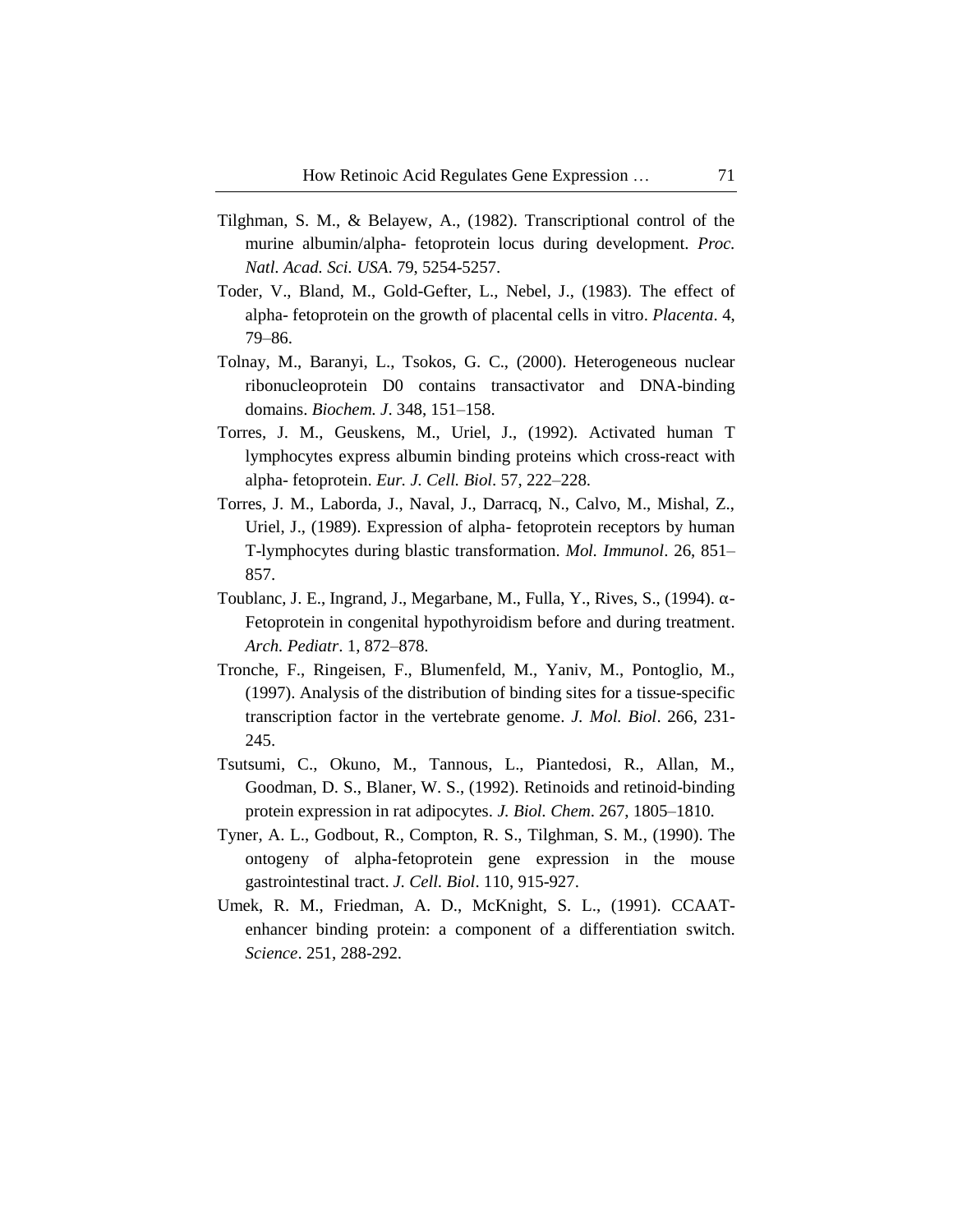- Uriel, J., Bouillon, D., Aussel, C., Dupiers, M., (1976). Alpha-fetoprotein: the major high affinity estrogen binder in rat uterine cytosols. *Proc. Natl. Acad. Sci. USA*. 75, 1452–1456.
- Uriel, J., Bouillon, D., Dupiers, M., (1975). Affinity chromatography of human, rat and mouse alpha-fetoprotein on estradiol-sepharose adsorbents. *FEBS. Lett*. 53, 305–308.
- Uriel, J., de Nechaut, B., Dupiers, M., (1972). Estrogen-binding properties of rat, mouse and man fetospecific serum protein. Demonstration by immuno-autoradiographic methods. *Biochem. Biophys. Res. Commun*. 46, 1175–1180.
- Uriel, J., Naval, J., Laborda, J., (1987). Alpha-Fetoprotein-mediated transfer of arachidonic acid into cultured cloned cells derived from a rat rhabdomyosarcoma. *J. Biol. Chem*. 262, 3579–3585.
- Uriel, J., Trojan, J., Moro, R., Pineiro, A., (1983). Intracellular uptake of αfetoprotein: a marker of neural differentiation. *Ann. N. Y. Acad. Sci*. 417, 321–329.
- Uversky, V. N., Kirkitadze, M. D., Narizhneva, N. V., Potekhin, S. A., Tomashevsky, A. Y., (1995). Structural properties of alpha-fetoprotein from human cord serum: the protein molecule at lowpH possessesall the properties of the molten globule. *FEBS. Letts*. 364, 165–167.
- Uversky, V. N., Narizhneva, N. V., Ivanova, T. V., Tomashevski, A. Y., (1997) Rigidity of human alpha-fetoprotein tertiary structure is under ligand control. *Biochemistry*. 36, 13638–13645.
- Uversky, V. N., Narizhneva, N. V., Ivanova, T. V., Kirkitadze, M. D., Tomashevsky, A. Y., (1997). Ligand-free form of human alphafetoprotein: evidence for the molten globule state. *FEBS. Letts*. 410, 280–284.
- Vacher, J., & Tilghman, S. M., (1990). Dominant negative regulation of the mouse alpha- fetoprotein gene in adult liver. *Science*. 250, 1732- 1735.
- Vacher, J., Camper, S. A., Krumlauf, R., Compton, R. S., Tilghman, S. M., (1992). raf regulates the postnatal repression of the mouse  $\alpha$ fetoprotein gene at the posttranscriptional level. *Mol. Cell. Biol.* 12, 856–64.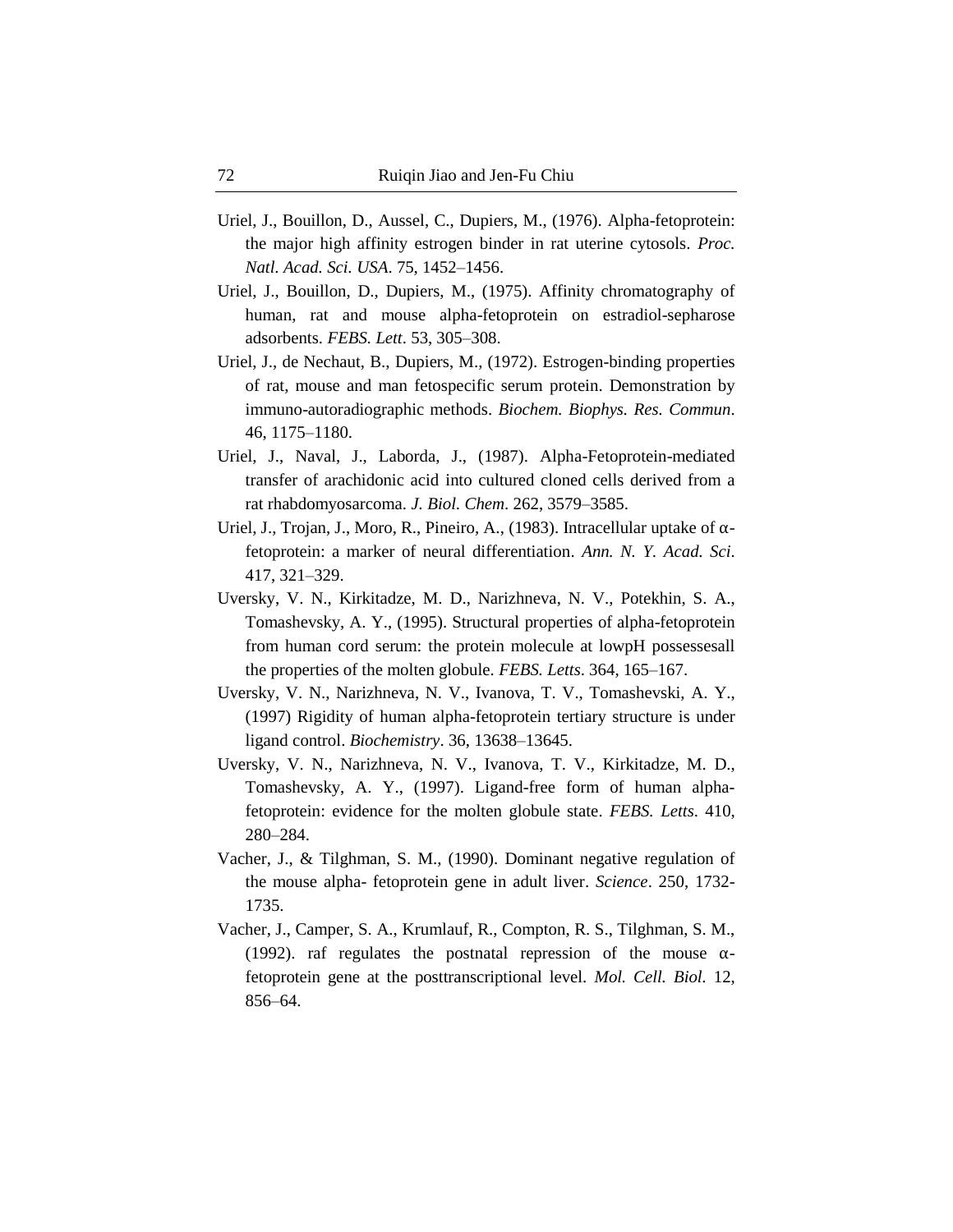- Valette, G., Vranckx, R., Martin, M. E., Benassayag, C., Nunez, E. A., (1989). Conformational changes in rodent and human alphafetoprotein: influence of fatty acids. *Biochim. Biophys. Acta*. 997, 302– 312.
- Velculescu, V. E., Madden, S. L., Zhang, L., Lash, A. E., Yu, J., Rago, C., Lal, A., et al. (1999). Analysis of human transcriptomes. *Nat. Genet*. 23, 387-388.
- Villacampa, M. J., Moro, R., Naval, J., Failly-Crepin, C., Lampreave, F., Uriel, J., (1984). Alpha-fetoprotein receptors in a human breast cancer cell line. *Biochem. Biophys. Res. Commun*. 122, 1322–1327.
- VMeVey, J. H., Michaelides, K., Hansen, L. P., Ferguson-Smith, M., Tilghman, S., Krumlauf, R., Tuddenham, E. G. D., (1993). A G to A substitution in an HNF-1 binding site in the human a -fetoprotein gene is associated with hereditary persistence of a -fetoprotein HPAFP. *Hum. Mol. Genet*. 2, 379-384.
- Wagner, B. J., DeMaria, C. T., Sun, Y., Wilson, G. M., Brewer, G., (1998). Structure and genomic organization of the human AUF1 gene: Alternative pre-mRNA splicing generates four protein isoforms. *Genomics*. 48, 195–202.
- Wang, L. H., Tsai, S. Y., Cook, R. G., Beattie, W. G., Tsai, M. J., O'Malley, B. W., (1989). COUP transcription factor is a member of the steroid receptor superfamily. *Nature*. 340, 163-166.
- Wang, X. W., & Xu, B., (1998). Stimulation of tumor-cell growth by alpha-fetoprotein. *Int. J. Cancer*. 75, 596–599.
- Wang, X. W., & Xie, H., (1999). Alpha-fetoprotein enhances the proliferation of human hepatoma cells in vitro. *Life. Sci*. 64, 17–23.
- Wan, Y. J., & Chou, J. Y., (1989). Expression of the alpha-fetoprotein gene in adult rat liver. *Arch. Biochem. Biophys*. 270, 267-276.
- Watanabe, T., Jimenez-Molina, J. L., Chou, J. Y., (1992). Characterization of a rat variant alpha- fetoprotein. *Biochem. Biophys. Res. Commun*. 185, 648-656.
- Watanabe, Y., Kawakami, K., Hirayama, Y., Nagano, K., (1993). Transcription factors positively and negatively regulating the Na, K-ATPase a1 subunit gene. *J. Biochem*. 114, 849-855.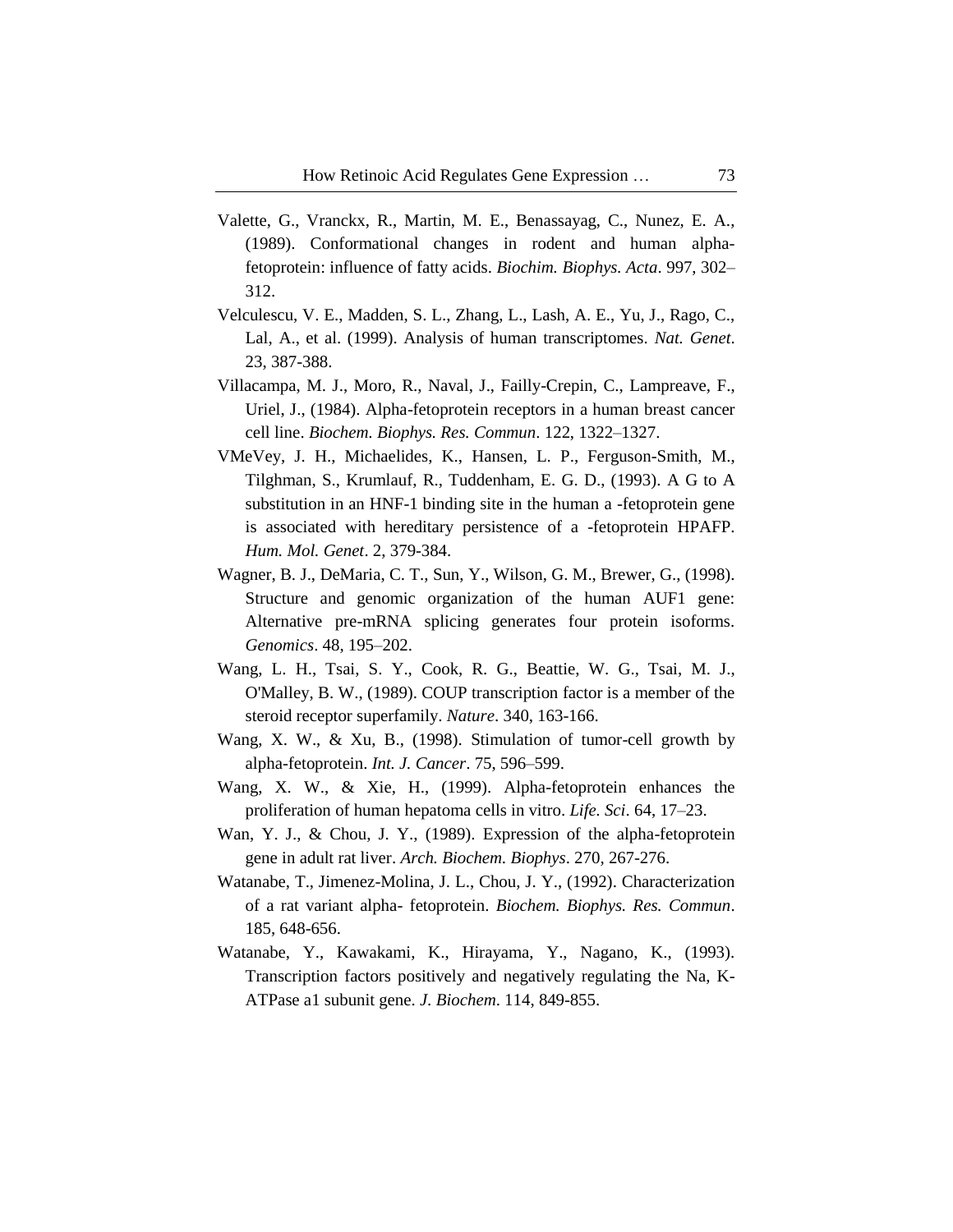- Weigel D, & Jäckle H., (1990). The fork head domain: a novel DNA binding motif of eukaryotic transcription factors? *Cell*. 63, 455-456.
- Welm, A. L., Timchenko, N. A., Darlington, G. J., (1999). C/EBPalpha regulates generation of C/EBPbeta isoforms through activation of specific proteolytic cleavage. *Mol. Cell. Biol*. 19, 1695-1704.
- Wen, P., Crawford, N., Locker, J., (1993). A promoter-linked coupling region required for stimulation of alpha-fetoprotein transcription by distant enhancers. *Nucleic. Acids. Res*. 21, 1911-1918.
- Wen, P., Groupp, E. R., Buzard, G., Crawford, N., Locker, J., (1991). Enhancer, repressor, and promoter specificities combine to regulate the rat alpha-fetoprotein gene. *DNA. Cell. Biol*. 10, 525-536.
- White, E. J., Brewer, G., Wilson, G. M., (2013). Post-transcriptional control of gene expression by AUF1: mechanisms, physiological targets, and regulation. *Biochim. Biophys. Acta*. 1829, 680-688.
- Williams, T. M., Moolten, D., Burlein, J., Romano, J., Bhaerman, R., Godillot, A., Mellon, M., Rauscher, F. J. 3rd., Kant, J. A., (1991). Identification of a zincfinger protein that inhibits IL-2 gene expression. *Science*. 254, 1791-1794.
- Wilson, G. M., & Brewer, G., (1999). The search for trans-acting factors controlling messenger RNA decay. *Prog. Nucleic. Acid. Res. Mol. Biol*. 62, 257–291.
- Wright, C. V., (1991). Vertebrate homeobox genes. *Curr. Opin. Cell. Biol.* 3, 976-982.
- Xanthopoulos, K. G., & Mirkovitch, J., (1993). Gene regulation in rodent hepatocytes during development, differentiation and disease. *Eur. J. Biochem*. 216, 353-360.
- Xie, Z., Zhang, H., Tsai, W., Zhang, Y., Du, Y., Zhong, J., Szpirer, C., Zhu, M., Cao, X., Barton, M. C., Grusby, M. J., Zhang, W. J., (2008). Zinc finger protein ZBTB20 is a key repressor of alpha-fetoprotein gene transcription in liver. *Proc. Natl. Acad. Sci. USA*. 105, 10859– 10864.
- Yachnin, S., (1976). Demonstration of the inhibitory effect of human AFP on in vitro transformation of human lymphocytes. *Proc. Nat. Acad. Sci. USA*. 73, 2857–2860.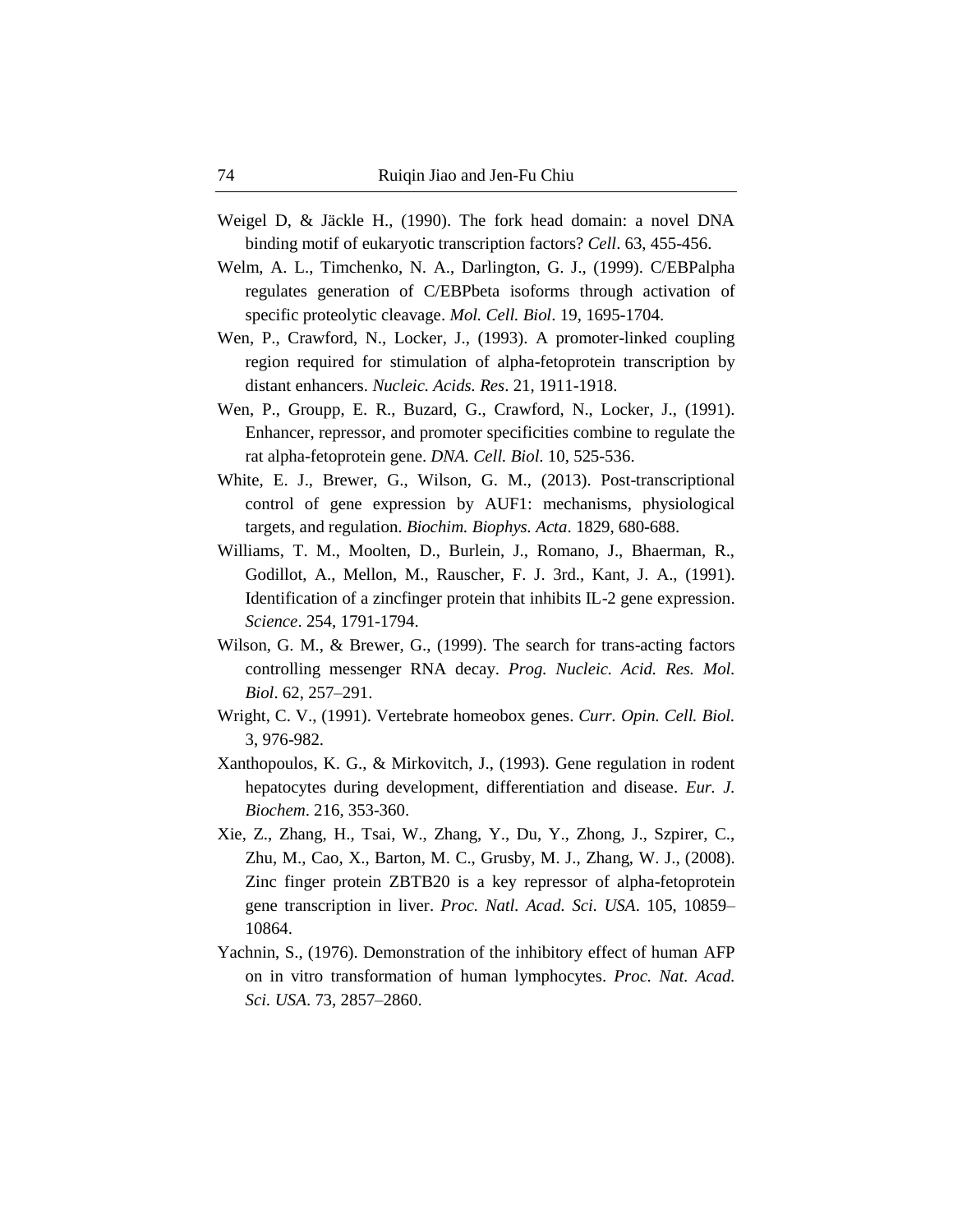- Yachnin, S., (1983). The immunosuppressive properties of α-fetoprotein: a brief overview. *Ann. N. Y. Acad. Sci*. 417, 105–107.
- Yamada, K., Kawata, H., Shou, Z., Hirano, S., Mizutani, T., Yazawa, T., Sekiguchi, T., Yoshino, M., Kajitani, T., Miyamoto, K., (2003). Analysis of zinc-fingers and homeoboxes (ZHX)-1-interacting proteins: molecular cloning and characterization of a member of the ZHX family, ZHX3. *Biochem. J*. 373, 167–178.
- Yanagitani, S., Yamada, S., Yasui, T., Shimomura, R., Murai, Y., Murawaki, K., Hashiguchi, T., Kanbe, T., Saeki, M., Ichiba, Y., Tanabe, Y., Yoshida, S., Morino, A., Kurimasa, N., Usuda, H., Yamazaki, T., Kunisada, H., Ito, G., Shiota., (2004). Retinoic acid receptor alpha dominant negative form causes steatohepatitis and liver tumors in transgenic mice. *Hepatology*. 40, 366–375.
- Zaret, K. S., (1995). Nucleoprotein architecture of the albumin transcriptional enhancer. *Semin. Cell. Biol*. 6, 209-218.
- Zechel, C., Shen, X. Q., Chambon, P., Gronemeyer, H., (1994). Dimerization interfaces formed between the DNA binding domains determine the cooperative binding of RXR/RAR and RXR/TR heterodimers to DR5 and DR4 elements. *EMBO. J*. 13, 1414–1424.
- Zechel, C., Shen, X. Q., Chen, J. Y., Chen, Z. P., Chambon, P., Gronemeyer, H., (1994). The dimerization interfaces formed between the DNA binding domains of RXR, RAR and TR determine the binding specificity and polarity of the full-length receptors to direct repeats. *EMBO. J.* 13, 1425–1433.
- Zhang, D. E., Ge, X., Rabek, J. P., (1991). Papaconstantinou J. Functional analysis of the transacting factor binding sites of the mouse  $\alpha$ fetoprotein proximal promoter by site-directed mutagenesis. *J. Biol. Chem*. 266, 21179–21185.
- Zhang, W., Mi, J., Li, N., Sui, L., Wan, T., Zhang, J., Chen, T., Cao, X., (2001). Identification and characterization of DPZF, a novel human BTB/POZ zinc finger protein sharing homology to BCL-6. *Biochem. Biophys. Res. Commun.* 282, 1067–1073.